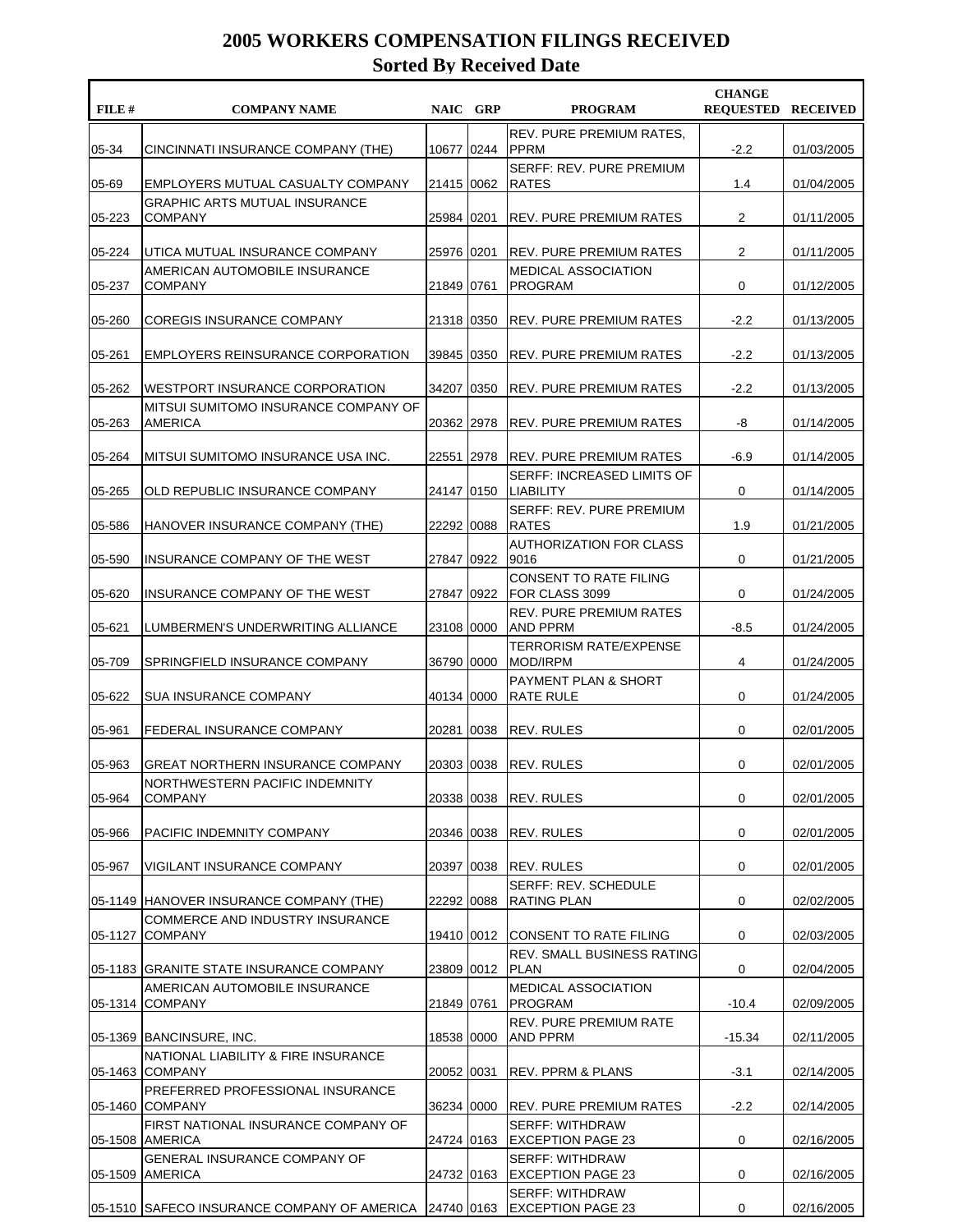| FILE #  | <b>COMPANY NAME</b>                                                          |            | NAIC GRP | <b>PROGRAM</b>                                                                | <b>CHANGE</b><br><b>REQUESTED RECEIVED</b> |            |
|---------|------------------------------------------------------------------------------|------------|----------|-------------------------------------------------------------------------------|--------------------------------------------|------------|
| 05-1511 | SAFECO INSURANCE COMPANY OF ILLINOIS                                         | 39012 0163 |          | <b>SERFF: WITHDRAW</b><br><b>EXCEPTION PAGE 23</b>                            | 0                                          | 02/16/2005 |
|         | 05-1613 GREAT DIVIDE INSURANCE COMPANY                                       | 25224 0098 |          | INITIAL RATES, PLANS AND<br><b>RULES</b>                                      | 0                                          | 02/18/2005 |
|         | 05-1612 SUA INSURANCE COMPANY                                                | 40134 0000 |          | <b>REV. PPRM AND PLANS</b>                                                    | 6                                          | 02/18/2005 |
| 05-1768 | UNIVERSAL UNDERWRITERS INSURANCE<br><b>COMPANY</b>                           | 41181 0212 |          | <b>REV. SMALL RISK DEDUCTIBLE</b><br><b>PLAN</b>                              | 0                                          | 02/25/2005 |
|         | 05-1856   ALEA NORTH AMERICA INSURANCE COMPANY 24899   1325                  |            |          | <b>LARGE RISK DEDUCTIBLE</b><br><b>PLANS</b>                                  | 0                                          | 03/02/2005 |
| 05-1865 | AMERICAN AUTOMOBILE INSURANCE<br><b>COMPANY</b>                              | 21849 0761 |          | <b>REV. RATE FOR CLASS CODES</b><br>8810 & 8601                               | $-5.2$                                     | 03/02/2005 |
| 05-1860 | CORNERSTONE COMPENSATION INSURANCE<br><b>COMPANY</b>                         |            |          | <b>INITIAL RATES, PLANS &amp;</b><br><b>RULES</b>                             | 0                                          | 03/02/2005 |
| 05-1857 | TRANSGUARD INSURANCE COMPANY OF<br>AMERICA, INC                              | 28886 0225 |          | <b>REV. PREMIUM PAYMENT</b><br><b>PLANS</b>                                   | 0                                          | 03/02/2005 |
| 05-2037 | ADVANTAGE WORKERS COMPENSATION<br>INSURANCE COMPANY                          | 40517 0000 |          | <b>INITIAL RATES, PLANS &amp;</b><br><b>RULES</b>                             | 0                                          | 03/09/2005 |
| 05-2055 | DISCOVER PROPERTY & CASUALTY<br>IINSURANCE COMPANY                           | 36463 3548 |          | NEW GROUP CAPTIVE RATING<br><b>PLAN</b>                                       | 0                                          | 03/10/2005 |
|         | FIDELITY AND GUARANTY INSURANCE<br>05-2056 COMPANY                           | 35386 3548 |          | NEW GROUP CAPTIVE RATING<br><b>PLAN</b>                                       | 0                                          | 03/10/2005 |
| 05-2057 | UNITED STATES FIDELITY AND GUARANTY<br>ICOMPANY                              | 25887 3548 |          | NEW GROUP CAPTIVE RATING<br><b>PLAN</b>                                       | 0                                          | 03/10/2005 |
|         | REDWOOD FIRE AND CASUALTY INSURANCE<br>05-2143 COMPANY                       | 11673 0031 |          | <b>REV. RATING MANUAL &amp;</b><br><b>FACTORS</b>                             | $-2.8$                                     | 03/14/2005 |
|         | 05-2209   AMERISURE MUTUAL INSURANCE COMPANY                                 | 23396 0124 |          | NEW ADVISORY INSOLVENT<br><b>INSURER RATING PLAN</b>                          | 0                                          | 03/16/2005 |
| 05-2391 | CIVIC PROPERTY AND CASUALTY COMPANY                                          | 10315 0212 |          | SERFF: REV. SCHEDULE<br><b>RATING PLAN</b>                                    | 0                                          | 03/23/2005 |
|         | 05-2392 EXACT PROPERTY AND CASUALTY COMPANY                                  | 10318 0212 |          | <b>SERFF: REV. SCHEDULE</b><br><b>RATING PLAN</b>                             | 0                                          | 03/23/2005 |
|         | 05-2393 FARMERS INSURANCE EXCHANGE                                           |            |          | SERFF: REV. SCHEDULE<br>21652 0212 RATING PLAN<br><b>SERFF: REV. SCHEDULE</b> | 0                                          | 03/23/2005 |
|         | 05-2394 IMID-CENTURY INSURANCE COMPANY                                       |            |          | 21687 0212 RATING PLAN                                                        | 0                                          | 03/23/2005 |
|         | NEIGHBORHOOD SPIRIT PROPERTY AND<br>05-2395 CASUALTY COMPANY                 | 10317 0212 |          | <b>SERFF: REV. SCHEDULE</b><br><b>RATING PLAN</b>                             | 0                                          | 03/23/2005 |
|         | 05-2396 TRUCK INSURANCE EXCHANGE                                             | 21709 0212 |          | SERFF: REV. SCHEDULE<br><b>RATING PLAN</b>                                    | 0                                          | 03/23/2005 |
|         | 05-2448 COMPWEST INSURANCE COMPANY<br><b>WORKERS' COMPENSATION INSURANCE</b> | 12177 0000 |          | IREV. RATES AND PPRM<br><b>REDUCED PURE PREMIUM</b>                           | $-9.9$                                     | 03/25/2005 |
| 05-2569 | RATING BUREAU OF CALIFORNIA<br>MANUFACTURERS ALLIANCE INSURANCE              |            |          | RATES: RH-05044493                                                            | $-10.4$                                    | 03/29/2005 |
| 05-2618 | <b>COMPANY</b><br>PENNSYLVANIA MANUFACTURERS'                                | 36897 0767 |          | <b>IREV. PURE PREMIUM RATES</b>                                               | $-2.2$                                     | 04/04/2005 |
| 05-2619 | ASSOCIATION INSURANCE COMPANY<br>PENNSYLVANIA MANUFACTURERS INDEMNITY        | 12262 0767 |          | <b>IREV. PURE PREMIUM RATES</b>                                               | $-2.2$                                     | 04/04/2005 |
| 05-2620 | <b>COMPANY</b>                                                               | 41424 0767 |          | REV. PURE PREMIUM RATES                                                       | $-2.2$                                     | 04/04/2005 |
|         | 05-2761 HARCO NATIONAL INSURANCE COMPANY                                     | 26433 0225 |          | REVISED PURE PREMIUM<br><b>RATES</b>                                          | $-2.3$                                     | 04/08/2005 |
|         | 05-2844 CYPRESS INSURANCE COMPANY                                            | 10855 0031 |          | REVISED PURE PREMIUM<br><b>RATES</b>                                          | $-10.4$                                    | 04/11/2005 |
|         | 05-2845 OAK RIVER INSURANCE COMPANY                                          | 34630 0031 |          | REVISED PURE PREMIUM<br><b>RATES</b>                                          | $-10.4$                                    | 04/11/2005 |
|         | 05-2954 CALIFORNIA INSURANCE COMPANY                                         | 38865 3890 |          | <b>NEW FREQUENCY RATING</b><br><b>PLAN</b>                                    | 0                                          | 04/15/2005 |
|         | 05-3245 CIVIC PROPERTY AND CASUALTY COMPANY                                  | 10315 0212 |          | SERFF: REVISED PPRM                                                           | -10                                        | 04/22/2005 |
|         | 05-3247 EXACT PROPERTY AND CASUALTY COMPANY                                  | 10318 0212 |          | SERFF: REVISED PPRM                                                           | -10                                        | 04/22/2005 |
|         | 05-3248 FARMERS INSURANCE EXCHANGE                                           |            |          | 21652 0212 SERFF: REVISED PPRM                                                | -10                                        | 04/22/2005 |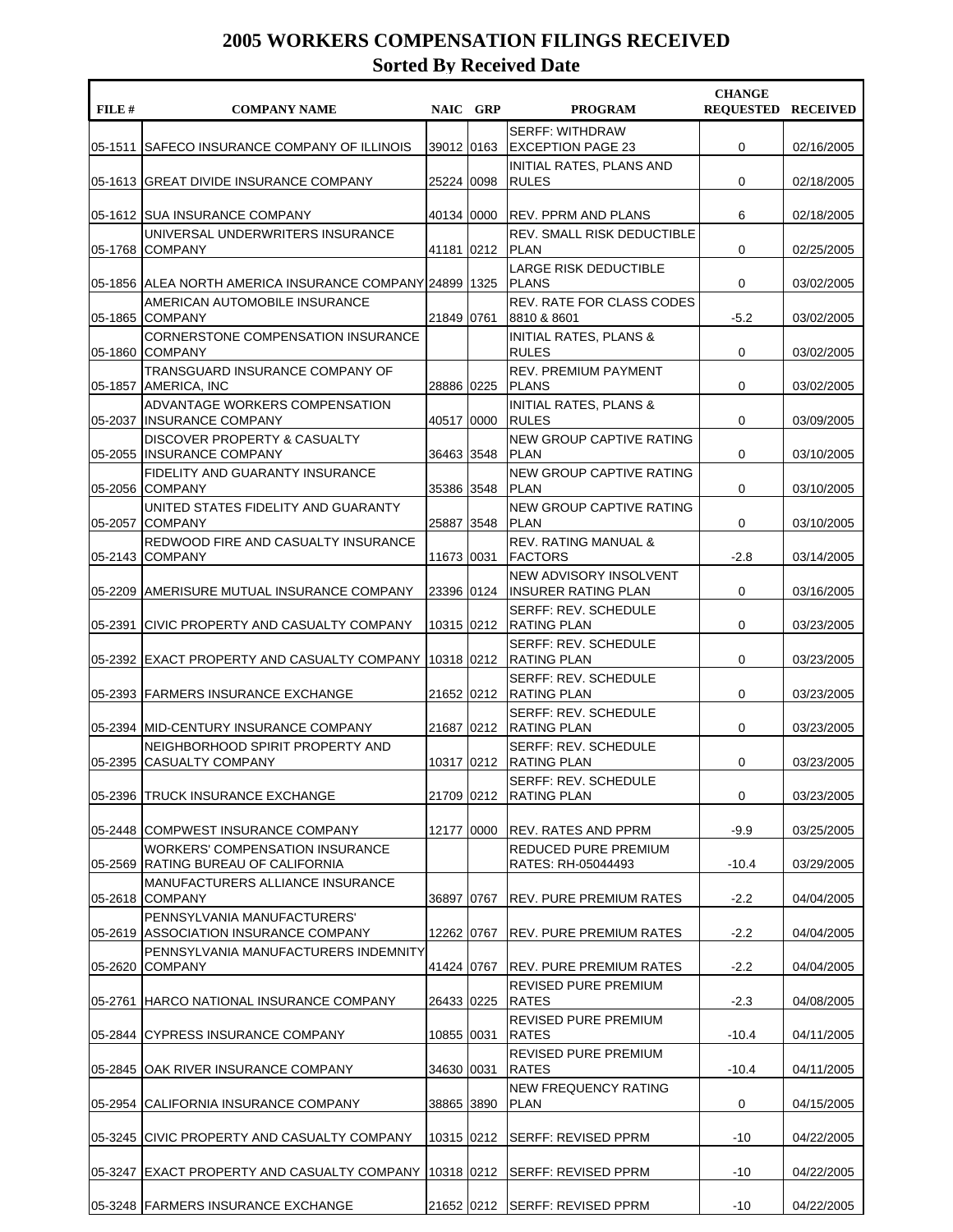| FILE#   | <b>COMPANY NAME</b>                                         | NAIC GRP   | <b>PROGRAM</b>                                             | <b>CHANGE</b><br><b>REQUESTED RECEIVED</b> |            |
|---------|-------------------------------------------------------------|------------|------------------------------------------------------------|--------------------------------------------|------------|
| 05-3250 | <b>IMID-CENTURY INSURANCE COMPANY</b>                       | 21687 0212 | <b>SERFF: REVISED PPRM</b>                                 | $-10$                                      | 04/22/2005 |
| 05-3251 | NEIGHBORHOOD SPIRIT PROPERTY AND<br><b>CASUALTY COMPANY</b> | 10317 0212 | SERFF: REVISED PPRM                                        | -10                                        | 04/22/2005 |
| 05-3207 | ISUA INSURANCE COMPANY                                      | 40134 0000 | <b>PEO PROGRAM</b>                                         | 0                                          | 04/22/2005 |
| 05-3253 | TRUCK INSURANCE EXCHANGE                                    | 21709 0212 | SERFF: REVISED PPRM                                        | -10                                        | 04/22/2005 |
| 05-3299 | COMPWEST INSURANCE COMPANY                                  | 12177 0000 | REVISED SCHEDULE RATING<br><b>PLAN</b>                     | 0                                          | 04/29/2005 |
| 05-3328 | DISCOVER PROPERTY & CASUALTY<br><b>INSURANCE COMPANY</b>    | 36463 3548 | <b>REV. PURE PREMIUM RATE</b><br>FOR CLASS CODE 8400       | 0                                          | 04/29/2005 |
|         | 05-3324 EXPLORER INSURANCE COMPANY                          | 40029 0922 | REVISED SCHEDULE RATING<br><b>PLAN</b>                     | 0                                          | 04/29/2005 |
| 05-3329 | FIDELITY AND GUARANTY INSURANCE<br><b>COMPANY</b>           | 35386 3548 | <b>REV. PURE PREMIUM RATE</b><br>FOR CLASS CODE 8400       | 0                                          | 04/29/2005 |
| 05-3325 | <b>IINSURANCE COMPANY OF THE WEST</b>                       | 27847 0922 | REVISED SCHEDULE RATING<br><b>PLAN</b>                     | 0                                          | 04/29/2005 |
| 05-3330 | UNITED STATES FIDELITY AND GUARANTY<br><b>COMPANY</b>       | 25887 3548 | <b>REV. PURE PREMIUM RATE</b><br>IFOR CLASS CODE 8400      | 0                                          | 04/29/2005 |
|         | 05-3349 ATHENA ASSURANCE COMPANY                            | 41769 3548 | REVISED SCHEDULE RATING<br><b>PLAN</b>                     | 0                                          | 05/02/2005 |
| 05-3335 | NATIONAL LIABILITY & FIRE INSURANCE<br><b>COMPANY</b>       | 20052 0031 | <b>REV. PURE PREMIUM RATES</b>                             | $-10.4$                                    | 05/02/2005 |
| 05-3350 | ST. PAUL FIRE AND MARINE INSURANCE<br><b>COMPANY</b>        | 24767 3548 | REVISED SCHEDULE RATING<br><b>PLAN</b>                     |                                            | 05/02/2005 |
|         | 05-3352 ST. PAUL GUARDIAN INSURANCE COMPANY                 | 24775 3548 | REVISED SCHEDULE RATING<br><b>PLAN</b>                     |                                            | 05/02/2005 |
|         | 05-3353 ST. PAUL MERCURY INSURANCE COMPANY                  | 24791 3548 | REVISED SCHEDULE RATING<br><b>PLAN</b>                     |                                            | 05/02/2005 |
| 05-3354 | ST. PAUL PROTECTIVE INSURANCE COMPANY 19224 3548            |            | REVISED SCHEDULE RATING<br><b>PLAN</b>                     |                                            | 05/02/2005 |
|         | 05-3334 SUA INSURANCE COMPANY                               | 40134 0000 | INITIAL EXCESS WORKERS<br><b>COMPENSATION PROGRAM</b>      | 0                                          | 05/02/2005 |
| 05-3355 | TRAVELERS CASUALTY AND SURETY<br><b>COMPANY</b>             | 19038 3548 | REVISED SCHEDULE RATING<br><b>PLAN</b>                     |                                            | 05/02/2005 |
| 05-3356 | TRAVELERS CASUALTY COMPANY OF<br><b>CONNECTICUT</b>         | 36170 3548 | REVISED SCHEDULE RATING<br><b>PLAN</b>                     |                                            | 05/02/2005 |
| 05-3358 | TRAVELERS CASUALTY INSURANCE<br><b>COMPANY OF AMERICA</b>   | 19046 3548 | REVISED SCHEDULE RATING<br><b>PLAN</b>                     |                                            | 05/02/2005 |
| 05-3357 | TRAVELERS INDEMNITY COMPANY OF<br>CONNECTICUT (THE)         | 25682 3548 | <b>REVISED SCHEDULE RATING</b><br><b>PLAN</b>              |                                            | 05/02/2005 |
| 05-3359 | TRAVELERS PROPERTY CASUALTY COMPANY<br><b>OF AMERICA</b>    | 25674 3548 | REVISED SCHEDULE RATING<br><b>PLAN</b>                     |                                            | 05/02/2005 |
| 05-3401 | <b>ARCH INSURANCE COMPANY</b>                               | 11150 1279 | USL&HW, ADMIRALTY, FELA<br>AND MSAWPA                      | 0                                          | 05/03/2005 |
|         | 05-3875 EVEREST NATIONAL INSURANCE COMPANY                  | 10120 1120 | <b>INEW PACE SAFETY GROUP</b>                              | $-0.2$                                     | 05/13/2005 |
| 05-3923 | <b> GREENWICH INSURANCE COMPANY</b>                         | 22322 1285 | SERFF: REV. INCREASED LIMIT<br> FACTORS & MIN. PREMIUM     | 0                                          | 05/16/2005 |
|         | 05-3924 XL SPECIALTY INSURANCE COMPANY                      | 37885 1285 | SERFF: REV. INCREASED LIMIT<br> FACTORS & MIN. PREMIUM     | 0                                          | 05/16/2005 |
|         | 05-4087  LUMBERMEN'S UNDERWRITING ALLIANCE                  | 23108 0000 | REVISED PREMIUM<br><b>ALGORITHM</b>                        | -8.6                                       | 05/24/2005 |
|         | 05-4119 CIVIC PROPERTY AND CASUALTY COMPANY                 | 10315 0212 | REVISED PURE PREMIUM<br> RATES, PPRM AND PLANS             | -7.6                                       | 05/25/2005 |
|         | 05-4118 EVEREST NATIONAL INSURANCE COMPANY                  | 10120 1120 | REVISED PURE PREMIUM<br><b>RATES</b>                       | $-13.8$                                    | 05/25/2005 |
|         | 05-4120 EXACT PROPERTY AND CASUALTY COMPANY                 |            | REVISED PURE PREMIUM<br>10318 0212   RATES, PPRM AND PLANS | $-7.6$                                     | 05/25/2005 |
| 05-4121 | <b>FARMERS INSURANCE EXCHANGE</b>                           |            | REVISED PURE PREMIUM<br>21652 0212   RATES, PPRM AND PLANS | -7.6                                       | 05/25/2005 |
|         | 05-4122 MID-CENTURY INSURANCE COMPANY                       |            | REVISED PURE PREMIUM<br>21687 0212 RATES, PPRM AND PLANS   | $-7.6$                                     | 05/25/2005 |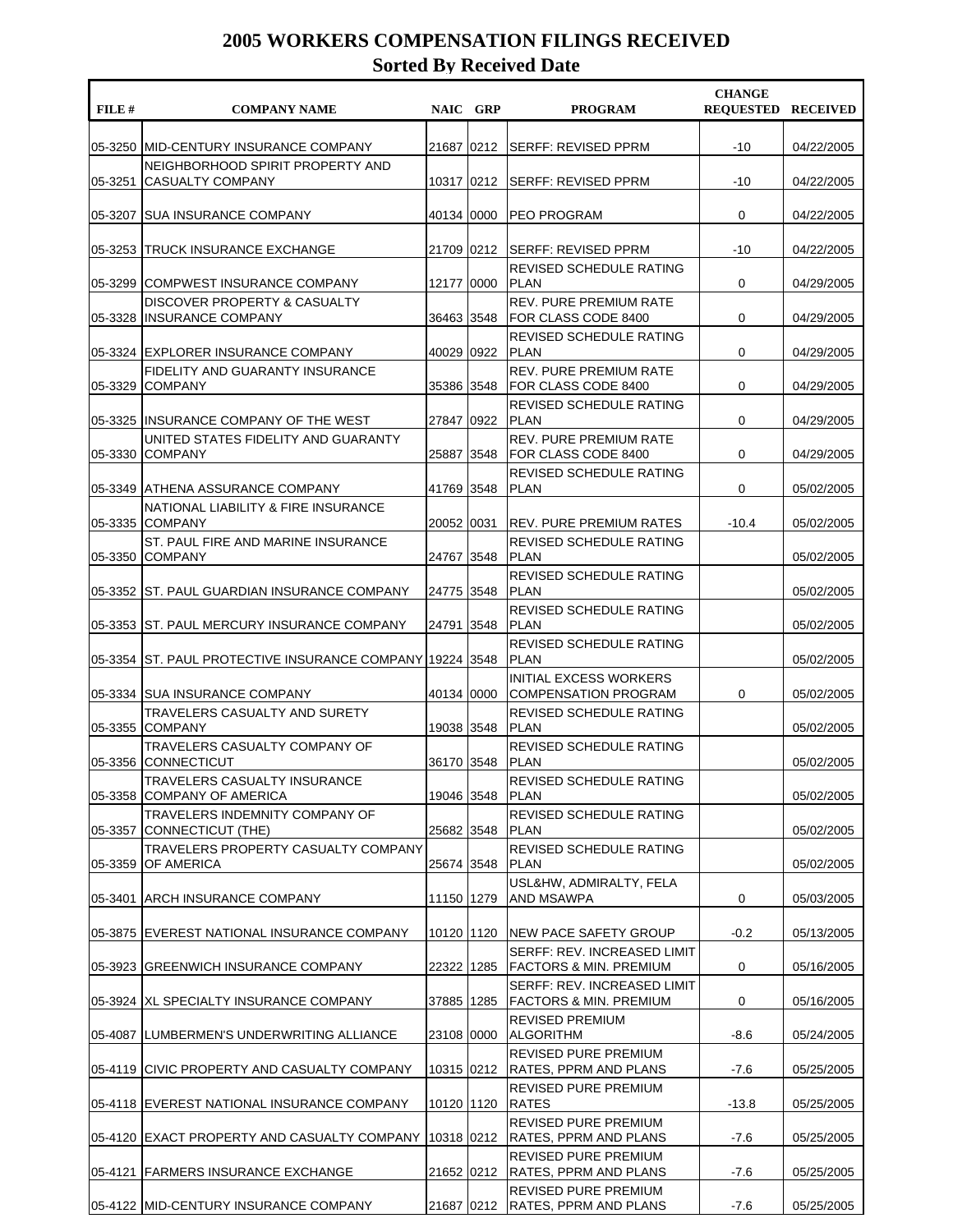| FILE # | <b>COMPANY NAME</b>                                            |            | NAIC GRP | <b>PROGRAM</b>                                              | <b>CHANGE</b><br><b>REOUESTED RECEIVED</b> |            |
|--------|----------------------------------------------------------------|------------|----------|-------------------------------------------------------------|--------------------------------------------|------------|
|        | NEIGHBORHOOD SPIRIT PROPERTY AND<br>05-4123 CASUALTY COMPANY   | 10317 0212 |          | <b>REVISED PURE PREMIUM</b><br><b>RATES, PPRM AND PLANS</b> | $-7.6$                                     | 05/25/2005 |
|        | 05-4127 SUA INSURANCE COMPANY                                  | 40134 0000 |          | NAME REVISION, VARIOUS<br><b>RATING PLANS</b>               | 0                                          | 05/25/2005 |
|        | 05-4124 TRUCK INSURANCE EXCHANGE                               | 21709      | 0212     | <b>REVISED PURE PREMIUM</b><br><b>RATES, PPRM AND PLANS</b> | $-7.6$                                     | 05/25/2005 |
|        | <b>EMPLOYERS COMPENSATION INSURANCE</b><br>05-4129 COMPANY     | 11512 3363 |          | <b>REVISED PURE PREMIUM</b><br>RATE, PPRM AND PLANS         | $-18.6$                                    | 05/26/2005 |
|        | 05-4128 SUA INSURANCE COMPANY                                  | 40134 0000 |          | NAME REVISION, SMALL<br>DEDUCTIBLE PLAN                     | 0                                          | 05/26/2005 |
|        | AMERICAN AUTOMOBILE INSURANCE<br>05-4206 COMPANY               | 21849 0761 |          | <b>SERFF: REV. RATES FOR</b><br>CLASS CODES 8810, 8831      | $-8.1$                                     | 05/27/2005 |
|        | AMERICAN AUTOMOBILE INSURANCE<br>05-4205 COMPANY               | 21849 0761 |          | <b>SERFF: REV. RATES FOR</b><br>CLASS CODES 8601 AND 8810   | -7                                         | 05/27/2005 |
|        | AMERICAN AUTOMOBILE INSURANCE<br>05-4204 COMPANY               | 21849 0761 |          | SERFF: REV. RATE FOR CLASS<br>CODE 8834                     | $-10$                                      | 05/27/2005 |
|        | 05-4176 SUA INSURANCE COMPANY                                  | 40134 0000 |          | <b>SERFF: REVISED NAME</b><br><b>EXCESS WC PROGRAM</b>      | 0                                          | 05/27/2005 |
|        | 05-4238 ACE AMERICAN INSURANCE COMPANY                         | 22667      | 0626     | <b>SERFF: REVISED LOSS</b><br>SENSITIVE RATING PLAN         | 0                                          | 05/31/2005 |
|        | ACE FIRE UNDERWRITERS INSURANCE<br>05-4239 COMPANY             | 20702      | 0626     | <b>SERFF: REVISED LOSS</b><br>SENSITIVE RATING PLAN         | 0                                          | 05/31/2005 |
|        | 05-4240 ACE INDEMNITY INSURANCE COMPANY                        | 10030 0626 |          | <b>SERFF: REVISED LOSS</b><br><b>SENSITIVE RATING PLAN</b>  | 0                                          | 05/31/2005 |
|        | ACE PROPERTY AND CASUALTY INSURANCE<br>05-4241 COMPANY         | 20699      | 0626     | <b>SERFF: REVISED LOSS</b><br>SENSITIVE RATING PLAN         | 0                                          | 05/31/2005 |
|        | 05-4242 BANKERS STANDARD INSURANCE COMPANY                     | 18279 0626 |          | <b>SERFF: REVISED LOSS</b><br>SENSITIVE RATING PLAN         | 0                                          | 05/31/2005 |
|        | HARTFORD ACCIDENT AND INDEMNITY<br>05-4246 COMPANY             | 22357      | 0091     | <b>SERFF: REV. TERRITORIAL</b><br><b>DIFFERENTIALS</b>      | 0.3                                        | 05/31/2005 |
|        | 05-4247 HARTFORD CASUALTY INSURANCE COMPANY 29424 0091         |            |          | <b>SERFF: REV. TERRITORIAL</b><br><b>DIFFERENTIALS</b>      | 0.3                                        | 05/31/2005 |
|        | 05-4248 HARTFORD FIRE INSURANCE COMPANY                        | 19682 0091 |          | <b>SERFF: REV. TERRITORIAL</b><br><b>DIFFERENTIALS</b>      | 0.3                                        | 05/31/2005 |
|        | HARTFORD INSURANCE COMPANY OF THE<br>05-4249 MIDWEST           | 37478 0091 |          | <b>SERFF: REV. TERRITORIAL</b><br><b>DIFFERENTIALS</b>      | 0.3                                        | 05/31/2005 |
|        | <b>HARTFORD UNDERWRITERS INSURANCE</b><br>05-4250 COMPANY      | 30104 0091 |          | <b>SERFF: REV. TERRITORIAL</b><br><b>DIFFERENTIALS</b>      | 0.3                                        | 05/31/2005 |
|        | INDEMNITY INSURANCE COMPANY OF NORTH<br>05-4243 AMERICA        | 43575 0626 |          | SERFF: REVISED LOSS<br>SENSITIVE RATING PLAN                | 0                                          | 05/31/2005 |
|        | 05-4244 IINSURANCE COMPANY OF NORTH AMERICA                    | 22713 0626 |          | <b>SERFF: REVISED LOSS</b><br><b>SENSITIVE RATING PLAN</b>  | 0                                          | 05/31/2005 |
|        | 05-4283 LUMBERMEN'S UNDERWRITING ALLIANCE                      | 23108 0000 |          | RATES FOR CATASTROPHE<br><b>PROVISIONS</b>                  | 0.4                                        | 05/31/2005 |
|        | 05-4245 PACIFIC EMPLOYERS INSURANCE COMPANY                    | 22748 0626 |          | <b>SERFF: REVISED LOSS</b><br>SENSITIVE RATING PLAN         | 0                                          | 05/31/2005 |
|        | PROPERTY AND CASUALTY INSURANCE<br>05-4251 COMPANY OF HARTFORD | 34690 0091 |          | <b>SERFF: REV. TERRITORIAL</b><br><b>DIFFERENTIALS</b>      | 0.3                                        | 05/31/2005 |
|        | 05-4252 TWIN CITY FIRE INSURANCE COMPANY                       | 29459 0091 |          | SERFF: REV. TERRITORIAL<br><b>DIFFERENTIALS</b>             | 0.3                                        | 05/31/2005 |
|        | 05-4285 ZENITH INSURANCE COMPANY                               | 13269 0336 |          | <b>REVISED PPRM AND PLANS</b>                               | -12                                        | 05/31/2005 |
|        | 05-4286 ZNAT INSURANCE COMPANY                                 | 30120 0336 |          | <b>REVISED PPRM AND PLANS</b>                               | -12                                        | 05/31/2005 |
|        | AMERICAN FUJI FIRE AND MARINE<br>05-4334 IINSURANCE COMPANY    | 40398 0000 |          | <b>TERRORISM RATE</b>                                       | 0.6                                        | 06/01/2005 |
|        | 05-4335 COMPWEST INSURANCE COMPANY                             | 12177 0000 |          | REVISED PURE PREMIUM<br>RATES, PLANS & RULES                | $-15.3$                                    | 06/01/2005 |
|        | 05-4340 MAJESTIC INSURANCE COMPANY                             | 42269 0000 |          | REVISED PURE PREMIUM<br><b>RATES</b>                        | $-13.8$                                    | 06/01/2005 |
|        | 05-4336 STATE COMPENSATION INSURANCE FUND                      | 35076 0000 |          | REVISED PURE PREMIUM<br>RATES                               | -14                                        | 06/01/2005 |
|        | NATIONAL LIABILITY & FIRE INSURANCE<br>05-4350 COMPANY         | 20052 0031 |          | REVISED PURE PREMIUM<br>RATES, PPRM & PLANS                 | $-12$                                      | 06/02/2005 |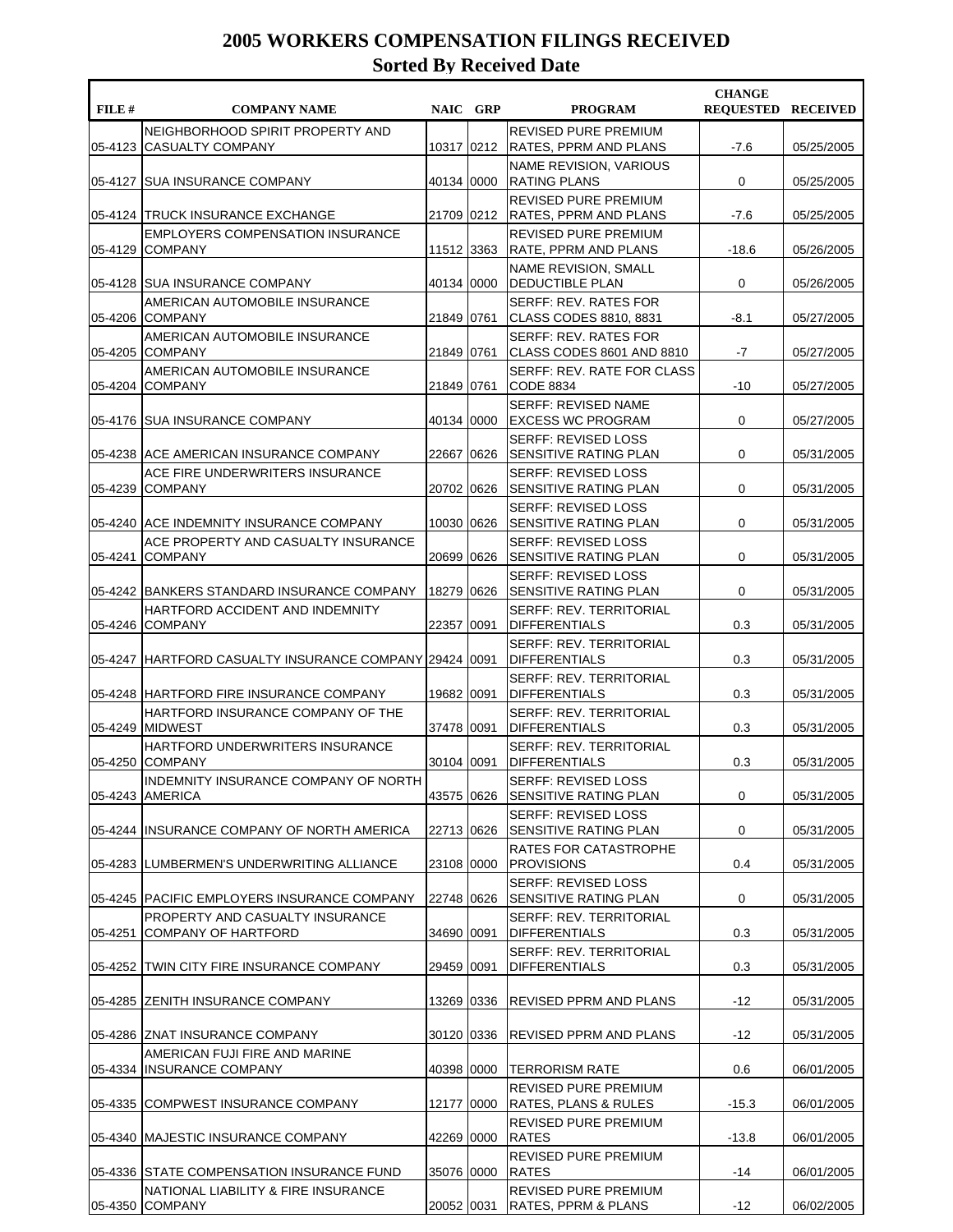| FILE #  | <b>COMPANY NAME</b>                                          | NAIC GRP     |            | <b>PROGRAM</b>                                             | <b>CHANGE</b><br><b>REQUESTED RECEIVED</b> |            |
|---------|--------------------------------------------------------------|--------------|------------|------------------------------------------------------------|--------------------------------------------|------------|
| 05-4342 | <b>JOLD REPUBLIC INSURANCE COMPANY</b>                       | 24147 0150   |            | <b>SERFF: REVISED PURE</b><br> PREMIUM RATES               | $-10.4$                                    | 06/02/2005 |
| 05-4351 | PREFERRED EMPLOYERS INSURANCE<br><b>COMPANY</b>              | 10900 0098   |            | <b>REVISED PURE PREMIUM</b><br><b>RATES</b>                | $-18$                                      | 06/02/2005 |
|         | 05-4385  REPUBLIC INDEMNITY COMPANY OF AMERICA 22179   0084  |              |            | REVISED PURE PREMIUM<br><b>RATES &amp; PPRM</b>            | $-25$                                      | 06/03/2005 |
| 05-4386 | REPUBLIC INDEMNITY COMPANY OF<br>ICALIFORNIA                 | 43753 0084   |            | <b>REVISED PURE PREMIUM</b><br>RATES & PPRM                | $-25$                                      | 06/03/2005 |
|         | 05-4419 CYPRESS INSURANCE COMPANY                            | 10855 0031   |            | <b>IREVISED PPRM &amp; PLAN</b>                            | -4.7                                       | 06/06/2005 |
|         | 05-4415 EMPLOYERS DIRECT INSURANCE COMPANY                   | 11555 0181   |            | <b>REVISED PURE PREMIUM</b><br><b>RATES</b>                | -18                                        | 06/06/2005 |
|         | 05-4416 EXPLORER INSURANCE COMPANY                           | 40029  0922  |            | <b>REVISED PURE PREMIUM</b><br>RATE AND PPRM               | $-13.8$                                    | 06/06/2005 |
|         | 05-4444 FLORISTS' MUTUAL INSURANCE COMPANY                   | 13978 0349   |            | <b>SERFF: REVISED PURE</b><br>IPREMIUM RATES               | $-17.9$                                    | 06/06/2005 |
| 05-4417 | IINSURANCE COMPANY OF THE WEST                               | 27847   0922 |            | <b>REVISED PURE PREMIUM</b><br> RATE AND PPRM              | $-13.8$                                    | 06/06/2005 |
| 05-4420 | JOAK RIVER INSURANCE COMPANY                                 | 34630 0031   |            | <b>REVISED PPRM &amp; PLAN</b>                             | $-19.8$                                    | 06/06/2005 |
| 05-4517 | AMERICAN AUTOMOBILE INSURANCE<br><b>COMPANY</b>              | 21849 0761   |            | <b>SERFF: REVISED PURE</b><br> PREMIUM RATES               | $-13.8$                                    | 06/07/2005 |
|         | 05-4518 AMERICAN INSURANCE COMPANY (THE)                     | 21857 0761   |            | <b>SERFF: REVISED PURE</b><br> PREMIUM RATES               | $-13.8$                                    | 06/07/2005 |
| 05-4519 | ASSOCIATED INDEMNITY CORPORATION                             | 21865 0761   |            | <b>SERFF: REVISED PURE</b><br><b>PREMIUM RATES</b>         | $-13.8$                                    | 06/07/2005 |
| 05-4520 | <b>IFIREMAN'S FUND INSURANCE COMPANY</b>                     | 21873 0761   |            | <b>SERFF: REVISED PURE</b><br> PREMIUM RATES               | $-13.8$                                    | 06/07/2005 |
| 05-4521 | INATIONAL SURETY CORPORATION                                 | 21881   0761 |            | <b>SERFF: REVISED PURE</b><br><b>PREMIUM RATES</b>         | $-13.8$                                    | 06/07/2005 |
| 05-4459 | SEABRIGHT INSURANCE COMPANY                                  | 15563 0000   |            | REVISED PURE PREMIUM<br>RATES AND PPRM                     | $-14.2$                                    | 06/07/2005 |
| 05-4508 | <b>CARE WEST INSURANCE COMPANY</b>                           | 10520 0000   |            | REVISED PURE PREMIUM<br><b>RATES</b>                       | -18                                        | 06/08/2005 |
|         | EMPLOYERS INSURANCE COMPANY OF<br>05-4514 WAUSAU             | 21458 0111   |            | <b>SERFF: REVISED PURE</b><br><b>PREMIUM RATES</b>         | -18                                        | 06/08/2005 |
| 05-4507 | REDWOOD FIRE AND CASUALTY INSURANCE<br><b>COMPANY</b>        | 11673 0031   |            | <b>REVISED PURE PREMIUM</b><br>RATES                       | $-15.9$                                    | 06/08/2005 |
|         | 05-4515 WAUSAU BUSINESS INSURANCE COMPANY                    | 26069 0111   |            | SERFF: REVISED PURE<br> PREMIUM RATES                      | -18                                        | 06/08/2005 |
|         | WAUSAU UNDERWRITERS INSURANCE<br>05-4516 COMPANY             | 26042 0111   |            | SERFF: REVISED PURE<br><b>PREMIUM RATES</b>                | -18                                        | 06/08/2005 |
|         | 05-4550 CALIFORNIA INSURANCE COMPANY                         | 38865 3890   |            | REVISED PURE PREMIUM<br> RATES & PPRM                      | -14                                        | 06/09/2005 |
| 05-4533 | FIRST LIBERTY INSURANCE CORPORATION<br>(THE)                 | 33588 0111   |            | <b>SERFF: REVISED PURE</b><br>PREMIUM RATES AND PLANS      | $-20.7$                                    | 06/09/2005 |
|         | 05-4534 LIBERTY INSURANCE CORPORATION                        | 42404 0111   |            | <b>SERFF: REVISED PURE</b><br>PREMIUM RATES AND PLANS      | $-14.3$                                    | 06/09/2005 |
| 05-4535 | LIBERTY MUTUAL FIRE INSURANCE COMPANY 23035 0111             |              |            | <b>SERFF: REVISED PURE</b><br>PREMIUM RATES AND PLANS      | $-14.3$                                    | 06/09/2005 |
| 05-4536 | LIBERTY MUTUAL INSURANCE COMPANY                             | 23043  0111  |            | <b>SERFF: REVISED PURE</b><br>PREMIUM RATES AND PLANS      | $-14.3$                                    | 06/09/2005 |
|         | 05-4537 LM INSURANCE CORPORATION                             | 33600 0111   |            | <b>SERFF: REVISED PURE</b><br>PREMIUM RATES AND PLANS      | $-20.7$                                    | 06/09/2005 |
|         | TRANSGUARD INSURANCE COMPANY OF<br>05-4794 AMERICA, INC      | 28886 0225   |            | <b>SERFF: REVISED PURE</b><br> PREMIUM RATES               | -18                                        | 06/09/2005 |
| 05-4646 | AMERICAN GUARANTEE AND LIABILITY<br><b>INSURANCE COMPANY</b> | 26247   0212 |            | <b>SERFF: REVISED PURE</b><br><b>PREMIUM RATES</b>         | -22.7                                      | 06/10/2005 |
|         | 05-4647 AMERICAN ZURICH INSURANCE COMPANY                    |              |            | <b>SERFF: REVISED PURE</b><br>40142   0212   PREMIUM RATES | $-22.7$                                    | 06/10/2005 |
|         | 05-4648 ASSURANCE COMPANY OF AMERICA                         |              | 19305 0212 | <b>SERFF: REVISED PURE</b><br><b>PREMIUM RATES</b>         | $-22.7$                                    | 06/10/2005 |
| 05-4620 | <b>ATHENA ASSURANCE COMPANY</b>                              | 41769 3548   |            | REVISED PURE PREMIUM<br><b>RATES, RULES</b>                | -18                                        | 06/10/2005 |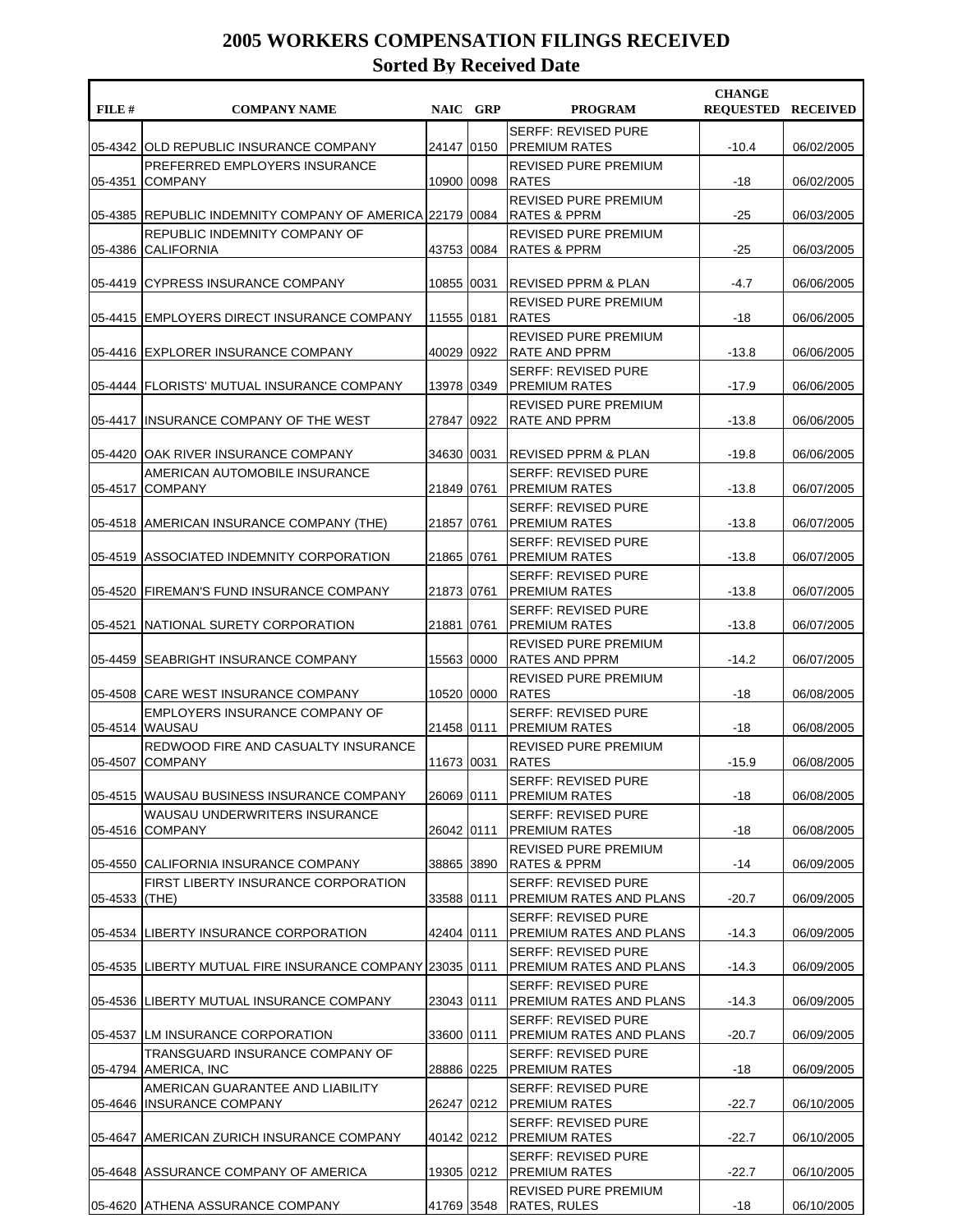| FILE #  | <b>COMPANY NAME</b>                                            |              | NAIC GRP | <b>PROGRAM</b>                                     | <b>CHANGE</b><br><b>REQUESTED RECEIVED</b> |            |
|---------|----------------------------------------------------------------|--------------|----------|----------------------------------------------------|--------------------------------------------|------------|
| 05-4617 | <b>CLARENDON NATIONAL INSURANCE</b><br><b>COMPANY</b>          | 20532 0517   |          | <b>REVISED PPRM</b>                                | $-12$                                      | 06/10/2005 |
| 05-4649 | FIDELITY AND DEPOSIT COMPANY OF<br><b>MARYLAND</b>             | 39306 0212   |          | <b>SERFF: REVISED PURE</b><br><b>PREMIUM RATES</b> | $-22.7$                                    | 06/10/2005 |
|         | 05-4618 HARBOR SPECIALTY INSURANCE COMPANY                     | 21806 0517   |          | REVISED PPRM                                       | $-12$                                      | 06/10/2005 |
| 05-4639 | HARTFORD ACCIDENT AND INDEMNITY<br><b>COMPANY</b>              | 22357   0091 |          | <b>SERFF: REVISED PURE</b><br><b>PREMIUM RATES</b> | -18                                        | 06/10/2005 |
| 05-4640 | HARTFORD CASUALTY INSURANCE COMPANY 29424 0091                 |              |          | <b>SERFF: REVISED PURE</b><br><b>PREMIUM RATES</b> | -18                                        | 06/10/2005 |
|         | 05-4641 HARTFORD FIRE INSURANCE COMPANY                        | 19682 0091   |          | <b>SERFF: REVISED PURE</b><br> PREMIUM RATES       | -18                                        | 06/10/2005 |
|         | HARTFORD INSURANCE COMPANY OF THE<br>05-4642 MIDWEST           | 37478 0091   |          | <b>SERFF: REVISED PURE</b><br><b>PREMIUM RATES</b> | -21                                        | 06/10/2005 |
| 05-4643 | HARTFORD UNDERWRITERS INSURANCE<br><b>COMPANY</b>              | 30104 0091   |          | <b>SERFF: REVISED PURE</b><br><b>PREMIUM RATES</b> | $-18$                                      | 06/10/2005 |
|         | 05-4650 MARYLAND CASUALTY COMPANY                              | 19356 0212   |          | <b>SERFF: REVISED PURE</b><br><b>PREMIUM RATES</b> | $-26.1$                                    | 06/10/2005 |
| 05-4621 | INIPPONKOA INSURANCE COMPANY, LIMITED                          | 27073 2558   |          | <b>REVISED PURE PREMIUM</b><br><b>RATES, RULES</b> | $-18$                                      | 06/10/2005 |
| 05-4652 | NORTHERN INSURANCE COMPANY OF NEW<br><b>YORK</b>               | 19372 0212   |          | <b>SERFF: REVISED PURE</b><br><b>PREMIUM RATES</b> | $-22.7$                                    | 06/10/2005 |
|         | PROPERTY AND CASUALTY INSURANCE<br>05-4644 COMPANY OF HARTFORD | 34690 0091   |          | <b>SERFF: REVISED PURE</b><br><b>PREMIUM RATES</b> | -18                                        | 06/10/2005 |
|         | 05-4619 REDLAND INSURANCE COMPANY                              | 37303   0517 |          | <b>REVISED PPRM</b>                                | $-12$                                      | 06/10/2005 |
| 05-4622 | ST. PAUL FIRE AND MARINE INSURANCE<br><b>COMPANY</b>           | 24767 3548   |          | REVISED PURE PREMIUM<br><b>RATES, RULES</b>        | $-18$                                      | 06/10/2005 |
|         | 05-4623 ST. PAUL GUARDIAN INSURANCE COMPANY                    | 24775 3548   |          | REVISED PURE PREMIUM<br><b>RATES, RULES</b>        | -18                                        | 06/10/2005 |
| 05-4624 | <b>ST. PAUL MERCURY INSURANCE COMPANY</b>                      | 24791 3548   |          | <b>REVISED PURE PREMIUM</b><br> RATES, RULES       | -18                                        | 06/10/2005 |
| 05-4625 | ST. PAUL PROTECTIVE INSURANCE COMPANY 19224 3548               |              |          | REVISED PURE PREMIUM<br><b>RATES, RULES</b>        | $-18$                                      | 06/10/2005 |
| 05-4626 | <b>TRAVELERS CASUALTY AND SURETY</b><br><b>COMPANY</b>         | 19038 3548   |          | REVISED PURE PREMIUM<br><b>RATES, RULES</b>        | -18                                        | 06/10/2005 |
| 05-4628 | TRAVELERS CASUALTY COMPANY OF<br><b>CONNECTICUT</b>            | 36170 3548   |          | REVISED PURE PREMIUM<br><b>RATES, RULES</b>        | $-18$                                      | 06/10/2005 |
| 05-4627 | TRAVELERS CASUALTY INSURANCE<br> COMPANY OF AMERICA            | 19046 3548   |          | REVISED PURE PREMIUM<br><b>RATES, RULES</b>        | -18                                        | 06/10/2005 |
| 05-4629 | TRAVELERS INDEMNITY COMPANY OF<br>CONNECTICUT (THE)            | 25682 3548   |          | REVISED PURE PREMIUM<br><b>RATES, RULES</b>        | -18                                        | 06/10/2005 |
| 05-4630 | TRAVELERS PROPERTY CASUALTY COMPANY<br>OF AMERICA              | 25674 3548   |          | REVISED PURE PREMIUM<br><b>RATES, RULES</b>        | -18                                        | 06/10/2005 |
|         | 05-4645 TWIN CITY FIRE INSURANCE COMPANY                       | 29459 0091   |          | <b>SERFF: REVISED PURE</b><br>PREMIUM RATES        | -18                                        | 06/10/2005 |
|         | 05-4613 VIRGINIA SURETY COMPANY, INC.                          | 40827 0317   |          | REVISED PURE PREMIUM<br><b>RATES</b>               | -18                                        | 06/10/2005 |
|         | 05-4653 ZURICH AMERICAN INSURANCE COMPANY                      | 16535 0212   |          | <b>SERFF: REVISED PURE</b><br><b>PREMIUM RATES</b> | -22.7                                      | 06/10/2005 |
|         | ZURICH AMERICAN INSURANCE COMPANY OF<br>05-4654   ILLINOIS     | 27855 0212   |          | <b>SERFF: REVISED PURE</b><br><b>PREMIUM RATES</b> | -26.1                                      | 06/10/2005 |
|         | ACE PROPERTY AND CASUALTY INSURANCE<br>05-4636 COMPANY         | 20699 0626   |          | SERFF: REVISED PURE<br>PREMIUM RATES AND PPRM      | -14                                        | 06/13/2005 |
| 05-4657 | ARGONAUT INSURANCE COMPANY                                     | 19801 0457   |          | REVISED PURE PREMIUM<br> RATES & PPRMS             | $-21.3$                                    | 06/13/2005 |
|         | 05-4658 ARGONAUT-MIDWEST INSURANCE COMPANY                     | 19828 0457   |          | REVISED PURE PREMIUM<br><b>RATES &amp; PPRMS</b>   | $-21.3$                                    | 06/13/2005 |
| 05-4659 | ARGONAUT-SOUTHWEST INSURANCE<br><b>COMPANY</b>                 | 19844 0457   |          | REVISED PURE PREMIUM<br> RATES & PPRMS             | $-21.3$                                    | 06/13/2005 |
|         | 05-4615 LINCOLN GENERAL INSURANCE COMPANY                      | 33855 1326   |          | <b>INITIAL RATES, PLANS &amp;</b><br><b>RULES</b>  | 0                                          | 06/13/2005 |
|         | 05-4633 SPRINGFIELD INSURANCE COMPANY                          | 36790 0000   |          | REVISED PURE PREMIUM<br><b>RATES</b>               | $-16.3$                                    | 06/13/2005 |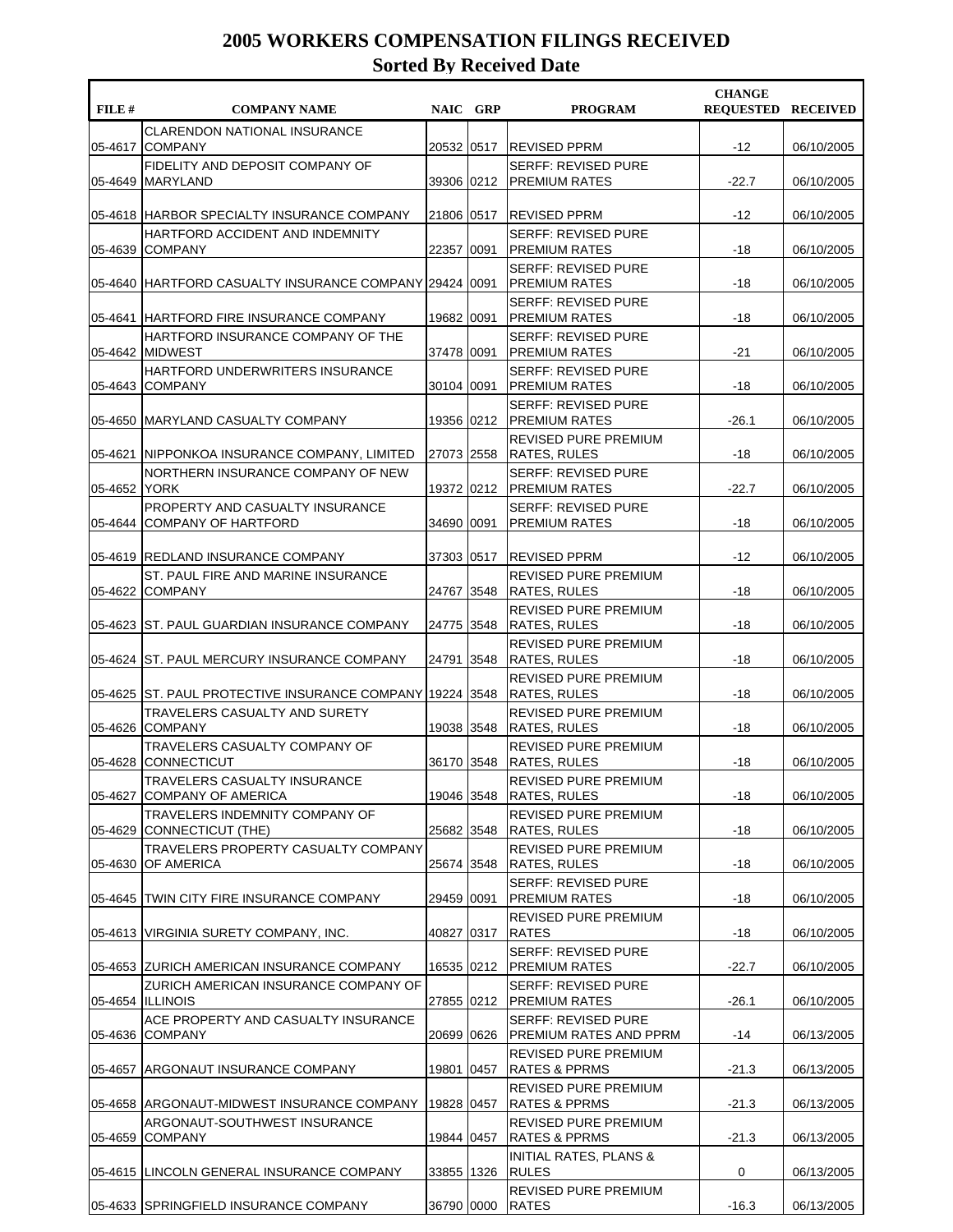| FILE# | <b>COMPANY NAME</b>                                                |            | NAIC GRP | <b>PROGRAM</b>                                                  | <b>CHANGE</b><br><b>REQUESTED RECEIVED</b> |            |
|-------|--------------------------------------------------------------------|------------|----------|-----------------------------------------------------------------|--------------------------------------------|------------|
|       | 05-4632 TIG INSURANCE COMPANY                                      | 25534 0158 |          | <b>REVISED PURE PREMIUM</b><br><b>RATES</b>                     | $-18$                                      | 06/13/2005 |
|       | 05-4660 VIRGINIA SURETY COMPANY, INC.                              | 40827      | 0317     | CALIFORNIA LARGE RISK<br><b>DEDUCTIBLE PLAN</b>                 | 0                                          | 06/13/2005 |
|       | 05-4679 AIU INSURANCE COMPANY                                      | 19399      | 0012     | REVISED PURE PREMIUM<br><b>RATES</b>                            | $-15.1$                                    | 06/14/2005 |
|       | 05-4680 AMERICAN HOME ASSURANCE COMPANY                            | 19380 0012 |          | REVISED PURE PREMIUM<br><b>RATES</b>                            | $-15.1$                                    | 06/14/2005 |
|       | 05-4736  AMGUARD INSURANCE COMPANY                                 | 42390      | 0828     | <b>REVISED PURE PREMIUM</b><br><b>RATES</b>                     | -18                                        | 06/14/2005 |
|       | 05-4713  ATHENA ASSURANCE COMPANY                                  | 41769      | 3548     | <b>REVISED COMPANY</b><br><b>GUIDELINES AND PPRM</b>            | 0                                          | 06/14/2005 |
|       | BIRMINGHAM FIRE INSURANCE COMPANY OF<br>05-4681 IPENNSYLVANIA      | 19402 0012 |          | REVISED PURE PREMIUM<br><b>RATES</b>                            | $-15.1$                                    | 06/14/2005 |
|       | <b>COMMERCE AND INDUSTRY INSURANCE</b><br>05-4682 COMPANY          | 19410 0012 |          | <b>REVISED PURE PREMIUM</b><br><b>RATES</b>                     | $-15.1$                                    | 06/14/2005 |
|       | 05-4737 EASTGUARD INSURANCE COMPANY                                | 14702 0828 |          | <b>REVISED PURE PREMIUM</b><br><b>RATES</b>                     | $-18$                                      | 06/14/2005 |
|       | 05-4687  FARMLAND MUTUAL INSURANCE COMPANY                         | 13838      | 0140     | <b>SERFF: REVISED PURE</b><br>IPREMIUM RATES                    | $-18.76$                                   | 06/14/2005 |
|       | 05-4683 IGRANITE STATE INSURANCE COMPANY                           | 23809      | 0012     | <b>REVISED PURE PREMIUM</b><br><b>RATES</b>                     | $-15.1$                                    | 06/14/2005 |
|       | INSURANCE COMPANY OF THE STATE OF<br>05-4684 PENNSYLVANIA (THE)    | 19429 0012 |          | REVISED PURE PREMIUM<br><b>RATES</b>                            | $-15.1$                                    | 06/14/2005 |
|       | NATIONAL UNION FIRE INSURANCE COMPANY<br>05-4685 OF PITTSBURGH, PA | 19445 0012 |          | <b>REVISED PURE PREMIUM</b><br><b>RATES</b>                     | $-15.1$                                    | 06/14/2005 |
|       | NATIONWIDE AGRIBUSINESS INSURANCE<br>05-4688 COMPANY               | 28223 0140 |          | <b>SERFF: REVISED PURE</b><br><b>PREMIUM RATES</b>              | $-18.76$                                   | 06/14/2005 |
|       | 05-4686 INEW HAMPSHIRE INSURANCE COMPANY                           | 23841 0012 |          | <b>REVISED PURE PREMIUM</b><br><b>RATES</b>                     | $-15.1$                                    | 06/14/2005 |
|       | 05-4730 INIPPONKOA INSURANCE COMPANY, LIMITED                      | 27073      | 2558     | <b>REVISED COMPANY</b><br><b>GUIDELINES AND PPRM</b>            | 0                                          | 06/14/2005 |
|       | 05-4738 NORGUARD INSURANCE COMPANY                                 | 31470      | 0828     | <b>REVISED PURE PREMIUM</b><br><b>RATES</b>                     | $-18$                                      | 06/14/2005 |
|       | PREFERRED EMPLOYERS INSURANCE<br>05-4741 COMPANY                   | 10900 0098 |          | <b>REVISED PURE PREMIUM</b><br><b>RATES (IN FORCE POLICIES)</b> | $-3.8$                                     | 06/14/2005 |
|       | ST. PAUL FIRE AND MARINE INSURANCE<br>05-4714 COMPANY              | 24767 3548 |          | <b>REVISED COMPANY</b><br><b>GUIDELINES AND PPRM</b>            | 0                                          | 06/14/2005 |
|       | 05-4715 ST. PAUL GUARDIAN INSURANCE COMPANY                        | 24775 3548 |          | <b>REVISED COMPANY</b><br><b>GUIDELINES AND PPRM</b>            | 0                                          | 06/14/2005 |
|       | 05-4716 ST. PAUL MERCURY INSURANCE COMPANY                         | 24791      | 3548     | <b>REVISED COMPANY</b><br><b>GUIDELINES AND PPRM</b>            | 0                                          | 06/14/2005 |
|       | 05-4717 ST. PAUL PROTECTIVE INSURANCE COMPANY 19224 3548           |            |          | <b>REVISED COMPANY</b><br><b>GUIDELINES AND PPRM</b>            | 0                                          | 06/14/2005 |
|       | TRAVELERS CASUALTY AND SURETY<br>05-4718 COMPANY                   | 19038 3548 |          | <b>REVISED COMPANY</b><br><b>GUIDELINES AND PPRM</b>            | 0                                          | 06/14/2005 |
|       | TRAVELERS CASUALTY COMPANY OF<br>05-4720 CONNECTICUT               | 36170 3548 |          | <b>REVISED COMPANY</b><br><b>GUIDELINES AND PPRM</b>            | 0                                          | 06/14/2005 |
|       | TRAVELERS CASUALTY INSURANCE<br>05-4723 COMPANY OF AMERICA         | 19046 3548 |          | <b>REVISED COMPANY</b><br><b>GUIDELINES AND PPRM</b>            | 0                                          | 06/14/2005 |
|       | TRAVELERS INDEMNITY COMPANY OF<br>05-4726 CONNECTICUT (THE)        | 25682 3548 |          | <b>REVISED COMPANY</b><br><b>GUIDELINES AND PPRM</b>            | 0                                          | 06/14/2005 |
|       | TRAVELERS PROPERTY CASUALTY COMPANY<br>05-4728 OF AMERICA          | 25674 3548 |          | <b>REVISED COMPANY</b><br>GUIDELINES AND PPRM                   | 0                                          | 06/14/2005 |
|       | <b>GREAT AMERICAN ALLIANCE INSURANCE</b><br>05-4747 COMPANY        | 26832 0084 |          | REVISED PURE PREMIUM<br><b>RATES</b>                            | -23                                        | 06/15/2005 |
|       | 05-4748 GREAT AMERICAN ASSURANCE COMPANY                           | 26344 0084 |          | REVISED PURE PREMIUM<br><b>RATES</b>                            | $-22.7$                                    | 06/15/2005 |
|       | 05-4749 GREAT AMERICAN INSURANCE COMPANY                           | 16691      | 0084     | REVISED PURE PREMIUM<br><b>RATES</b>                            | 0                                          | 06/15/2005 |
|       | <b>GREAT AMERICAN INSURANCE COMPANY OF</b><br>05-4750 NEW YORK     | 22136 0084 |          | REVISED PURE PREMIUM<br><b>RATES</b>                            | -18.1                                      | 06/15/2005 |
|       | AMERICAN SAFETY CASUALTY INSURANCE<br>05-4778 COMPANY              | 39969 1346 |          | REVISED PURE PREMIUM<br><b>RATES</b>                            | $-18.1$                                    | 06/16/2005 |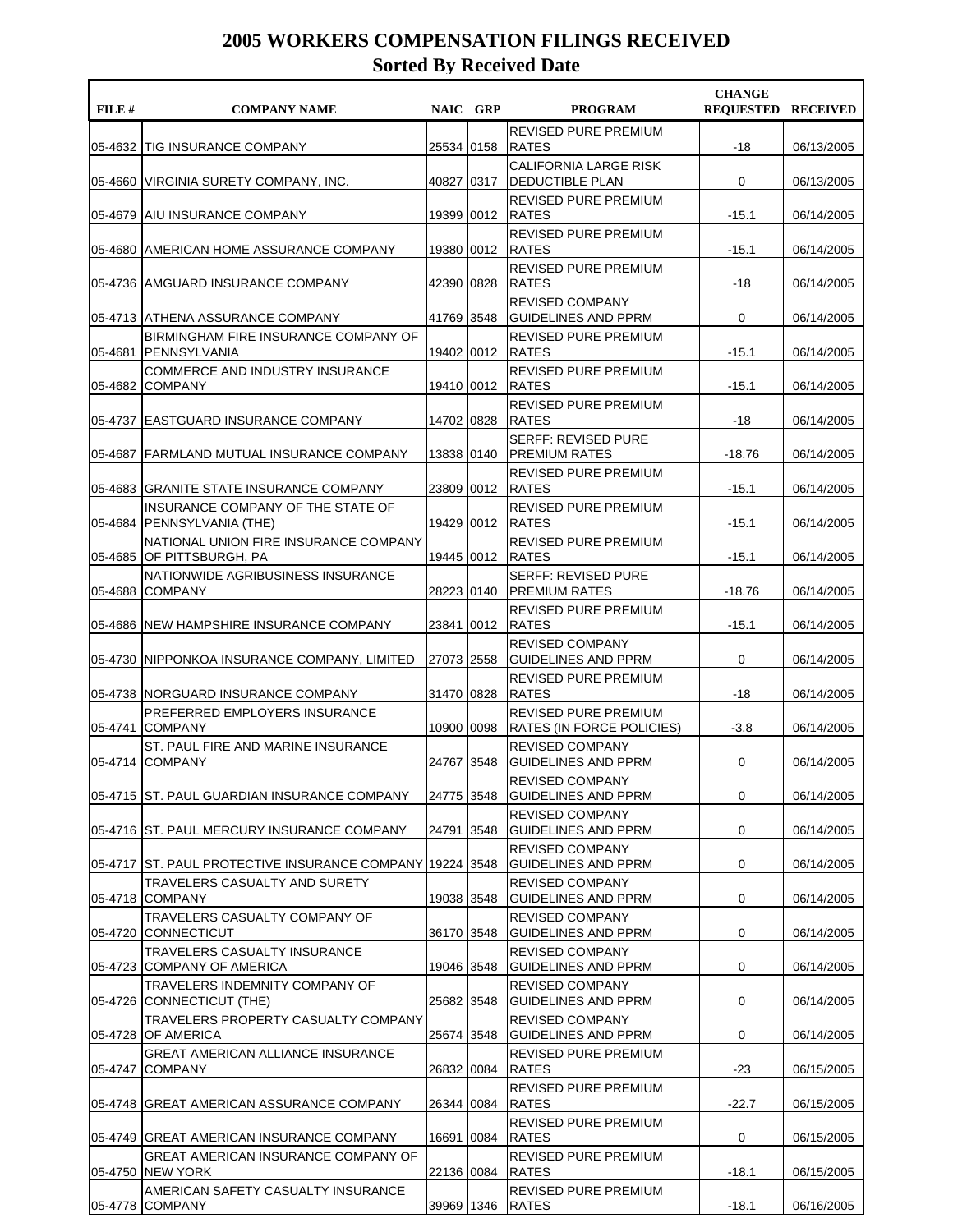| FILE #  | <b>COMPANY NAME</b>                                                         |              | NAIC GRP | <b>PROGRAM</b>                                                 | <b>CHANGE</b><br><b>REQUESTED RECEIVED</b> |            |
|---------|-----------------------------------------------------------------------------|--------------|----------|----------------------------------------------------------------|--------------------------------------------|------------|
| 05-4777 | CHURCH MUTUAL INSURANCE COMPANY                                             | 18767 0000   |          | <b>REVISED PURE PREMIUM</b><br>RATES AND PPRM                  | $-11.09$                                   | 06/16/2005 |
|         | 05-4765 HANOVER INSURANCE COMPANY (THE)                                     | 22292 0088   |          | <b>SERFF: REVISED PURE</b><br> PREMIUM RATES                   | $-18$                                      | 06/16/2005 |
| 05-4786 | <b>ISUA INSURANCE COMPANY</b>                                               | 40134 0000   |          | <b>SERFF: REVISED PURE</b><br> PREMIUM RATES                   | $-18$                                      | 06/16/2005 |
|         | 05-4795 NORTH RIVER INSURANCE COMPANY (THE)                                 | 21105 0158   |          | <b>REVISED PURE PREMIUM</b><br><b>RATES</b>                    | $-10$                                      | 06/17/2005 |
|         | 05-4793 SUA INSURANCE COMPANY                                               | 40134 0000   |          | <b>WORKERS COMPENSATION</b><br><b>PROGRAM</b>                  | 0                                          | 06/17/2005 |
| 05-4796 | UNITED STATES FIRE INSURANCE COMPANY                                        | 21113 0158   |          | REVISED PURE PREMIUM<br><b>RATES</b>                           | $-10$                                      | 06/17/2005 |
|         | 05-4814   VIRGINIA SURETY COMPANY, INC.                                     | 40827 0317   |          | REVISED RETROSPECTIVE<br><b>RATING PLAN</b>                    | 0                                          | 06/17/2005 |
|         | 05-4906 AMERICAN ECONOMY INSURANCE COMPANY                                  | 19690 0163   |          | <b>SERFF: REVISED PURE</b><br><b>PREMIUM RATES &amp; PPRMS</b> | $-17.4$                                    | 06/20/2005 |
|         | 05-4908   AMERICAN STATES INSURANCE COMPANY                                 | 19704 0163   |          | <b>SERFF: REVISED PURE</b><br>IPREMIUM RATES & PPRMS           | $-16.3$                                    | 06/20/2005 |
| 05-4910 | AMERICAN STATES INSURANCE COMPANY OF<br><b>TEXAS</b>                        | 19712 0163   |          | <b>SERFF: REVISED PURE</b><br> PREMIUM RATES & PPRMS           | $-15.8$                                    | 06/20/2005 |
| 05-4850 | <b>JARCH INSURANCE COMPANY</b>                                              | 11150 1279   |          | <b>REVISED PURE PREMIUM</b><br><b>RATES</b>                    | $-18$                                      | 06/20/2005 |
| 05-4911 | FIRST NATIONAL INSURANCE COMPANY OF<br>AMERICA                              | 24724 0163   |          | <b>SERFF: REVISED PURE</b><br> PREMIUM RATES & PPRMS           | $-16.2$                                    | 06/20/2005 |
| 05-4851 | LIBERTY NORTHWEST INSURANCE<br> CORPORATION                                 | 41939 0111   |          | REVISED PURE PREMIUM<br><b>RATES</b>                           | -18                                        | 06/20/2005 |
| 05-4849 | <b>PROTECTIVE INSURANCE COMPANY</b>                                         | 12416 0867   |          | REVISED PURE PREMIUM<br><b>RATES</b>                           | $-18$                                      | 06/20/2005 |
|         | 05-4848 VANLINER INSURANCE COMPANY                                          | 21172 0000   |          | REVISED PURE PREMIUM<br><b>RATES</b>                           | -18                                        | 06/20/2005 |
|         | AMERICAN CASUALTY COMPANY OF<br>05-5015 READING, PENNSYLVANIA               | 20427 0218   |          | <b>RATES, TERRORISM LOSS</b><br><b>COSTS</b>                   | $-13.8$                                    | 06/23/2005 |
|         | 05-5016 CONTINENTAL CASUALTY COMPANY                                        | 20443 0218   |          | RATES, TERRORISM LOSS<br><b>COSTS</b>                          | $-13.8$                                    | 06/23/2005 |
|         | NATIONAL FIRE INSURANCE COMPANY OF<br>05-5017 HARTFORD                      | 20478 0218   |          | <b>RATES, TERRORISM LOSS</b><br><b>COSTS</b>                   | $-13.8$                                    | 06/23/2005 |
|         | 05-5018  TRANSCONTINENTAL INSURANCE COMPANY                                 | 20486 0218   |          | <b>RATES, TERRORISM LOSS</b><br><b>COSTS</b>                   | $-13.8$                                    | 06/23/2005 |
|         | 05-5019 TRANSPORTATION INSURANCE COMPANY                                    | 20494 0218   |          | RATES, TERRORISM LOSS<br><b>COSTS</b>                          | $-13.8$                                    | 06/23/2005 |
|         | 05-5020 VALLEY FORGE INSURANCE COMPANY                                      | 20508 0218   |          | RATES, TERRORISM LOSS<br><b>COSTS</b>                          | $-13.8$                                    | 06/23/2005 |
| 05-5091 | AMERICAN FUJI FIRE AND MARINE<br><b>INSURANCE COMPANY</b>                   | 40398 0000   |          | REVISED PURE PREMIUM<br><b>RATES</b>                           | $-19.8$                                    | 06/27/2005 |
|         | 05-5092 CHUBB INDEMNITY INSURANCE COMPANY                                   | 12777   0038 |          | REVISED PURE PREMIUM<br><b>RATES AND PPRM</b>                  | $-12.1$                                    | 06/27/2005 |
|         | DISCOVER PROPERTY & CASUALTY<br>05-5102 IINSURANCE COMPANY                  | 36463 3548   |          | REVISED PURE PREMIUM<br><b>RATES</b>                           | $-19.8$                                    | 06/27/2005 |
|         | 05-5093 FEDERAL INSURANCE COMPANY                                           | 20281 0038   |          | REVISED PURE PREMIUM<br> RATES AND PPRM                        | $-12.1$                                    | 06/27/2005 |
| 05-5103 | FIDELITY AND GUARANTY INSURANCE<br><b>COMPANY</b>                           | 35386 3548   |          | REVISED PURE PREMIUM<br><b>RATES</b>                           | $-19.8$                                    | 06/27/2005 |
|         | 05-5094 GREAT NORTHERN INSURANCE COMPANY                                    | 20303 0038   |          | REVISED PURE PREMIUM<br> RATES AND PPRM                        | $-12.1$                                    | 06/27/2005 |
|         | 05-5100 GREAT WEST CASUALTY COMPANY                                         | 11371 0150   |          | REVISED PURE PREMIUM<br><b>RATES</b>                           | -18                                        | 06/27/2005 |
|         | INTERNATIONAL BUSINESS & MERCANTILE<br>05-5101 REASSURANCE COMPANY          | 24139 0150   |          | REVISED PURE PREMIUM<br><b>RATES</b>                           | -18                                        | 06/27/2005 |
| 05-5095 | NORTHWESTERN PACIFIC INDEMNITY<br><b>COMPANY</b>                            | 20338 0038   |          | REVISED PURE PREMIUM<br><b>RATES AND PPRM</b>                  | $-12.1$                                    | 06/27/2005 |
|         | 05-5096 PACIFIC INDEMNITY COMPANY                                           | 20346 0038   |          | REVISED PURE PREMIUM<br><b>RATES AND PPRM</b>                  | $-12.1$                                    | 06/27/2005 |
|         | SAMSUNG FIRE & MARINE INSURANCE CO.,<br>05-5097 LTD. (UNITED STATES BRANCH) | 38300 0000   |          | REVISED PURE PREMIUM<br><b>RATES AND PPRM</b>                  | $-12.1$                                    | 06/27/2005 |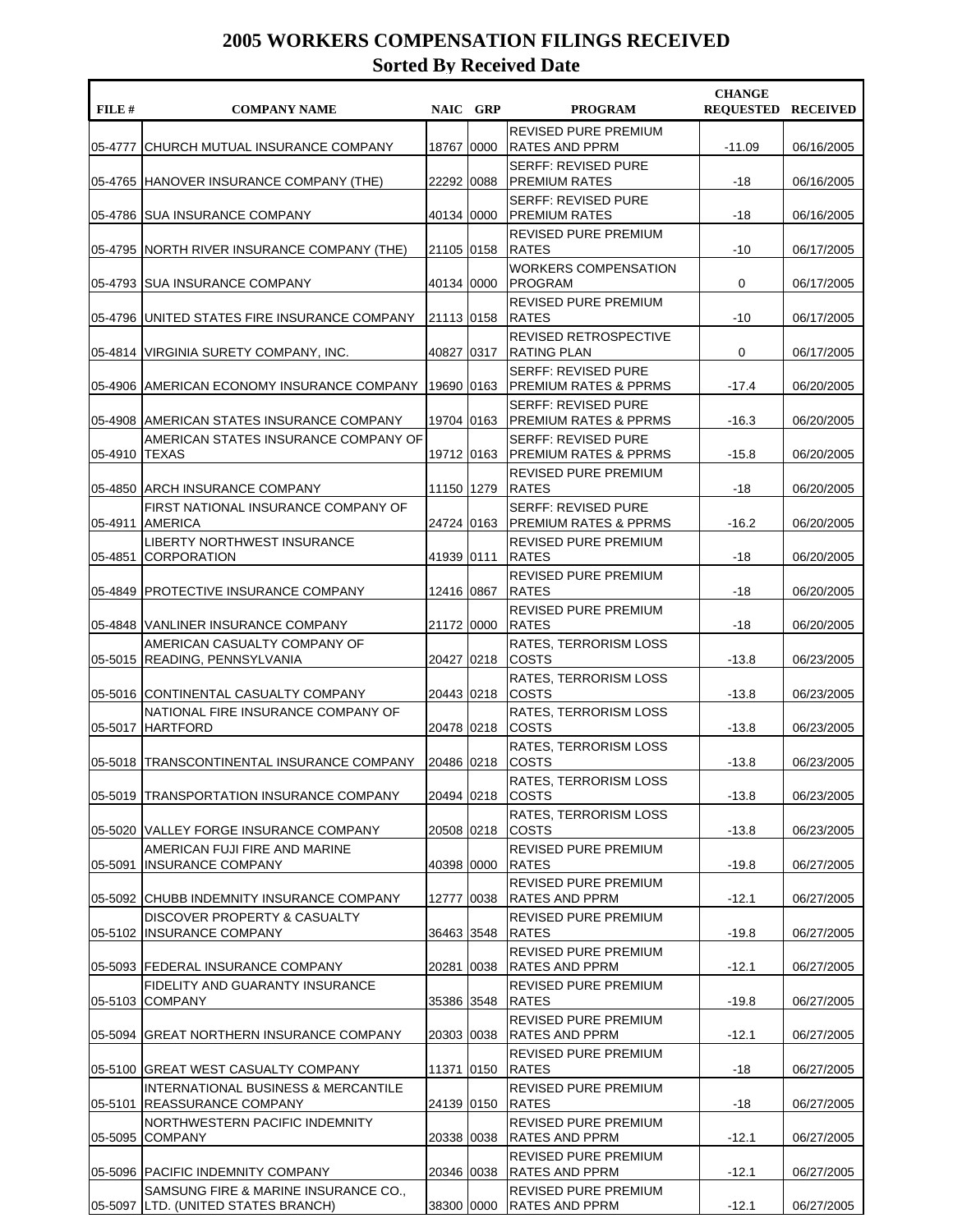| FILE#   | <b>COMPANY NAME</b>                                           | NAIC GRP    |      | <b>PROGRAM</b>                                                | <b>CHANGE</b><br><b>REQUESTED RECEIVED</b> |            |
|---------|---------------------------------------------------------------|-------------|------|---------------------------------------------------------------|--------------------------------------------|------------|
| 05-5104 | UNITED STATES FIDELITY AND GUARANTY<br><b>COMPANY</b>         | 25887 3548  |      | <b>REVISED PURE PREMIUM</b><br><b>RATES</b>                   | $-19.8$                                    | 06/27/2005 |
| 05-5098 | <b>IVIGILANT INSURANCE COMPANY</b>                            | 20397       | 0038 | <b>REVISED PURE PREMIUM</b><br><b>RATES AND PPRM</b>          | $-12.1$                                    | 06/27/2005 |
| 05-5143 | NATIONAL LIABILITY & FIRE INSURANCE<br><b>COMPANY</b>         | 20052       | 0031 | REVISED SCHEDULE RATING<br>PLAN AND CLASS DEVIATIONS          | 0                                          | 06/28/2005 |
|         | 05-5170 ALEA NORTH AMERICA INSURANCE COMPANY 24899 1325       |             |      | <b>REVISED PURE PREMIUM</b><br><b>RATES</b>                   | $-18.3$                                    | 06/29/2005 |
| 05-5160 | UNIVERSAL UNDERWRITERS INSURANCE<br><b>COMPANY</b>            | 41181       | 0212 | <b>SERFF: REVISED PURE</b><br><b>PREMIUM RATES &amp; PPRM</b> | $-19.9$                                    | 06/29/2005 |
|         | 05-5202 ALASKA NATIONAL INSURANCE COMPANY                     | 38733       | 0000 | <b>REVISED PURE PREMIUM</b><br><b>RATES AND PPRM</b>          | $-18.5$                                    | 06/30/2005 |
|         | 05-5247 GUIDEONE MUTUAL INSURANCE COMPANY                     | 15032 0303  |      | PREMIUM RATES, PPRM &<br><b>PLANS</b>                         | $-10$                                      | 06/30/2005 |
| 05-5331 | AMERICAN AUTOMOBILE INSURANCE<br><b>COMPANY</b>               | 21849 0761  |      | WITHDRAWAL OF SAFETY<br><b>GROUP</b>                          | 0                                          | 07/01/2005 |
| 05-5242 | AMERICAN EMPLOYERS' INSURANCE<br><b>COMPANY</b>               | 20613 1129  |      | <b>REVISED PURE PREMIUM</b><br><b>RATES</b>                   | $-18$                                      | 07/01/2005 |
| 05-5240 | <b>IATLANTIC SPECIALTY INSURANCE COMPANY</b>                  | 27154  1129 |      | <b>REVD PURE PREMIUM RATES</b>                                | -18                                        | 07/01/2005 |
| 05-5243 | <b>EMPLOYERS' FIRE INSURANCE COMPANY</b><br>(THE)             | 20648       | 1129 | <b>REVISED PURE PREMIUM</b><br><b>RATES</b>                   | $-18$                                      | 07/01/2005 |
| 05-5241 | FEDERATED RURAL ELECTRIC INSURANCE<br>CORPORATION             | 11118 0000  |      | REVISED PURE PREMIUM<br><b>RATES</b>                          | $-24.2$                                    | 07/01/2005 |
|         | NORTHERN ASSURANCE COMPANY OF<br>05-5244 AMERICA (THE)        | 38369 1129  |      | <b>REVISED PURE PREMIUM</b><br><b>RATES</b>                   | -18                                        | 07/01/2005 |
|         | 05-5245  ONEBEACON AMERICA INSURANCE COMPANY   20621          |             | 1129 | <b>REVISED PURE PREMIUM</b><br><b>RATES</b>                   | $-18$                                      | 07/01/2005 |
|         | 05-5246 ONEBEACON INSURANCE COMPANY                           | 21970 1129  |      | <b>REVISED PURE PREMIUM</b><br><b>RATES</b>                   | $-18$                                      | 07/01/2005 |
| 05-5258 | PUBLIC SERVICE MUTUAL INSURANCE<br><b>COMPANY</b>             | 15059       | 0853 | <b>REVISED PURE PREMIUM</b><br><b>RATES</b>                   | -18                                        | 07/01/2005 |
|         | AMERICAN ALTERNATIVE INSURANCE<br>05-5285 CORPORATION         | 19720 0361  |      | <b>REVISED PURE PREMIUM</b><br><b>RATES</b>                   | $-18$                                      | 07/05/2005 |
|         | AMERICAN CASUALTY COMPANY OF<br>05-5310 READING, PENNSYLVANIA | 20427 0218  |      | <b>REVISED UNDERWRITING</b><br><b>GUIDELINES</b>              | $-0.8$                                     | 07/05/2005 |
|         | 05-5312 CONTINENTAL CASUALTY COMPANY                          | 20443 0218  |      | <b>REVISED UNDERWRITING</b><br><b>GUIDELINES</b>              | $-0.8$                                     | 07/05/2005 |
| 05-5277 | GRAPHIC ARTS MUTUAL INSURANCE<br><b>COMPANY</b>               | 25984 0201  |      | REVISED PURE PREMIUM<br><b>RATES AND PPRM</b>                 | $-10.7$                                    | 07/05/2005 |
|         | 05-5288  LUMBERMEN'S UNDERWRITING ALLIANCE                    | 23108 0000  |      | REV. PURE PREMIUM RATES,<br><b>UCM &amp; PPRM</b>             | $-15.9$                                    | 07/05/2005 |
| 05-5313 | NATIONAL FIRE INSURANCE COMPANY OF<br><b>HARTFORD</b>         | 20478 0218  |      | <b>REVISED UNDERWRITING</b><br><b>GUIDELINES</b>              | $-0.8$                                     | 07/05/2005 |
|         | 05-5315  TRANSCONTINENTAL INSURANCE COMPANY                   | 20486 0218  |      | <b>REVISED UNDERWRITING</b><br><b>GUIDELINES</b>              | $-0.8$                                     | 07/05/2005 |
| 05-5317 | TRANSPORTATION INSURANCE COMPANY                              | 20494 0218  |      | REVISED UNDERWRITING<br><b>GUIDELINES</b>                     | $-0.8$                                     | 07/05/2005 |
| 05-5279 | IUTICA MUTUAL INSURANCE COMPANY                               | 25976 0201  |      | REVISED PURE PREMIUM<br><b>RATES AND PPRM</b>                 | $-10.7$                                    | 07/05/2005 |
|         | 05-5318 VALLEY FORGE INSURANCE COMPANY                        | 20508 0218  |      | REVISED UNDERWRITING<br><b>GUIDELINES</b>                     | $-0.8$                                     | 07/05/2005 |
| 05-5352 | <b>CIVIC PROPERTY AND CASUALTY COMPANY</b>                    | 10315 0212  |      | <b>SERFF: REVISED TERRITORY</b>                               | $-0.1$                                     | 07/08/2005 |
| 05-5358 | <b>CYPRESS INSURANCE COMPANY</b>                              | 10855 0031  |      | REVISED SCHEDULE RATING<br><b>PLAN</b>                        | 0                                          | 07/08/2005 |
|         | 05-5353 EXACT PROPERTY AND CASUALTY COMPANY                   | 10318 0212  |      | SERFF: REVISED TERRITORY                                      | $-0.1$                                     | 07/08/2005 |
|         | 05-5354 FARMERS INSURANCE EXCHANGE                            | 21652 0212  |      | SERFF: REVISED TERRITORY                                      | $-0.1$                                     | 07/08/2005 |
|         | 05-5355 MID-CENTURY INSURANCE COMPANY                         | 21687 0212  |      | <b>SERFF: REVISED TERRITORY</b>                               | $-0.1$                                     | 07/08/2005 |
|         | NEIGHBORHOOD SPIRIT PROPERTY AND<br>05-5356 CASUALTY COMPANY  |             |      | 10317 0212 SERFF: REVISED TERRITORY                           | $-0.1$                                     | 07/08/2005 |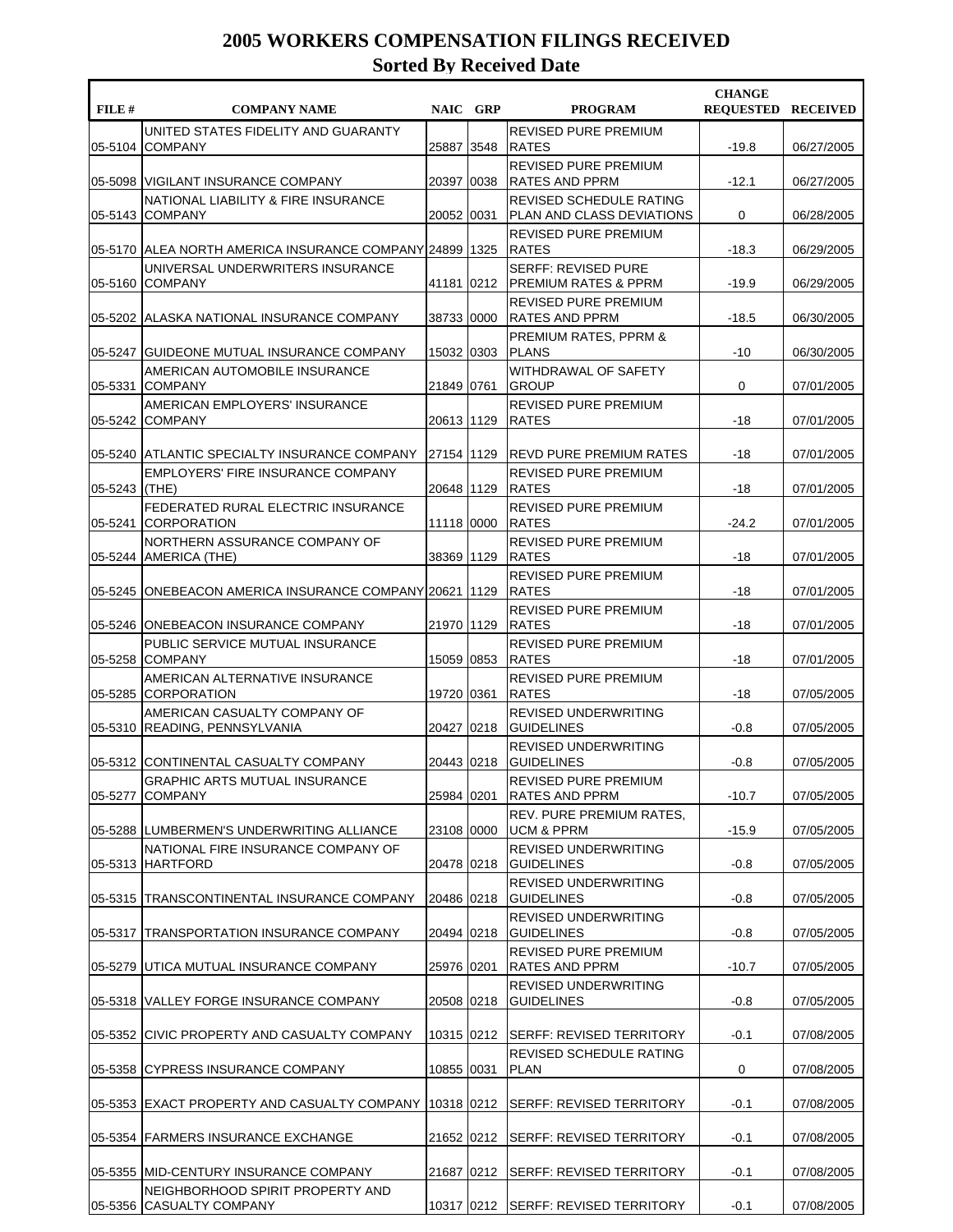| FILE #  | <b>COMPANY NAME</b>                                                     | NAIC GRP     | <b>PROGRAM</b>                                             | <b>CHANGE</b><br><b>REQUESTED RECEIVED</b> |            |
|---------|-------------------------------------------------------------------------|--------------|------------------------------------------------------------|--------------------------------------------|------------|
| 05-5357 | <b>TRUCK INSURANCE EXCHANGE</b>                                         | 21709 0212   | <b>SERFF: REVISED TERRITORY</b>                            | $-0.1$                                     | 07/08/2005 |
|         | 05-5427 BANCINSURE, INC.                                                | 18538 0000   | REVISED PURE PREMIUM<br><b>RATES</b>                       | $-17.89$                                   | 07/11/2005 |
| 05-5428 | <b>ENDURANCE REINSURANCE CORPORATION</b><br><b>OF AMERICA</b>           | 11551 3786   | <b>INITIAL RATES, PLANS &amp;</b><br><b>RULES</b>          | 0                                          | 07/11/2005 |
| 05-5426 | NORTH AMERICAN SPECIALTY INSURANCE<br><b>COMPANY</b>                    | 29874 0181   | REVISED RATES, PPRM & W/D<br><b>ENTERTAINMENT PROGRAM</b>  | $-24.5$                                    | 07/11/2005 |
|         | 05-5423 TNUS INSURANCE COMPANY<br>TOKIO MARINE & NICHIDO FIRE INSURANCE | 32301 3098   | <b>REVISED PURE PREMIUM</b><br> RATES AND PPRM             | 0                                          | 07/11/2005 |
| 05-5424 | CO., LTD.                                                               | 12904 3098   | <b>REVISED PURE PREMIUM</b><br> RATES AND PPRM             | $-10.2$                                    | 07/11/2005 |
|         | 05-5425 TRANS PACIFIC INSURANCE COMPANY                                 | 41238 3098   | <b>REVISED PURE PREMIUM</b><br>RATES AND PPRM              | $-9.1$                                     | 07/11/2005 |
| 05-5504 | AMERICAN INTERSTATE INSURANCE<br><b>COMPANY</b>                         | 31895 0680   | <b>REVISED PURE PREMIUM</b><br><b>RATES</b>                | -18                                        | 07/14/2005 |
| 05-5503 | NATIONAL INTERSTATE INSURANCE<br><b>COMPANY</b>                         | 32620 0084   | REVISED PURE PREMIUM<br><b>RATES</b>                       | $-18.01$                                   | 07/14/2005 |
| 05-5540 | <b>IEXPLORER INSURANCE COMPANY</b>                                      | 40029 0922   | <b>REVISED UNDERWRITING</b><br><b>GUIDELINES</b>           | 0                                          | 07/15/2005 |
|         | 05-5541 INSURANCE COMPANY OF THE WEST                                   | 27847 0922   | <b>REVISED UNDERWRITING</b><br><b>GUIDELINES</b>           | 0                                          | 07/15/2005 |
| 05-5559 | NATIONAL LIABILITY & FIRE INSURANCE<br><b>COMPANY</b>                   | 20052 0031   | REV. PLANS, ECONOCOMP,<br><b>TERRITORIAL RATING</b>        | -4                                         | 07/18/2005 |
| 05-5772 | GREENWICH INSURANCE COMPANY                                             | 22322  1285  | <b>SERFF: REVISED PURE</b><br><b>PREMIUM RATES</b>         | -18                                        | 07/26/2005 |
|         | 05-5773 IXL SPECIALTY INSURANCE COMPANY                                 | 37885 1285   | <b>SERFF: REVISED PURE</b><br><b>PREMIUM RATES</b>         | $-18$                                      | 07/26/2005 |
| 05-5788 | CINCINNATI INSURANCE COMPANY (THE)                                      | 10677 0244   | <b>REVISED PURE PREMIUM</b><br><b>RATES</b>                | $-13.8$                                    | 07/27/2005 |
| 05-5857 | SOMPO JAPAN INSURANCE COMPANY OF<br><b>AMERICA</b>                      | 11126 3219   | <b>SERFF: REVISED PURE</b><br> PREMIUM RATES               | $-18$                                      | 07/29/2005 |
|         | 05-5958 SENTRY SELECT INSURANCE COMPANY                                 | 21180 0169   | <b>SERFF: REVISED PURE</b><br> PREMIUM RATES AND PPRM      | $-15.4$                                    | 08/02/2005 |
| 05-5961 | IAMERICAN ECONOMY INSURANCE COMPANY                                     | 19690 0163   | <b>SERFF: NEW TERRITORIAL</b><br><b>RATING</b>             | $-17.4$                                    | 08/03/2005 |
|         | 05-5962   AMERICAN STATES INSURANCE COMPANY                             | 19704 0163   | <b>SERFF: NEW TERRITORIAL</b><br><b>RATING</b>             | $-16.3$                                    | 08/03/2005 |
| 05-5963 | AMERICAN STATES INSURANCE COMPANY OF<br><b>TEXAS</b>                    | 19712 0163   | <b>SERFF: NEW TERRITORIAL</b><br><b>RATING</b>             | $-15.8$                                    | 08/03/2005 |
| 05-5964 | FIRST NATIONAL INSURANCE COMPANY OF<br><b>AMERICA</b>                   | 24724  0163  | <b>SERFF: NEW TERRITORIAL</b><br><b>RATING</b>             | $-16.2$                                    | 08/03/2005 |
| 05-5949 | REDWOOD FIRE AND CASUALTY INSURANCE<br><b>COMPANY</b>                   | 11673 0031   | <b>REVISED TERRITORIAL</b><br><b>RATING FACTORS</b>        | $-3$                                       | 08/03/2005 |
|         | 05-6063 ATHENA ASSURANCE COMPANY                                        | 41769 3548   | PLACEMENT GUIDELINES AND<br><b>PPRMS</b>                   | 0                                          | 08/08/2005 |
| 05-6149 | ACE PROPERTY AND CASUALTY INSURANCE<br><b>COMPANY</b>                   | 20699 0626   | <b>REVISED PPRM</b>                                        | -15                                        | 08/11/2005 |
| 05-6191 | IINSURANCE CORPORATION OF HANNOVER                                      | 37257 0517   | INTIAL RATES, RULES AND<br><b>PLANS</b>                    | 0                                          | 08/15/2005 |
| 05-6203 | CALIFORNIA INSURANCE COMPANY                                            | 38865 3890   | SUBROGATION AND RULE<br><b>CHANGE</b>                      | 0                                          | 08/16/2005 |
|         | 05-6237 ACE AMERICAN INSURANCE COMPANY                                  | 22667   0626 | <b>SERFF: REVISED LOSS</b><br><b>SENSITIVE RATING PLAN</b> | 0                                          | 08/18/2005 |
| 05-6238 | ACE FIRE UNDERWRITERS INSURANCE<br><b>COMPANY</b>                       | 20702 0626   | <b>SERFF: REVISED LOSS</b><br><b>SENSITIVE RATING PLAN</b> | 0                                          | 08/18/2005 |
|         | 05-6239 ACE INDEMNITY INSURANCE COMPANY                                 | 10030 0626   | <b>SERFF: REVISED LOSS</b><br><b>SENSITIVE RATING PLAN</b> | 0                                          | 08/18/2005 |
| 05-6240 | ACE PROPERTY AND CASUALTY INSURANCE<br><b>COMPANY</b>                   | 20699 0626   | <b>SERFF: REVISED LOSS</b><br><b>SENSITIVE RATING PLAN</b> | 0                                          | 08/18/2005 |
|         | 05-6241 BANKERS STANDARD INSURANCE COMPANY                              | 18279 0626   | <b>SERFF: REVISED LOSS</b><br>SENSITIVE RATING PLAN        | 0                                          | 08/18/2005 |
| 05-6236 | <b>EMPLOYERS COMPENSATION INSURANCE</b><br><b>COMPANY</b>               | 11512 3363   | <b>REVISED PPRM</b>                                        | $-8.4$                                     | 08/18/2005 |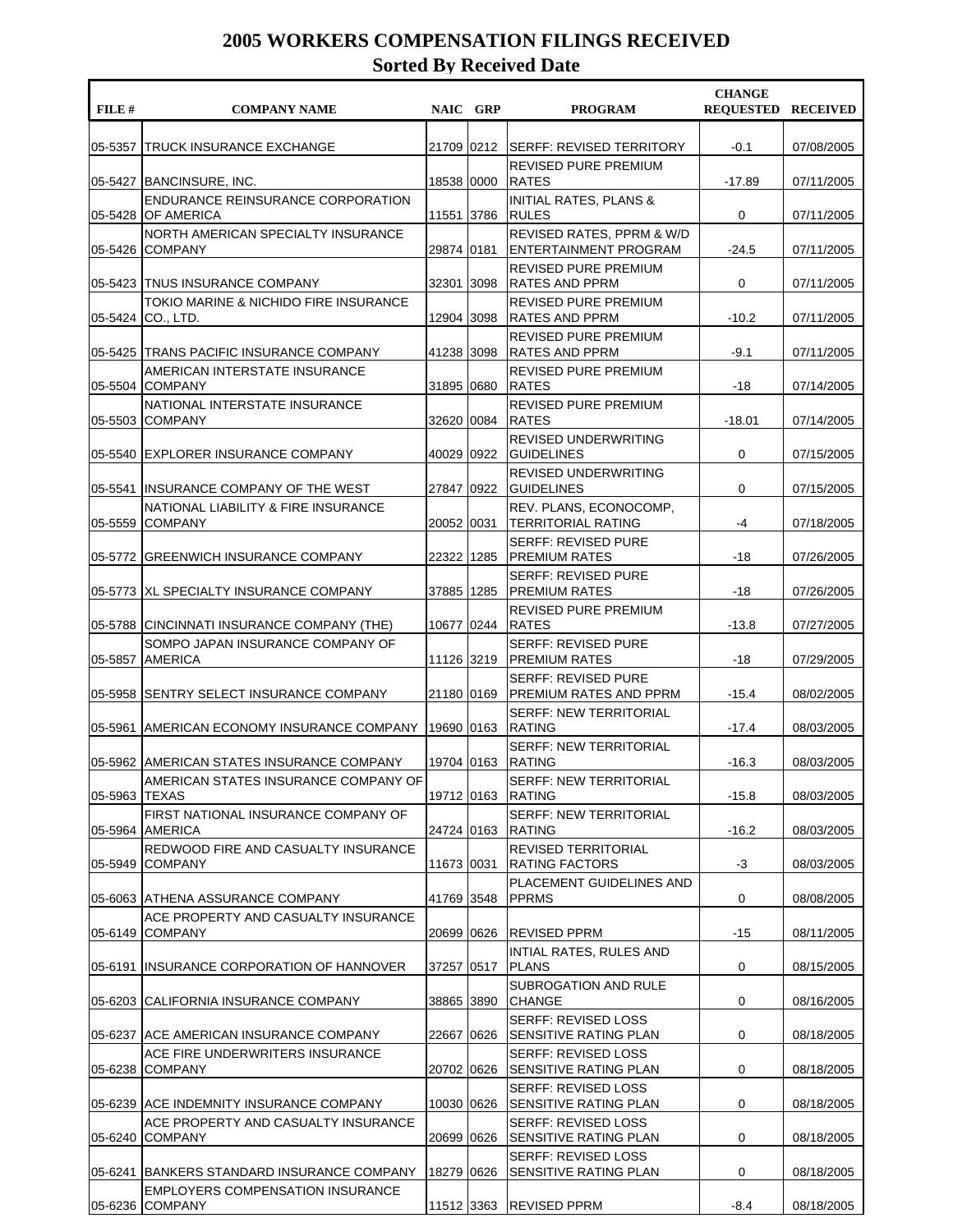| FILE#   | <b>COMPANY NAME</b>                                          |              | NAIC GRP | <b>PROGRAM</b>                                             | <b>CHANGE</b><br><b>REQUESTED RECEIVED</b> |            |
|---------|--------------------------------------------------------------|--------------|----------|------------------------------------------------------------|--------------------------------------------|------------|
| 05-6242 | INDEMNITY INSURANCE COMPANY OF NORTH<br><b>AMERICA</b>       | 43575 0626   |          | <b>SERFF: REVISED LOSS</b><br>SENSITIVE RATING PLAN        | 0                                          | 08/18/2005 |
|         | 05-6243 INSURANCE COMPANY OF NORTH AMERICA                   | 22713 0626   |          | <b>SERFF: REVISED LOSS</b><br>SENSITIVE RATING PLAN        | 0                                          | 08/18/2005 |
| 05-6244 | <b>PACIFIC EMPLOYERS INSURANCE COMPANY</b>                   | 22748 0626   |          | <b>SERFF: REVISED LOSS</b><br><b>SENSITIVE RATING PLAN</b> | 0                                          | 08/18/2005 |
| 05-6280 | IALEA NORTH AMERICA INSURANCE COMPANY   24899   1325         |              |          | <b>REVISED WAIVER OF</b><br><b>SUBROGATION</b>             | 0                                          | 08/19/2005 |
|         | 05-6415 MIDDLESEX INSURANCE COMPANY                          | 23434 0169   |          | SERFF: REV. PURE PREMIUM<br> RATES AND PPRM                | $-10.9$                                    | 08/24/2005 |
|         | 05-6416 SENTRY INSURANCE, A MUTUAL COMPANY                   | 24988 0169   |          | SERFF: REV. PURE PREMIUM<br> RATES AND PPRM                | $-13.5$                                    | 08/24/2005 |
| 05-6417 | <b>CLARENDON NATIONAL INSURANCE</b><br><b>COMPANY</b>        | 20532   0517 |          | <b>REV. RATES FOR CLASS</b><br>CODES 005, 0035, 0042, 8001 | -2                                         | 08/25/2005 |
|         | 05-6418 HARBOR SPECIALTY INSURANCE COMPANY                   | 21806 0517   |          | <b>REV. RATES FOR CLASS</b><br>CODES 005, 0035, 0042, 8001 | 0                                          | 08/25/2005 |
| 05-6419 | <b>REDLAND INSURANCE COMPANY</b>                             | 37303 0517   |          | <b>REV. RATES FOR CLASS</b><br>CODES 005, 0035, 0042, 8001 | $-2$                                       | 08/25/2005 |
| 05-6528 | SENTRY SELECT INSURANCE COMPANY                              | 21180 0169   |          | <b>SERFF: WAIVER OF</b><br><b>SUBROGATION</b>              | 0                                          | 08/26/2005 |
|         | 05-6576 EMPLOYERS MUTUAL CASUALTY COMPANY                    | 21415 0062   |          | UNIFORM STAT<br> PLAN,EXP.RATE PLAN                        | 0                                          | 08/29/2005 |
| 05-6611 | IACE AMERICAN INSURANCE COMPANY                              | 22667 0626   |          | SERFF: REV. PURE PREMIUM<br><b>RATES</b>                   | -18                                        | 08/30/2005 |
| 05-6613 | ACE FIRE UNDERWRITERS INSURANCE<br><b>COMPANY</b>            | 20702 0626   |          | SERFF: REV. PURE PREMIUM<br><b>RATES</b>                   | -18                                        | 08/30/2005 |
|         | 05-6614 ACE INDEMNITY INSURANCE COMPANY                      | 10030 0626   |          | SERFF: REV. PURE PREMIUM<br><b>RATES</b>                   | -18                                        | 08/30/2005 |
| 05-6615 | BANKERS STANDARD INSURANCE COMPANY                           | 18279 0626   |          | SERFF: REV. PURE PREMIUM<br><b>RATES</b>                   | -18                                        | 08/30/2005 |
| 05-6607 | COMPWEST INSURANCE COMPANY                                   | 12177 0000   |          | <b>REVISED PURE PREMIUM</b><br>RATES AND PPRM              | $-8.2$                                     | 08/30/2005 |
| 05-6577 | <b>IEMPLOYERS DIRECT INSURANCE COMPANY</b>                   | 11555 0181   |          | <b>TERRITORIAL DEVIATIONS</b><br>AND REV. SCHEDULE RATING  | $-1.9$                                     | 08/30/2005 |
|         | INDEMNITY INSURANCE COMPANY OF NORTH<br>05-6616 AMERICA      | 43575 0626   |          | SERFF: REV. PURE PREMIUM<br><b>RATES</b>                   | -18                                        | 08/30/2005 |
|         | 05-6617 IINSURANCE COMPANY OF NORTH AMERICA                  | 22713 0626   |          | <b>SERFF: REV. PURE PREMIUM</b><br><b>RATES</b>            | -18                                        | 08/30/2005 |
|         | 05-6618 PACIFIC EMPLOYERS INSURANCE COMPANY                  | 22748 0626   |          | SERFF: REV. PURE PREMIUM<br><b>RATES</b>                   | $-18$                                      | 08/30/2005 |
|         | 05-6642 SUA INSURANCE COMPANY                                | 40134 0000   |          | <b>WORKERS COMPENSATION</b><br> PROGRAM                    | 0                                          | 08/31/2005 |
| 05-6669 | <b>GENERAL CASUALTY COMPANY OF</b><br><b>WISCONSIN</b>       | 24414 0400   |          | SERFF: REV. PURE PREMIUM<br> RATES AND PPRM                | -12                                        | 09/02/2005 |
|         | 05-6670 REGENT INSURANCE COMPANY                             | 24449 0400   |          | SERFF: REV. PURE PREMIUM<br>IRATES AND PPRM                | $-4.37$                                    | 09/02/2005 |
|         | 05-6713 STAR INSURANCE COMPANY                               | 18023 0748   |          | REVISED PURE PREMIUM<br><b>RATES &amp; UCM</b>             | -34                                        | 09/02/2005 |
| 05-6775 | NATIONAL LIABILITY & FIRE INSURANCE<br><b>COMPANY</b>        | 20052 0031   |          | <b>REVISED SAFETY GROUPS</b>                               | $-0.01$                                    | 09/07/2005 |
|         | 05-6850 HANOVER INSURANCE COMPANY (THE)                      | 22292 0088   |          | NEW \$25 N.S.F. FEE                                        | 0                                          | 09/12/2005 |
|         | 05-6900 MAJESTIC INSURANCE COMPANY                           | 42269  0000  |          | REVISED SCHEDULE RATING<br><b>PLAN</b>                     | $-5.3$                                     | 09/15/2005 |
|         | 05-6924 AIU INSURANCE COMPANY                                | 19399  0012  |          | REVISED CA SCHEDULE<br><b>RATING WORKSHEET</b>             | 0                                          | 09/16/2005 |
|         | 05-6925 AMERICAN HOME ASSURANCE COMPANY                      | 19380 0012   |          | REVISED CA SCHEDULE<br><b>RATING WORKSHEET</b>             | 0                                          | 09/16/2005 |
|         | BIRMINGHAM FIRE INSURANCE COMPANY OF<br>05-6926 PENNSYLVANIA |              |          | REVISED CA SCHEDULE<br>19402 0012 RATING WORKSHEET         | 0                                          | 09/16/2005 |
| 05-6927 | COMMERCE AND INDUSTRY INSURANCE<br><b>COMPANY</b>            |              |          | <b>REVISED CA SCHEDULE</b><br>19410 0012 RATING WORKSHEET  | 0                                          | 09/16/2005 |
|         | 05-6928 GRANITE STATE INSURANCE COMPANY                      |              |          | REVISED CA SCHEDULE<br>23809 0012 RATING WORKSHEET         | 0                                          | 09/16/2005 |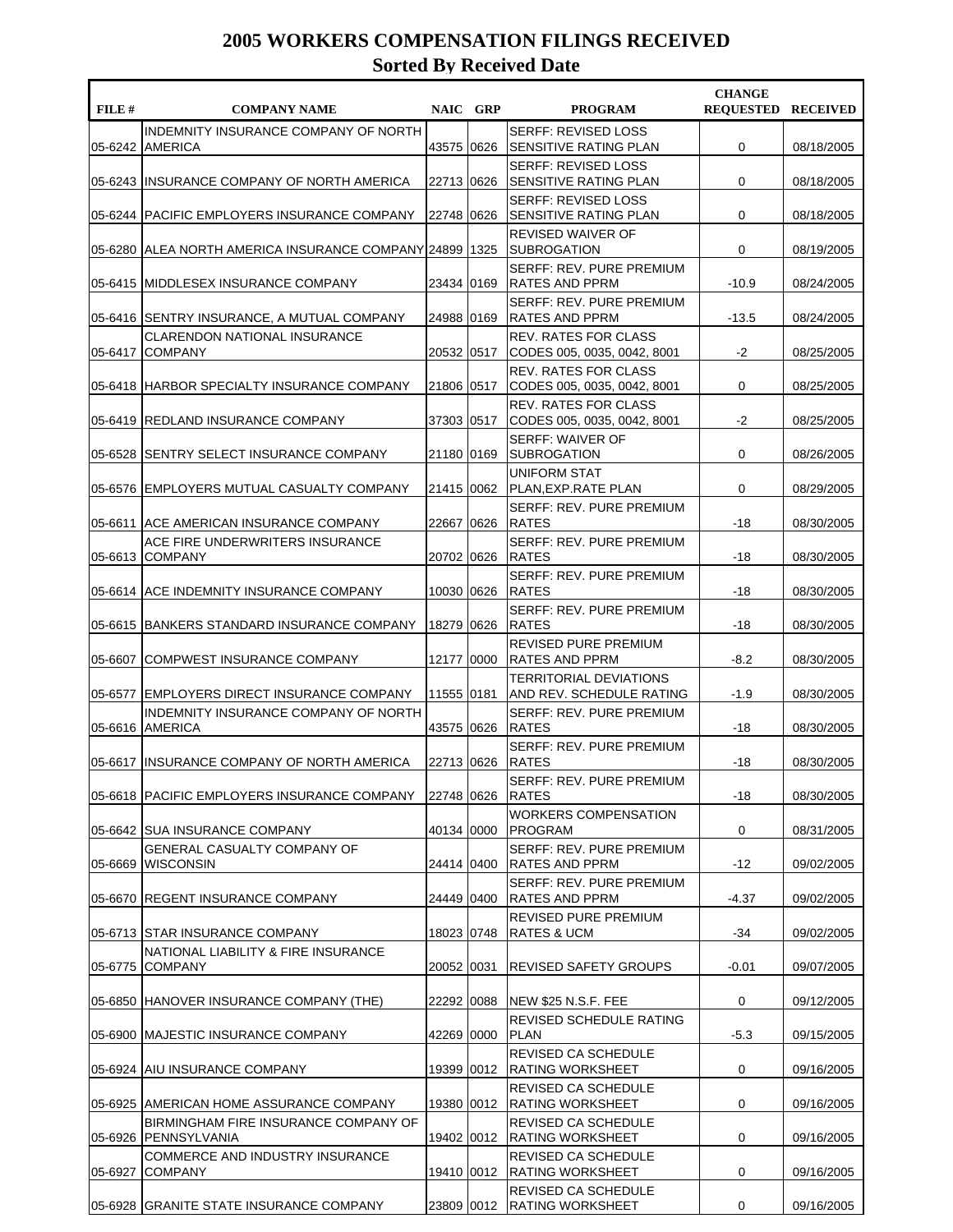| FILE #  | <b>COMPANY NAME</b>                                        | NAIC GRP     | <b>PROGRAM</b>                                              | <b>CHANGE</b><br><b>REQUESTED RECEIVED</b> |            |
|---------|------------------------------------------------------------|--------------|-------------------------------------------------------------|--------------------------------------------|------------|
| 05-6929 | INSURANCE COMPANY OF THE STATE OF<br> PENNSYLVANIA (THE)   | 19429 0012   | <b>REVISED CA SCHEDULE</b><br>RATING WORKSHEET              | 0                                          | 09/16/2005 |
| 05-6930 | NATIONAL UNION FIRE INSURANCE COMPANY<br>OF PITTSBURGH, PA | 19445 0012   | REVISED CA SCHEDULE<br><b>RATING WORKSHEET</b>              | 0                                          | 09/16/2005 |
| 05-6931 | <b>INEW HAMPSHIRE INSURANCE COMPANY</b>                    | 23841 0012   | <b>REVISED CA SCHEDULE</b><br><b>RATING WORKSHEET</b>       | 0                                          | 09/16/2005 |
| 05-6932 | ISEABRIGHT INSURANCE COMPANY                               | 15563 0000   | <b>WITHDRAW COMMISSIONS</b><br><b>ADJUSTMENT FACTORS</b>    | 0                                          | 09/16/2005 |
|         | 05-7000 SUA INSURANCE COMPANY                              | 40134 0000   | SERFF: REV. MANUAL RULE<br><b>PAGES</b>                     | 0                                          | 09/19/2005 |
|         | 05-7117 ALASKA NATIONAL INSURANCE COMPANY                  | 38733 0000   | <b>REVISED SHORT RATE</b><br><b>CANCELLATION TABLE</b>      | 0                                          | 09/27/2005 |
|         | 05-7146 ULICO CASUALTY COMPANY                             | 37893   0781 | <b>REVISED PURE PREMIUM</b><br>RATES AND PLANS              | -14                                        | 09/28/2005 |
|         | 05-7176 INSURANCE COMPANY OF THE WEST                      | 27847   0922 | AUTHORIZATION:DUTHIE<br><b>GENERATOR SVC</b>                | 0                                          | 09/30/2005 |
| 05-7231 | <b>IEXPLORER INSURANCE COMPANY</b>                         | 40029 0922   | <b>AUTHORIZATION, FINISH LINE</b><br><b>GROUP</b>           | 0                                          | 10/03/2005 |
| 05-7232 | GRANITE STATE INSURANCE COMPANY                            | 23809 0012   | <b>REVISED SMALL BUSINESS</b><br><b>RATING PLAN</b>         | 0                                          | 10/03/2005 |
| 05-7381 | ACE PROPERTY AND CASUALTY INSURANCE<br><b>COMPANY</b>      | 20699 0626   | SERFF: REVISED PPRM                                         | $-10$                                      | 10/07/2005 |
| 05-7397 | AMERICAN CASUALTY COMPANY OF<br> READING, PENNSYLVANIA     | 20427 0218   | REVISED PURE PREMIUM<br><b>RATES</b>                        | $-14.2$                                    | 10/13/2005 |
|         | 05-7398 CONTINENTAL CASUALTY COMPANY                       | 20443 0218   | REVISED PURE PREMIUM<br><b>RATES</b>                        | $-14.2$                                    | 10/13/2005 |
| 05-7399 | NATIONAL FIRE INSURANCE COMPANY OF<br><b>HARTFORD</b>      | 20478 0218   | REVISED PURE PREMIUM<br><b>RATES</b>                        | $-14.2$                                    | 10/13/2005 |
| 05-7400 | TRANSCONTINENTAL INSURANCE COMPANY                         | 20486 0218   | REVISED PURE PREMIUM<br><b>RATES</b>                        | $-14.2$                                    | 10/13/2005 |
| 05-7401 | TRANSPORTATION INSURANCE COMPANY                           | 20494 0218   | <b>REVISED PURE PREMIUM</b><br><b>RATES</b>                 | $-14.2$                                    | 10/13/2005 |
|         | 05-7402 VALLEY FORGE INSURANCE COMPANY                     | 20508 0218   | REVISED PURE PREMIUM<br><b>RATES</b>                        | $-14.2$                                    | 10/13/2005 |
| 05-7408 | AMERICAN EMPLOYERS' INSURANCE<br><b>COMPANY</b>            | 20613 1129   | <b>REVISED UNDERWRITING</b><br><b>GUIDELINES</b>            | 0                                          | 10/14/2005 |
|         | 05-7409 ATLANTIC SPECIALTY INSURANCE COMPANY               | 27154 1129   | <b>REVISED UNDERWRITING</b><br><b>GUIDELINES</b>            | 0                                          | 10/14/2005 |
| 05-7410 | EMPLOYERS' FIRE INSURANCE COMPANY<br>(THE)                 | 20648 1129   | <b>REVISED UNDERWRITING</b><br><b>GUIDELINES</b>            | 0                                          | 10/14/2005 |
| 05-7457 | <b>FARMINGTON CASUALTY COMPANY</b>                         | 41483 3548   | PROPRIETARY RULES                                           | 0                                          | 10/14/2005 |
| 05-7411 | NORTHERN ASSURANCE COMPANY OF<br>AMERICA (THE)             | 38369 1129   | <b>REVISED UNDERWRITING</b><br><b>GUIDELINES</b>            | 0                                          | 10/14/2005 |
|         | 05-7412 ONEBEACON AMERICA INSURANCE COMPANY 20621 1129     |              | REVISED UNDERWRITING<br><b>GUIDELINES</b>                   | 0                                          | 10/14/2005 |
|         | 05-7413   ONEBEACON INSURANCE COMPANY                      | 21970   1129 | <b>REVISED UNDERWRITING</b><br><b>GUIDELINES</b>            | 0                                          | 10/14/2005 |
| 05-7458 | STANDARD FIRE INSURANCE COMPANY (THE) 19070 3548           |              | PROPRIETARY RULES                                           |                                            | 10/14/2005 |
|         | 05-7510 MAJESTIC INSURANCE COMPANY                         | 42269 0000   | REVISED PPRM                                                | -6.1                                       | 10/18/2005 |
|         | 05-7624 ACE AMERICAN INSURANCE COMPANY                     | 22667 0626   | <b>SERFF: REVISED PPRM &amp;</b><br>UNDERWRITING GUIDELINES | -15                                        | 10/25/2005 |
| 05-7617 | COREGIS INSURANCE COMPANY                                  | 21318 0350   | <b>SERFF: REVISED TERRORISM</b><br><b>LABEL</b>             |                                            | 10/25/2005 |
|         | 05-7618 EMPLOYERS REINSURANCE CORPORATION                  | 39845 0350   | SERFF: REVISED TERRORISM<br><b>LABEL</b>                    |                                            | 10/25/2005 |
|         | 05-7619  WESTPORT INSURANCE CORPORATION                    | 34207 0350   | SERFF: REVISED TERRORISM<br>LABEL                           |                                            | 10/25/2005 |
| 05-7636 | <b>JAMERICAN ECONOMY INSURANCE COMPANY</b>                 | 19690 0163   | SERFF: REV. PURE PREMIUM<br>RATES                           | $-17.5$                                    | 10/26/2005 |
| 05-7637 | AMERICAN STATES INSURANCE COMPANY                          | 19704 0163   | SERFF: REV. PURE PREMIUM<br><b>RATES</b>                    | $-16.8$                                    | 10/26/2005 |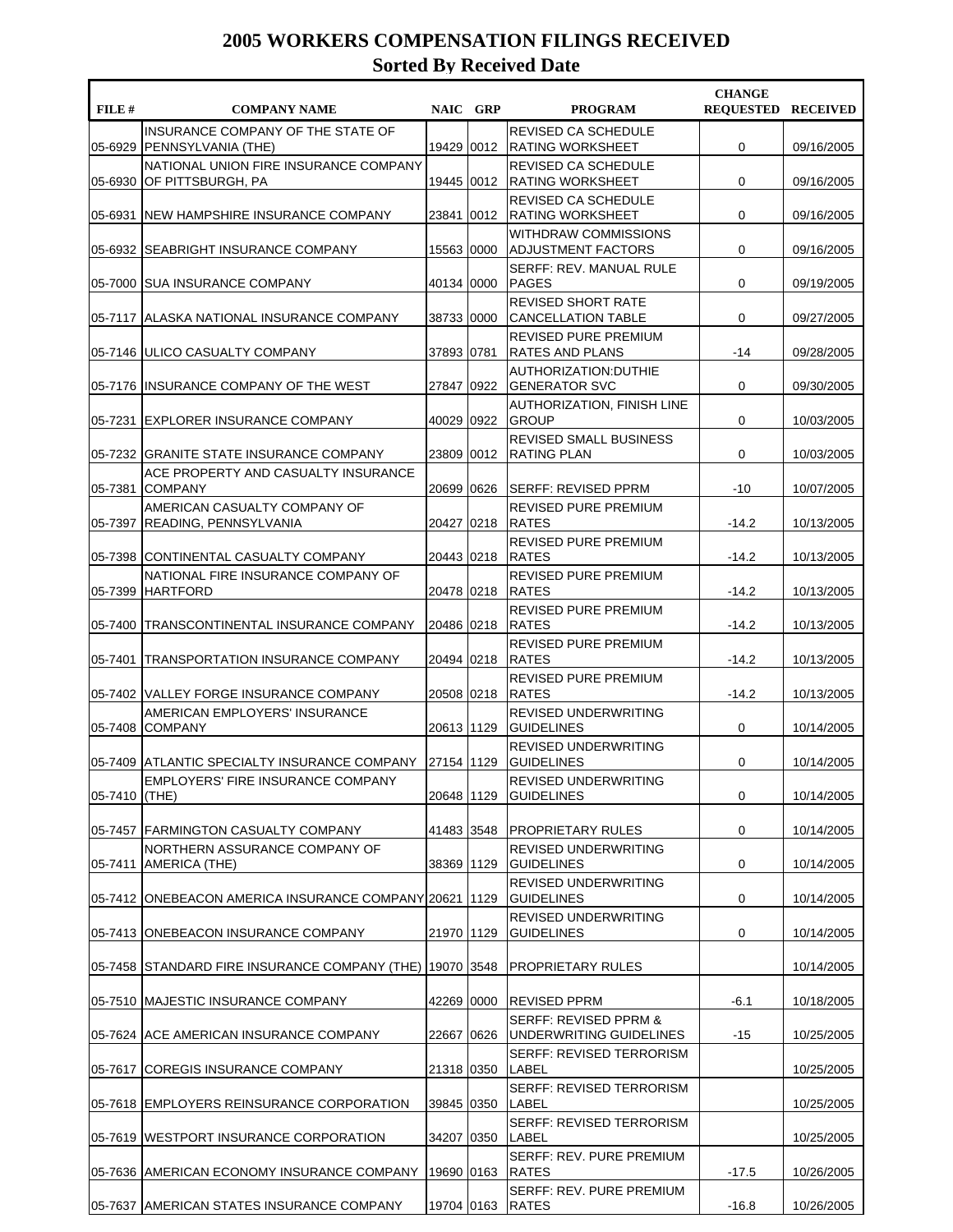| FILE #  | <b>COMPANY NAME</b>                                                         | NAIC GRP     | <b>PROGRAM</b>                                            | <b>CHANGE</b><br><b>REQUESTED RECEIVED</b> |            |
|---------|-----------------------------------------------------------------------------|--------------|-----------------------------------------------------------|--------------------------------------------|------------|
| 05-7638 | AMERICAN STATES INSURANCE COMPANY OF<br><b>TEXAS</b>                        | 19712 0163   | <b>SERFF: REV. PURE PREMIUM</b><br><b>RATES</b>           | $-16.3$                                    | 10/26/2005 |
| 05-7639 | FIRST NATIONAL INSURANCE COMPANY OF<br><b>AMERICA</b>                       | 24724 0163   | <b>SERFF: REV. PURE PREMIUM</b><br><b>RATES</b>           | $-15.9$                                    | 10/26/2005 |
| 05-7728 | AMERICAN AUTOMOBILE INSURANCE<br><b>COMPANY</b>                             | 21849 0761   | SERFF: REVISED RATE FOR<br>CLASS CODE 8017                | $-5.18$                                    | 10/28/2005 |
|         | 05-7731 CALIFORNIA INSURANCE COMPANY                                        | 38865 3890   | NEW LIMITED ASSUMPTION OF<br><b>LIABILITY FEE</b>         | 0                                          | 10/31/2005 |
| 05-7735 | <b>GREAT AMERICAN INSURANCE COMPANY OF</b><br><b>NEW YORK</b>               | 22136 0084   | NEW SPECIAL CLASS CODE<br><b>RATE 8810(5)</b>             | -60                                        | 11/01/2005 |
| 05-7736 | GREAT WEST CASUALTY COMPANY                                                 | 11371 0150   | <b>WAIVER OF SUBROGATION</b><br><b>IFEE</b>               | 0                                          | 11/01/2005 |
| 05-7738 | <b>IEXPLORER INSURANCE COMPANY</b>                                          | 40029 0922   | <b>NEW EXCESS WORKERS'</b><br><b>COMPENSATION PROGRAM</b> | 0                                          | 11/02/2005 |
| 05-7739 | IINSURANCE COMPANY OF THE WEST                                              | 27847   0922 | <b>NEW EXCESS WORKERS'</b><br><b>COMPENSATION PROGRAM</b> | 0                                          | 11/02/2005 |
| 05-7737 | NATIONAL LIABILITY & FIRE INSURANCE<br><b>COMPANY</b>                       | 20052 0031   | RATE, PPRM, PLANS AND<br><b>RULES</b>                     | $-10$                                      | 11/02/2005 |
| 05-7835 | <b>IXL SPECIALTY INSURANCE COMPANY</b>                                      | 37885 1285   | SERFF: REV. LARGE RISK<br><b>DEDUCTIBLE PLAN</b>          | 0                                          | 11/07/2005 |
| 05-7843 | TRANSCONTINENTAL INSURANCE COMPANY                                          | 20486 0218   | <b>REVISED RATE FOR CLASS</b><br>CODE 8834                | 0                                          | 11/10/2005 |
| 05-7844 | IVALLEY FORGE INSURANCE COMPANY                                             | 20508 0218   | REVISED RATE FOR CLASS<br>CODE 8834                       | 0                                          | 11/10/2005 |
| 05-7886 | IATHENA ASSURANCE COMPANY                                                   | 41769 3548   | <b>REVISED RULES</b>                                      | 0                                          | 11/14/2005 |
| 05-7887 | <b>FARMINGTON CASUALTY COMPANY</b>                                          | 41483 3548   | REVISED RULES                                             | 0                                          | 11/14/2005 |
| 05-7906 | <b>GREENWICH INSURANCE COMPANY</b>                                          | 22322 1285   | <b>SERFF: REVISED TERRORISM</b><br>LABEL                  | -18                                        | 11/14/2005 |
| 05-7888 | ST. PAUL FIRE AND MARINE INSURANCE<br><b>COMPANY</b>                        | 24767 3548   | <b>REVISED RULES</b>                                      | 0                                          | 11/14/2005 |
| 05-7889 | ST. PAUL GUARDIAN INSURANCE COMPANY                                         | 24775 3548   | <b>REVISED RULES</b>                                      | 0                                          | 11/14/2005 |
| 05-7890 | IST. PAUL MERCURY INSURANCE COMPANY                                         | 24791 3548   | REVISED RULES                                             | 0                                          | 11/14/2005 |
|         | 05-7891 ST. PAUL PROTECTIVE INSURANCE COMPANY [19224   3548]                |              | <b>REVISED RULES</b>                                      | 0                                          | 11/14/2005 |
|         | 05-7892  STANDARD FIRE INSURANCE COMPANY (THE)  19070  3548   REVISED RULES |              |                                                           | 0                                          | 11/14/2005 |
| 05-7893 | TRAVELERS CASUALTY AND SURETY<br><b>COMPANY</b>                             | 19038 3548   | <b>REVISED RULES</b>                                      | 0                                          | 11/14/2005 |
|         | TRAVELERS CASUALTY COMPANY OF<br>05-7894 CONNECTICUT                        | 36170 3548   | REVISED RULES                                             | 0                                          | 11/14/2005 |
| 05-7895 | <b>TRAVELERS CASUALTY INSURANCE</b><br>COMPANY OF AMERICA                   | 19046 3548   | <b>REVISED RULES</b>                                      | 0                                          | 11/14/2005 |
|         | TRAVELERS INDEMNITY COMPANY OF<br>05-7896 CONNECTICUT (THE)                 | 25682 3548   | <b>REVISED RULES</b>                                      | 0                                          | 11/14/2005 |
| 05-7897 | TRAVELERS PROPERTY CASUALTY COMPANY<br>OF AMERICA                           | 25674 3548   | REVISED RULES                                             | 0                                          | 11/14/2005 |
|         | 05-7907   XL SPECIALTY INSURANCE COMPANY                                    | 37885 1285   | SERFF: REVISED TERRORISM<br>LABEL                         | $-18$                                      | 11/14/2005 |
|         | 05-7905 COMPWEST INSURANCE COMPANY                                          | 12177 0000   | IREVISED UCM&PPRM                                         | $-10.6$                                    | 11/15/2005 |
|         | 05-7904 EMPLOYERS DIRECT INSURANCE COMPANY                                  | 11555 0181   | REVISED PURE PREMIUM<br><b>RATES</b>                      | $-15.3$                                    | 11/15/2005 |
|         | 05-7900 EVEREST NATIONAL INSURANCE COMPANY                                  | 10120 1120   | REVISED PURE PREMIUM<br><b>RATES</b>                      | $-19$                                      | 11/15/2005 |
|         | 05-7908   FLORISTS' MUTUAL INSURANCE COMPANY                                | 13978 0349   | <b>SERFF: REVISED PURE</b><br><b>PREMIUM RATES</b>        | $-15.8$                                    | 11/15/2005 |
| 05-7949 | <b>CLARENDON NATIONAL INSURANCE</b><br><b>COMPANY</b>                       | 20532 0517   | REVISED PURE PREMIUM<br><b>RATES</b>                      | $-20$                                      | 11/17/2005 |
|         | 05-7990 HANOVER INSURANCE COMPANY (THE)                                     |              | <b>SERFF: REVISED PURE</b><br>22292 0088 PREMIUM RATES    | $-30.4$                                    | 11/17/2005 |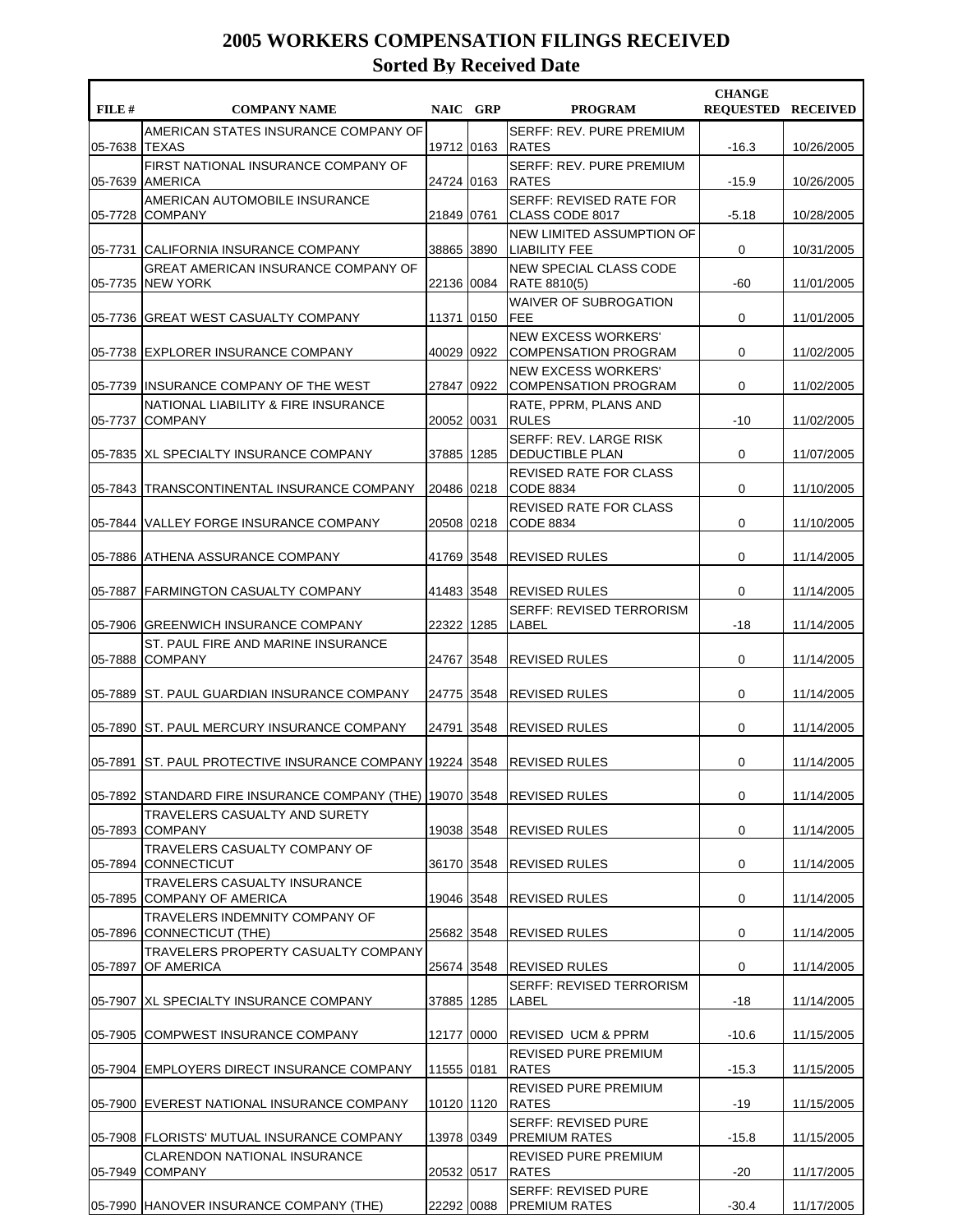| FILE #  | <b>COMPANY NAME</b>                                                     |              | NAIC GRP | <b>PROGRAM</b>                                        | <b>CHANGE</b><br><b>REOUESTED RECEIVED</b> |            |
|---------|-------------------------------------------------------------------------|--------------|----------|-------------------------------------------------------|--------------------------------------------|------------|
| 05-7950 | HARBOR SPECIALTY INSURANCE COMPANY                                      | 21806 0517   |          | <b>REVISED PURE PREMIUM</b><br><b>RATES</b>           | $-20$                                      | 11/17/2005 |
| 05-7951 | IINSURANCE CORPORATION OF HANNOVER                                      | 37257 0517   |          | REVISED PURE PREMIUM<br><b>RATES</b>                  | $-20$                                      | 11/17/2005 |
| 05-7939 | OLD REPUBLIC INSURANCE COMPANY                                          | 24147 0150   |          | <b>SERFF: REVISED PURE</b><br><b>PREMIUM RATES</b>    | $-12.4$                                    | 11/17/2005 |
|         | 05-7952 REDLAND INSURANCE COMPANY                                       | 37303 0517   |          | <b>REVISED PURE PREMIUM</b><br><b>RATES</b>           | $-20$                                      | 11/17/2005 |
| 05-7953 | REDWOOD FIRE AND CASUALTY INSURANCE<br><b>COMPANY</b>                   | 11673 0031   |          | <b>REVISED PURE PREMIUM</b><br><b>RATES</b>           | $-15.3$                                    | 11/17/2005 |
| 05-7940 | VIRGINIA SURETY COMPANY, INC.                                           | 40827 0317   |          | <b>SERFF: REVISED PURE</b><br><b>PREMIUM RATES</b>    | $-15.3$                                    | 11/17/2005 |
| 05-7995 | <b>AIU INSURANCE COMPANY</b>                                            | 19399 0012   |          | REVISED RISK EVALUATION<br><b>WORKSHEET</b>           | 0                                          | 11/18/2005 |
|         | 05-7996 AMERICAN HOME ASSURANCE COMPANY                                 | 19380 0012   |          | REVISED RISK EVALUATION<br><b>WORKSHEET</b>           | 0                                          | 11/18/2005 |
| 05-7997 | BIRMINGHAM FIRE INSURANCE COMPANY OF<br><b>IPENNSYLVANIA</b>            | 19402 0012   |          | REVISED RISK EVALUATION<br><b>WORKSHEET</b>           | 0                                          | 11/18/2005 |
| 05-7998 | <b>COMMERCE AND INDUSTRY INSURANCE</b><br><b>COMPANY</b>                | 19410   0012 |          | <b>REVISED RISK EVALUATION</b><br><b>WORKSHEET</b>    | 0                                          | 11/18/2005 |
| 05-7999 | <b>GRANITE STATE INSURANCE COMPANY</b>                                  | 23809 0012   |          | REVISED RISK EVALUATION<br><b>WORKSHEET</b>           | 0                                          | 11/18/2005 |
| 05-8000 | INSURANCE COMPANY OF THE STATE OF<br> PENNSYLVANIA (THE)                | 19429 0012   |          | <b>REVISED RISK EVALUATION</b><br><b>WORKSHEET</b>    | 0                                          | 11/18/2005 |
| 05-8001 | NATIONAL UNION FIRE INSURANCE COMPANY<br>OF PITTSBURGH, PA              | 19445 0012   |          | REVISED RISK EVALUATION<br><b>WORKSHEET</b>           | 0                                          | 11/18/2005 |
|         | 05-8002 INEW HAMPSHIRE INSURANCE COMPANY                                | 23841 0012   |          | REVISED RISK EVALUATION<br><b>WORKSHEET</b>           | 0                                          | 11/18/2005 |
| 05-8079 | AMERICAN AUTOMOBILE INSURANCE<br><b>COMPANY</b>                         | 21849 0761   |          | <b>SERFF: REVISED PURE</b><br><b>PREMIUM RATES</b>    | $-19.4$                                    | 11/21/2005 |
| 05-8080 | AMERICAN INSURANCE COMPANY (THE)                                        | 21857 0761   |          | <b>SERFF: REVISED PURE</b><br><b>PREMIUM RATES</b>    | $-19.4$                                    | 11/21/2005 |
|         | 05-8081 ASSOCIATED INDEMNITY CORPORATION                                | 21865 0761   |          | <b>SERFF: REVISED PURE</b><br><b>PREMIUM RATES</b>    | $-19.4$                                    | 11/21/2005 |
| 05-8078 | <b>EMPLOYERS COMPENSATION INSURANCE</b><br><b>COMPANY</b>               | 11512 3363   |          | <b>REVISED PURE PREMIUM</b><br> RATES, PPRM AND PLANS | $-7.9$                                     | 11/21/2005 |
|         | 05-8082 FIREMAN'S FUND INSURANCE COMPANY                                | 21873 0761   |          | <b>SERFF: REVISED PURE</b><br><b>PREMIUM RATES</b>    | $-19.4$                                    | 11/21/2005 |
|         | 05-8074 GREENWICH INSURANCE COMPANY                                     | 22322 1285   |          | SERFF: REVISED PURE<br><b>IPREMIUM RATES</b>          | $-15.3$                                    | 11/21/2005 |
|         | NATIONAL INTERSTATE INSURANCE<br>05-8076 COMPANY                        | 32620 0084   |          | <b>REVISED PURE PREMIUM</b><br><b>RATES</b>           | $-29.2$                                    | 11/21/2005 |
|         | 05-8083 NATIONAL SURETY CORPORATION                                     | 21881 0761   |          | <b>SERFF: REVISED PURE</b><br><b>PREMIUM RATES</b>    | $-19.4$                                    | 11/21/2005 |
|         | 05-8077 TIG INSURANCE COMPANY                                           | 25534 0158   |          | REVISED PURE PREMIUM<br><b>RATES</b>                  | $-15.9$                                    | 11/21/2005 |
|         | 05-8075 IXL SPECIALTY INSURANCE COMPANY                                 | 37885  1285  |          | <b>SERFF: REVISED PURE</b><br>IPREMIUM RATES          | $-15.3$                                    | 11/21/2005 |
|         | 05-8100 ACE AMERICAN INSURANCE COMPANY                                  | 22667   0626 |          | SERFF: REV. LOSS SENSITIVE<br>RATING PLAN             | 0                                          | 11/22/2005 |
| 05-8101 | ACE FIRE UNDERWRITERS INSURANCE<br><b>COMPANY</b>                       | 20702 0626   |          | SERFF: REV. LOSS SENSITIVE<br>RATING PLAN             | 0                                          | 11/22/2005 |
|         | 05-8102 ACE INDEMNITY INSURANCE COMPANY                                 | 10030 0626   |          | SERFF: REV. LOSS SENSITIVE<br>RATING PLAN             |                                            | 11/22/2005 |
|         | ACE PROPERTY AND CASUALTY INSURANCE<br>05-8103 COMPANY                  | 20699 0626   |          | SERFF: REV. LOSS SENSITIVE<br>RATING PLAN             |                                            | 11/22/2005 |
|         | 05-8134 AMERICAN ECONOMY INSURANCE COMPANY                              | 19690 0163   |          | SERFF: REV. EXPERIENCE<br><b>RATING PLAN</b>          | 0                                          | 11/22/2005 |
|         | 05-8135 AMERICAN STATES INSURANCE COMPANY                               | 19704 0163   |          | SERFF: REV. EXPERIENCE<br><b>RATING PLAN</b>          | 0                                          | 11/22/2005 |
| 05-8136 | AMERICAN STATES INSURANCE COMPANY OF<br><b>TEXAS</b>                    | 19712 0163   |          | SERFF: REV. EXPERIENCE<br>RATING PLAN                 | 0                                          | 11/22/2005 |
|         | 05-8104 BANKERS STANDARD INSURANCE COMPANY   18279   0626   RATING PLAN |              |          | SERFF: REV. LOSS SENSITIVE                            |                                            | 11/22/2005 |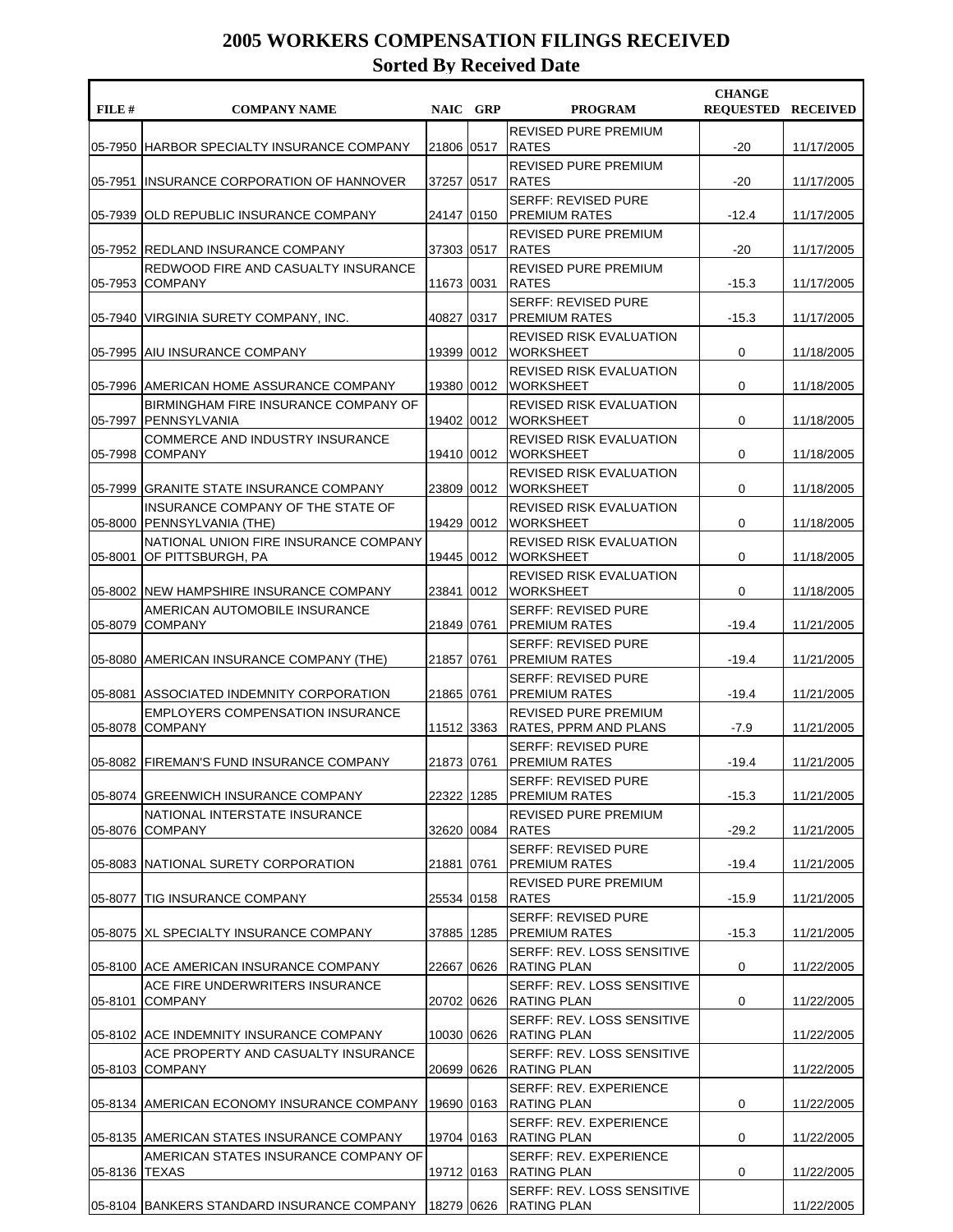| FILE #  | <b>COMPANY NAME</b>                                         | NAIC GRP     | <b>PROGRAM</b>                                                  | <b>CHANGE</b><br><b>REQUESTED RECEIVED</b> |            |
|---------|-------------------------------------------------------------|--------------|-----------------------------------------------------------------|--------------------------------------------|------------|
| 05-8127 | ICIVIC PROPERTY AND CASUALTY COMPANY                        | 10315 0212   | <b>SERFF: REVISED PURE</b><br> PREMIUM RATES AND PPRM           | $-15.3$                                    | 11/22/2005 |
| 05-8087 | EMPLOYERS INSURANCE COMPANY OF<br><b>WAUSAU</b>             | 21458 0111   | <b>SERFF: REVISED PURE</b><br>PREMIUM RATES AND PLANS           | $-19$                                      | 11/22/2005 |
| 05-8128 | EXACT PROPERTY AND CASUALTY COMPANY                         | 10318 0212   | <b>SERFF: REVISED PURE</b><br> PREMIUM RATES AND PPRM           | $-15.3$                                    | 11/22/2005 |
|         | 05-8129 FARMERS INSURANCE EXCHANGE                          | 21652 0212   | <b>SERFF: REVISED PURE</b><br><b>PREMIUM RATES AND PPRM</b>     | $-15.3$                                    | 11/22/2005 |
|         | 05-8115 FARMLAND MUTUAL INSURANCE COMPANY                   | 13838 0140   | <b>SERFF: REVISED PURE</b><br> PREMIUM RATES                    | $-15.3$                                    | 11/22/2005 |
| 05-8090 | FIRST LIBERTY INSURANCE CORPORATION<br>(THE)                | 33588 0111   | <b>SERFF: REVISED PURE</b><br> PREMIUM RATES & PLANS            | $-15.6$                                    | 11/22/2005 |
| 05-8138 | FIRST NATIONAL INSURANCE COMPANY OF<br><b>AMERICA</b>       | 24724 0163   | <b>SERFF: REV. EXPERIENCE</b><br> RATING PLAN                   | 0                                          | 11/22/2005 |
| 05-8108 | HARTFORD ACCIDENT AND INDEMNITY<br><b>COMPANY</b>           | 22357   0091 | <b>SERFF: REVISED PURE</b><br>PREMIUM RATES AND PLANS           | $-14.9$                                    | 11/22/2005 |
| 05-8109 | HARTFORD CASUALTY INSURANCE COMPANY 29424 0091              |              | <b>SERFF: REVISED PURE</b><br><b>PREMIUM RATES AND PLANS</b>    | $-14.9$                                    | 11/22/2005 |
|         | 05-8110 HARTFORD FIRE INSURANCE COMPANY                     | 19682   0091 | <b>SERFF: REVISED PURE</b><br><b>PREMIUM RATES AND PLANS</b>    | $-14.9$                                    | 11/22/2005 |
| 05-8111 | HARTFORD INSURANCE COMPANY OF THE<br><b>MIDWEST</b>         | 37478 0091   | <b>SERFF: REVISED PURE</b><br>PREMIUM RATES AND PLANS           | $-15.6$                                    | 11/22/2005 |
|         | HARTFORD UNDERWRITERS INSURANCE<br>05-8112 COMPANY          | 30104 0091   | <b>SERFF: REVISED PURE</b><br>IPREMIUM RATES AND PLANS          | $-14.9$                                    | 11/22/2005 |
| 05-8105 | INDEMNITY INSURANCE COMPANY OF NORTH<br><b>AMERICA</b>      | 43575   0626 | SERFF: REV. LOSS SENSITIVE<br><b>RATING PLAN</b>                |                                            | 11/22/2005 |
|         | 05-8106 IINSURANCE COMPANY OF NORTH AMERICA                 | 22713 0626   | SERFF: REV. LOSS SENSITIVE<br><b>RATING PLAN</b>                |                                            | 11/22/2005 |
| 05-8091 | LIBERTY INSURANCE CORPORATION                               | 42404 0111   | <b>SERFF: REVISED PURE</b><br> PREMIUM RATES & PLANS            | $-15.6$                                    | 11/22/2005 |
| 05-8092 | LIBERTY MUTUAL FIRE INSURANCE COMPANY 23035 0111            |              | <b>SERFF: REVISED PURE</b><br><b>PREMIUM RATES &amp; PLANS</b>  | $-15.6$                                    | 11/22/2005 |
|         | 05-8093 LIBERTY MUTUAL INSURANCE COMPANY                    | 23043 0111   | <b>SERFF: REVISED PURE</b><br><b>PREMIUM RATES &amp; PLANS</b>  | $-15.6$                                    | 11/22/2005 |
| 05-8094 | ILM INSURANCE CORPORATION                                   | 33600 0111   | <b>SERFF: REVISED PURE</b><br><b>IPREMIUM RATES &amp; PLANS</b> | $-15.6$                                    | 11/22/2005 |
|         | 05-8099 MAJESTIC INSURANCE COMPANY                          | 42269 0000   | REVISED PURE PREMIUM<br>RATES & PPRM                            | $-5.6$                                     | 11/22/2005 |
|         | 05-8130 IMID-CENTURY INSURANCE COMPANY                      | 21687 0212   | <b>SERFF: REVISED PURE</b><br><b>IPREMIUM RATES AND PPRM</b>    | $-15.3$                                    | 11/22/2005 |
|         | NATIONWIDE AGRIBUSINESS INSURANCE<br>05-8116 COMPANY        | 28223 0140   | <b>SERFF: REVISED PURE</b><br><b>PREMIUM RATES</b>              | $-15.3$                                    | 11/22/2005 |
| 05-8131 | NEIGHBORHOOD SPIRIT PROPERTY AND<br><b>CASUALTY COMPANY</b> | 10317 0212   | <b>SERFF: REVISED PURE</b><br><b>IPREMIUM RATES AND PPRM</b>    | $-15.3$                                    | 11/22/2005 |
|         | 05-8107 PACIFIC EMPLOYERS INSURANCE COMPANY                 | 22748 0626   | SERFF: REV. LOSS SENSITIVE<br><b>RATING PLAN</b>                |                                            | 11/22/2005 |
| 05-8095 | PREFERRED EMPLOYERS INSURANCE<br><b>COMPANY</b>             | 10900 0098   | REVISED PURE PREMIUM<br><b>RATES</b>                            | $-15.4$                                    | 11/22/2005 |
| 05-8113 | PROPERTY AND CASUALTY INSURANCE<br> COMPANY OF HARTFORD     | 34690 0091   | <b>SERFF: REVISED PURE</b><br><b>PREMIUM RATES AND PLANS</b>    | $-14.9$                                    | 11/22/2005 |
|         | 05-8096 REPUBLIC INDEMNITY COMPANY OF AMERICA 22179 0084    |              | REVISED PURE PREMIUM<br> RATES AND PPRM                         | $-15$                                      | 11/22/2005 |
| 05-8097 | REPUBLIC INDEMNITY COMPANY OF<br>ICALIFORNIA                | 43753 0084   | <b>REVISED PURE PREMIUM</b><br> RATES AND PPRM                  | $-15$                                      | 11/22/2005 |
| 05-8118 | SOMPO JAPAN INSURANCE COMPANY OF<br><b>AMERICA</b>          | 11126 3219   | <b>SERFF: REVISED PURE</b><br> PREMIUM RATES                    | $-15.3$                                    | 11/22/2005 |
|         | 05-8098 SPRINGFIELD INSURANCE COMPANY                       | 36790 0000   | REVISED PURE PREMIUM<br><b>RATES</b>                            | $-18.6$                                    | 11/22/2005 |
|         | 05-8132 TRUCK INSURANCE EXCHANGE                            | 21709 0212   | <b>SERFF: REVISED PURE</b><br> PREMIUM RATES AND PPRM           | $-15.3$                                    | 11/22/2005 |
|         | 05-8114 TWIN CITY FIRE INSURANCE COMPANY                    | 29459 0091   | <b>SERFF: REVISED PURE</b><br><b>PREMIUM RATES AND PLANS</b>    | $-14.9$                                    | 11/22/2005 |
|         | 05-8088 WAUSAU BUSINESS INSURANCE COMPANY                   | 26069 0111   | <b>SERFF: REVISED PURE</b><br>PREMIUM RATES AND PLANS           | $-22.7$                                    | 11/22/2005 |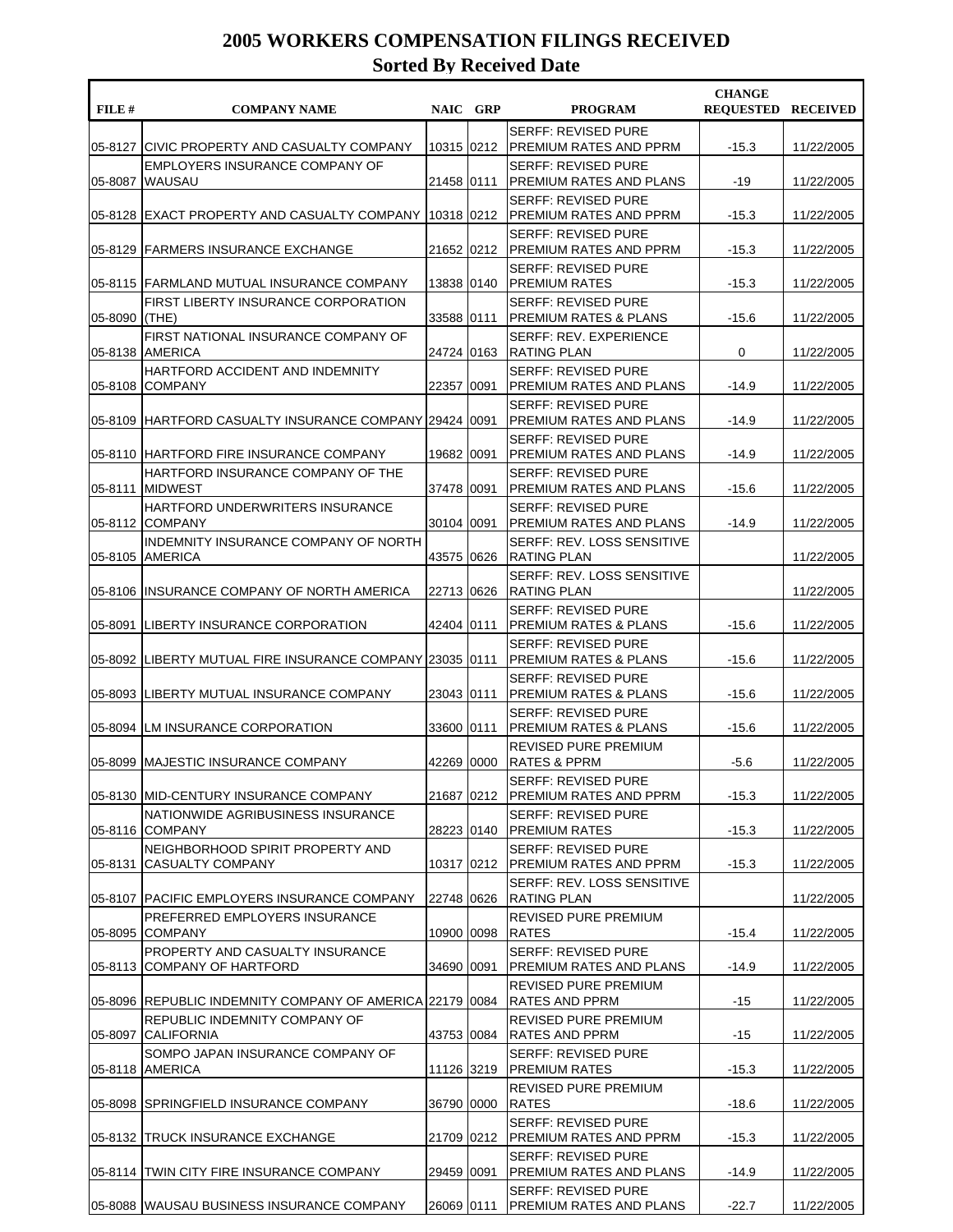| FILE#   | <b>COMPANY NAME</b>                                                           |              | NAIC GRP | <b>PROGRAM</b>                                         | <b>CHANGE</b><br><b>REOUESTED RECEIVED</b> |            |
|---------|-------------------------------------------------------------------------------|--------------|----------|--------------------------------------------------------|--------------------------------------------|------------|
| 05-8089 | WAUSAU UNDERWRITERS INSURANCE<br><b>COMPANY</b>                               | 26042 0111   |          | <b>SERFF: REVISED PURE</b><br>PREMIUM RATES AND PLANS  | $-19.4$                                    | 11/22/2005 |
| 05-8145 | AMERICAN INTERSTATE INSURANCE<br><b>COMPANY</b>                               | 31895 0680   |          | <b>REVISED PURE PREMIUM</b><br><b>RATES</b>            | $-15.9$                                    | 11/23/2005 |
|         | 05-8152 ELECTRIC INSURANCE COMPANY                                            | 21261        | 0057     | <b>REVISED PURE PREMIUM</b><br><b>RATES</b>            | $-18.6$                                    | 11/23/2005 |
|         | 05-8147 EXPLORER INSURANCE COMPANY                                            | 40029 0922   |          | <b>REVISED PURE PREMIUM</b><br><b>RATES</b>            | -15                                        | 11/23/2005 |
| 05-8150 | <b>GREAT WEST CASUALTY COMPANY</b>                                            | 11371 0150   |          | REVISED PURE PREMIUM<br><b>RATES</b>                   | $-17.5$                                    | 11/23/2005 |
|         | 05-8148 INSURANCE COMPANY OF THE WEST                                         | 27847 0922   |          | REVISED PURE PREMIUM<br><b>RATES</b>                   | $-15$                                      | 11/23/2005 |
|         | <b>INTERNATIONAL BUSINESS &amp; MERCANTILE</b><br>05-8151 REASSURANCE COMPANY | 24139 0150   |          | REVISED PURE PREMIUM<br><b>RATES</b>                   | $-17.5$                                    | 11/23/2005 |
| 05-8187 | AMERICAN GUARANTEE AND LIABILITY<br><b>INSURANCE COMPANY</b>                  | 26247 0212   |          | <b>SERFF: REVISED PURE</b><br><b>PREMIUM RATES</b>     | $-9.6$                                     | 11/28/2005 |
| 05-8188 | AMERICAN ZURICH INSURANCE COMPANY                                             |              |          | <b>SERFF: REVISED PURE</b><br>40142 0212 PREMIUM RATES | $-11.5$                                    | 11/28/2005 |
| 05-8190 | <b>IASSURANCE COMPANY OF AMERICA</b>                                          | 19305   0212 |          | <b>SERFF: REVISED PURE</b><br><b>PREMIUM RATES</b>     | $-9.6$                                     | 11/28/2005 |
|         | 05-8206 ATHENA ASSURANCE COMPANY                                              | 41769 3548   |          | <b>REVISED PURE PREMIUM</b><br><b>RATES</b>            | $-12.8$                                    | 11/28/2005 |
|         | 05-8200 BANCINSURE, INC.                                                      | 18538 0000   |          | REVISED PURE PREMIUM<br><b>RATES</b>                   | $-7.61$                                    | 11/28/2005 |
|         | 05-8196 CYPRESS INSURANCE COMPANY                                             | 10855 0031   |          | <b>REVISED PURE PREMIUM</b><br>RATES & PPRM            | $-19.2$                                    | 11/28/2005 |
|         | 05-8207 FARMINGTON CASUALTY COMPANY                                           | 41483 3548   |          | REVISED PURE PREMIUM<br><b>RATES</b>                   | 0                                          | 11/28/2005 |
| 05-8191 | FIDELITY AND DEPOSIT COMPANY OF<br><b>MARYLAND</b>                            | 39306 0212   |          | <b>SERFF: REVISED PURE</b><br><b>PREMIUM RATES</b>     | $-10.2$                                    | 11/28/2005 |
| 05-8201 | <b>GREAT AMERICAN ALLIANCE INSURANCE</b><br><b>COMPANY</b>                    | 26832   0084 |          | <b>REVISED PURE PREMIUM</b><br><b>RATES</b>            | $-14.4$                                    | 11/28/2005 |
|         | 05-8202 GREAT AMERICAN ASSURANCE COMPANY                                      | 26344 0084   |          | REVISED PURE PREMIUM<br><b>RATES</b>                   | $-15.4$                                    | 11/28/2005 |
|         | 05-8203 GREAT AMERICAN INSURANCE COMPANY                                      | 16691 0084   |          | REVISED PURE PREMIUM<br><b>RATES</b>                   | $-15.3$                                    | 11/28/2005 |
| 05-8204 | GREAT AMERICAN INSURANCE COMPANY OF<br><b>NEW YORK</b>                        | 22136 0084   |          | <b>REVISED PURE PREMIUM</b><br><b>RATES</b>            | $-18.4$                                    | 11/28/2005 |
| 05-8199 | LIBERTY NORTHWEST INSURANCE<br><b>CORPORATION</b>                             | 41939 0111   |          | REVISED PURE PREMIUM<br><b>RATES</b>                   | $-15.3$                                    | 11/28/2005 |
|         | 05-8192 MARYLAND CASUALTY COMPANY                                             | 19356 0212   |          | <b>SERFF: REVISED PURE</b><br><b>PREMIUM RATES</b>     | $-14.5$                                    | 11/28/2005 |
|         | 05-8208 NIPPONKOA INSURANCE COMPANY, LIMITED                                  | 27073 2558   |          | REVISED PURE PREMIUM<br><b>RATES</b>                   | $-14.9$                                    | 11/28/2005 |
| 05-8193 | NORTHERN INSURANCE COMPANY OF NEW<br><b>YORK</b>                              | 19372 0212   |          | <b>SERFF: REVISED PURE</b><br><b>PREMIUM RATES</b>     | $-13.5$                                    | 11/28/2005 |
|         | 05-8197 OAK RIVER INSURANCE COMPANY                                           | 34630  0031  |          | REVISED PURE PREMIUM<br><b>RATES &amp; PPRM</b>        | -20                                        | 11/28/2005 |
|         | 05-8205 SEABRIGHT INSURANCE COMPANY                                           | 15563 0000   |          | <b>REVISED PURE PREMIUM</b><br><b>RATES AND PPRM</b>   | $-11.8$                                    | 11/28/2005 |
| 05-8209 | ST. PAUL FIRE AND MARINE INSURANCE<br><b>COMPANY</b>                          | 24767 3548   |          | REVISED PURE PREMIUM<br><b>RATES</b>                   | $-15.4$                                    | 11/28/2005 |
|         | 05-8210 ST. PAUL GUARDIAN INSURANCE COMPANY                                   | 24775 3548   |          | REVISED PURE PREMIUM<br><b>RATES</b>                   | $-15$                                      | 11/28/2005 |
| 05-8211 | <b>ST. PAUL MERCURY INSURANCE COMPANY</b>                                     | 24791 3548   |          | REVISED PURE PREMIUM<br><b>RATES</b>                   | $-13.9$                                    | 11/28/2005 |
|         | 05-8212 ST. PAUL PROTECTIVE INSURANCE COMPANY 19224 3548                      |              |          | REVISED PURE PREMIUM<br><b>RATES</b>                   | -16                                        | 11/28/2005 |
|         | 05-8213 STANDARD FIRE INSURANCE COMPANY (THE) [19070 3548                     |              |          | REVISED PURE PREMIUM<br><b>RATES</b>                   | 0                                          | 11/28/2005 |
|         | 05-8198 STATE COMPENSATION INSURANCE FUND                                     | 35076 0000   |          | REVISED PURE PREMIUM<br><b>RATES</b>                   | -16                                        | 11/28/2005 |
|         | TRAVELERS CASUALTY AND SURETY<br>05-8214 COMPANY                              | 19038 3548   |          | REVISED PURE PREMIUM<br><b>RATES</b>                   | $-16.6$                                    | 11/28/2005 |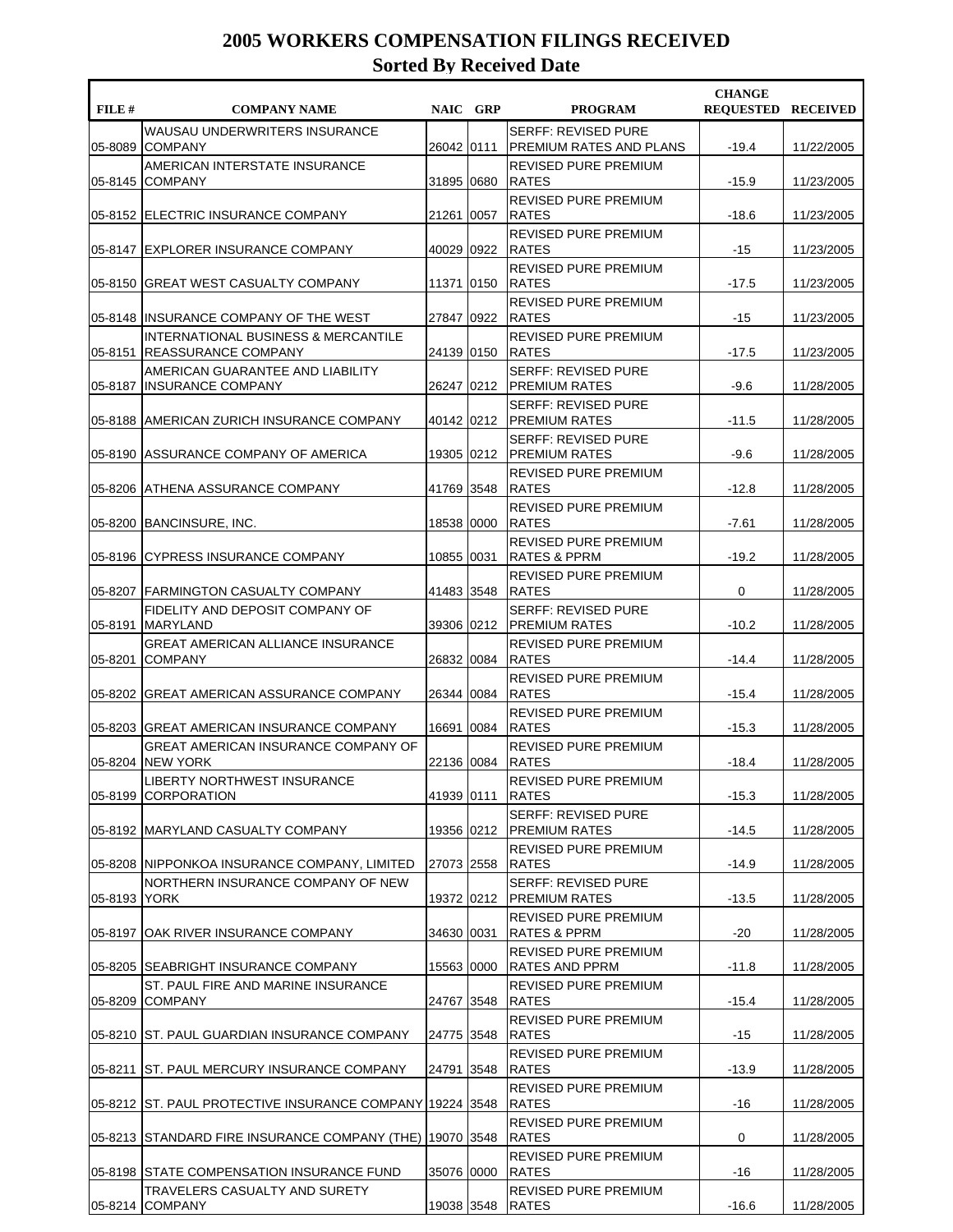| FILE #        | <b>COMPANY NAME</b>                                                  | NAIC GRP     | <b>PROGRAM</b>                                              | <b>CHANGE</b><br><b>REOUESTED RECEIVED</b> |            |
|---------------|----------------------------------------------------------------------|--------------|-------------------------------------------------------------|--------------------------------------------|------------|
| 05-8215       | TRAVELERS CASUALTY COMPANY OF<br><b>CONNECTICUT</b>                  | 36170 3548   | <b>REVISED PURE PREMIUM</b><br><b>RATES</b>                 | $-11.4$                                    | 11/28/2005 |
| 05-8216       | <b>TRAVELERS CASUALTY INSURANCE</b><br><b>COMPANY OF AMERICA</b>     | 19046   3548 | <b>REVISED PURE PREMIUM</b><br><b>RATES</b>                 | $-18.4$                                    | 11/28/2005 |
| 05-8217       | TRAVELERS INDEMNITY COMPANY OF<br>CONNECTICUT (THE)                  | 25682 3548   | <b>REVISED PURE PREMIUM</b><br><b>RATES</b>                 | $-16.1$                                    | 11/28/2005 |
| 05-8218       | <b>TRAVELERS PROPERTY CASUALTY COMPANY</b><br>OF AMERICA             | 25674 3548   | <b>REVISED PURE PREMIUM</b><br><b>RATES</b>                 | $-16.8$                                    | 11/28/2005 |
|               | 05-8175 ZENITH INSURANCE COMPANY                                     | 13269 0336   | <b>REVISED PURE PREMIUM</b><br><b>RATES &amp; PPRM</b>      | $-13.1$                                    | 11/28/2005 |
|               | 05-8176 ZNAT INSURANCE COMPANY                                       | 30120 0336   | <b>REVISED PURE PREMIUM</b><br><b>RATES &amp; PPRM</b>      | $-13.1$                                    | 11/28/2005 |
|               | 05-8194 ZURICH AMERICAN INSURANCE COMPANY                            | 16535 0212   | <b>SERFF: REVISED PURE</b><br><b>PREMIUM RATES</b>          | $-7.7$                                     | 11/28/2005 |
|               | <b>ZURICH AMERICAN INSURANCE COMPANY OF</b><br>05-8195 ILLINOIS      | 27855 0212   | <b>SERFF: REVISED PURE</b><br> PREMIUM RATES                | $-15.1$                                    | 11/28/2005 |
| 05-8259       | AMERICAN AUTOMOBILE INSURANCE<br><b>COMPANY</b>                      | 21849 0761   | SERFF: REVISED PPRM FOR<br>CLASS CODES 8601 AND 8810        | 0                                          | 11/29/2005 |
| 05-8229       | AMERICAN AUTOMOBILE INSURANCE<br><b>COMPANY</b>                      | 21849 0761   | SERFF: REVISED PPRM FOR<br>CLASS CODES 8810 AND 8831        | 0                                          | 11/29/2005 |
| 05-8231       | AMERICAN AUTOMOBILE INSURANCE<br><b>COMPANY</b>                      | 21849 0761   | SERFF: REVISED PPRM FOR<br>CLASS CODE 8834                  | 0                                          | 11/29/2005 |
|               | 05-8232 ARGONAUT INSURANCE COMPANY                                   | 19801 0457   | <b>REVISED PURE PREMIUM</b><br><b>RATES, PPRM AND PLANS</b> | $-20$                                      | 11/29/2005 |
|               | 05-8233   ARGONAUT-MIDWEST INSURANCE COMPANY                         | 19828 0457   | REVISED PURE PREMIUM<br>RATES, PPRM AND PLANS               | $-20$                                      | 11/29/2005 |
| 05-8234       | ARGONAUT-SOUTHWEST INSURANCE<br><b>COMPANY</b>                       | 19844 0457   | REVISED PURE PREMIUM<br>RATES, PPRM AND PLANS               | $-20$                                      | 11/29/2005 |
| 05-8261       | COMPWEST INSURANCE COMPANY                                           | 12177 0000   | <b>REVISED PURE PREMIUM</b><br><b>RATES</b>                 | -5                                         | 11/30/2005 |
| 05-8262       | FEDERATED RURAL ELECTRIC INSURANCE<br><b>CORPORATION</b>             | 11118 0000   | <b>REVISED PURE PREMIUM</b><br><b>RATES</b>                 | $-38.7$                                    | 11/30/2005 |
|               | 05-8260 LUMBERMEN'S UNDERWRITING ALLIANCE                            | 23108 0000   | REVISED PURE PREMIUM<br><b>RATES</b>                        | $-11.4$                                    | 11/30/2005 |
| 05-8253       | MANUFACTURERS ALLIANCE INSURANCE<br><b>COMPANY</b>                   | 36897 0767   | <b>REVISED PURE PREMIUM</b><br><b>RATES</b>                 | $-9.8$                                     | 11/30/2005 |
|               | PENNSYLVANIA MANUFACTURERS'<br>05-8254 ASSOCIATION INSURANCE COMPANY | 12262 0767   | REVISED PURE PREMIUM<br><b>RATES</b>                        | -18                                        | 11/30/2005 |
| 05-8255       | PENNSYLVANIA MANUFACTURERS INDEMNITY<br><b>COMPANY</b>               | 41424 0767   | REVISED PURE PREMIUM<br><b>RATES</b>                        | $-18$                                      | 11/30/2005 |
|               | 05-8256 TNUS INSURANCE COMPANY                                       | 32301 3098   | REVISED PURE PREMIUM<br><b>RATES</b>                        | $-15$                                      | 11/30/2005 |
| 05-8257       | TOKIO MARINE & NICHIDO FIRE INSURANCE<br>CO., LTD.                   | 12904 3098   | REVISED PURE PREMIUM<br>RATES                               | -15                                        | 11/30/2005 |
|               | 05-8258 TRANS PACIFIC INSURANCE COMPANY                              | 41238 3098   | REVISED PURE PREMIUM<br><b>RATES</b>                        | $-15$                                      | 11/30/2005 |
| 05-8289       | AMERICAN EMPLOYERS' INSURANCE<br><b>COMPANY</b>                      | 20613   1129 | REVISED PURE PREMIUM<br><b>RATES</b>                        | $-15.3$                                    | 12/01/2005 |
|               | 05-8288 ATLANTIC SPECIALTY INSURANCE COMPANY                         | 27154 1129   | REVISED PURE PREMIUM<br><b>RATES</b>                        | $-15.3$                                    | 12/01/2005 |
|               | 05-8295 CARE WEST INSURANCE COMPANY                                  | 10520 0000   | REVISED PURE PREMIUM<br>RATES & PPRM                        | $-20$                                      | 12/01/2005 |
| 05-8290 (THE) | <b>EMPLOYERS' FIRE INSURANCE COMPANY</b>                             | 20648 1129   | REVISED PURE PREMIUM<br><b>RATES</b>                        | $-15.3$                                    | 12/01/2005 |
|               | MITSUI SUMITOMO INSURANCE COMPANY OF<br>05-8294 AMERICA              | 20362 2978   | 7-11 SAFETY GROUP<br>PROGRAM                                | $-31.9$                                    | 12/01/2005 |
| 05-8291       | NORTHERN ASSURANCE COMPANY OF<br>AMERICA (THE)                       | 38369   1129 | REVISED PURE PREMIUM<br><b>RATES</b>                        | $-15.3$                                    | 12/01/2005 |
|               | 05-8292 ONEBEACON AMERICA INSURANCE COMPANY 20621 1129               |              | REVISED PURE PREMIUM<br><b>RATES</b>                        | $-15.3$                                    | 12/01/2005 |
| 05-8293       | ONEBEACON INSURANCE COMPANY                                          | 21970 1129   | REVISED PURE PREMIUM<br><b>RATES</b>                        | $-15.3$                                    | 12/01/2005 |
|               | 05-8296 SUA INSURANCE COMPANY                                        | 40134 0000   | REVISED PURE PREMIUM<br>RATES                               | $-15.5$                                    | 12/01/2005 |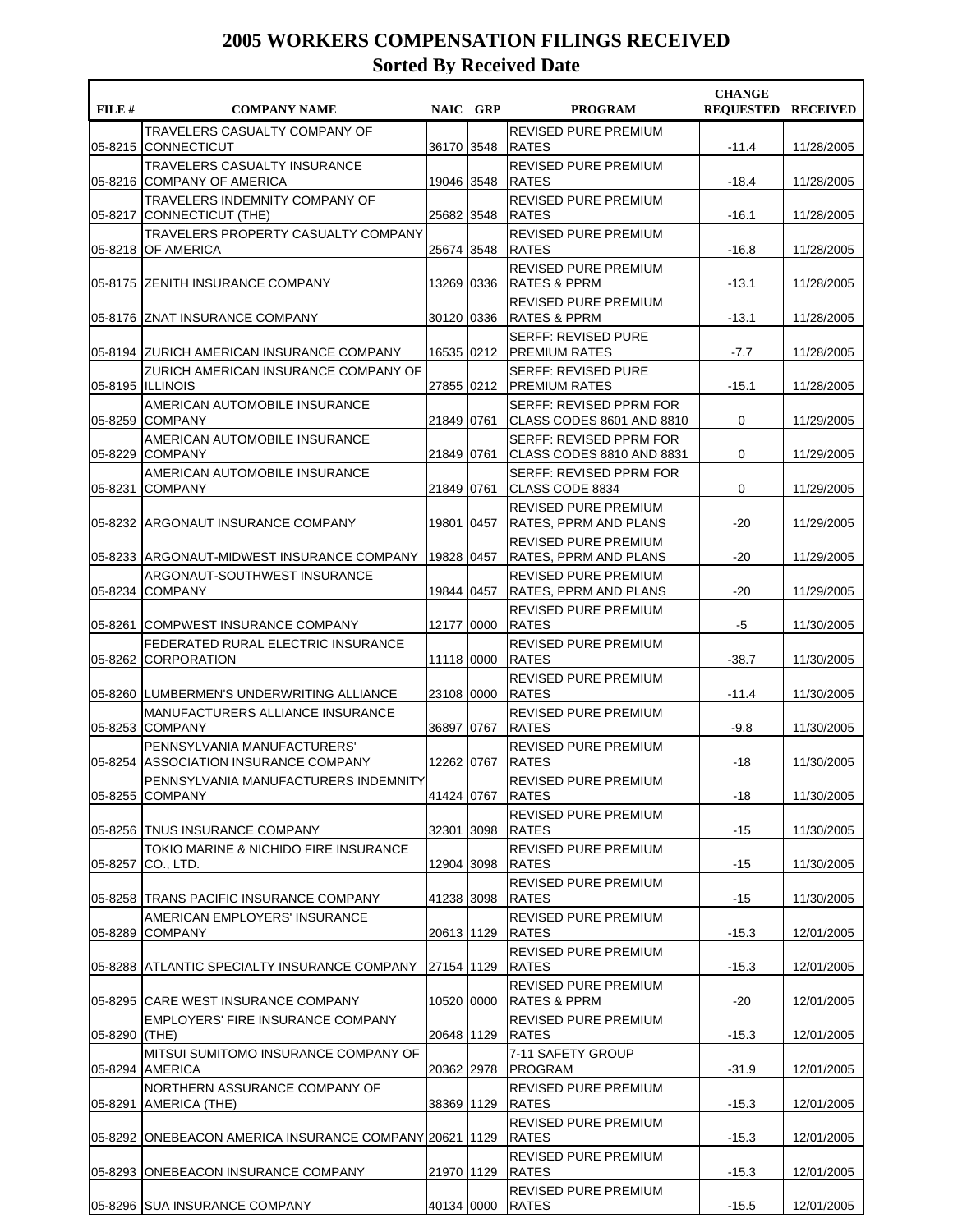| ACE PROPERTY AND CASUALTY INSURANCE<br><b>SERFF: REVISED PURE</b><br><b>COMPANY</b><br><b>PREMIUM RATES AND PPRM</b><br>05-8403<br>20699 0626<br>$-16.7$<br>AMERICAN SAFETY CASUALTY INSURANCE<br>REVISED PURE PREMIUM<br>39969<br>05-8334<br><b>COMPANY</b><br>1346<br><b>RATES AND PLANS</b><br>$-15.9$<br>REVISED PURE PREMIUM<br><b>AIU INSURANCE COMPANY</b><br>19399 0012<br><b>RATES &amp; PPRMS</b><br>-8<br>05-8390<br><b>REVISED PURE PREMIUM</b><br>-8<br>05-8391<br>AMERICAN HOME ASSURANCE COMPANY<br>19380 0012<br> RATES & PPRMS<br><b>BIRMINGHAM FIRE INSURANCE COMPANY OF</b><br><b>REVISED PURE PREMIUM</b><br>19402 0012<br>-8<br>05-8392 PENNSYLVANIA<br><b>RATES &amp; PPRMS</b><br><b>COMMERCE AND INDUSTRY INSURANCE</b><br><b>REVISED PURE PREMIUM</b><br>05-8393<br><b>COMPANY</b><br>19410 0012<br><b>RATES &amp; PPRMS</b><br>-8<br><b>REVISED PURE PREMIUM</b><br>05-8395 GRANITE STATE INSURANCE COMPANY<br>23809 0012<br> RATES & PPRMS<br>-13<br><b>GRAPHIC ARTS MUTUAL INSURANCE</b><br>REVISED PURE PREMIUM<br>05-8404 COMPANY<br>25984 0201<br><b>RATES</b><br>$-15.3$<br>INSURANCE COMPANY OF THE STATE OF<br><b>REVISED PURE PREMIUM</b><br><b>RATES &amp; PPRMS</b><br>-8<br>05-8396<br><b>PENNSYLVANIA (THE)</b><br>19429 0012<br>NATIONAL LIABILITY & FIRE INSURANCE<br><b>NEW RATES FOR SAFETY</b><br><b>COMPANY</b><br>20052 0031<br><b>GROUPS</b><br>$-0.1$<br>05-8406<br><b>REVISED PURE PREMIUM</b><br>NATIONAL UNION FIRE INSURANCE COMPANY<br>OF PITTSBURGH, PA<br>19445 0012<br><b>RATES &amp; PPRMS</b><br>-8<br>05-8398<br><b>REVISED PURE PREMIUM</b><br>05-8400<br><b>INEW HAMPSHIRE INSURANCE COMPANY</b><br>23841 0012<br>RATES & PPRMS<br>-8<br><b>REVISED PURE PREMIUM</b><br>25976 0201<br>05-8405 UTICA MUTUAL INSURANCE COMPANY<br><b>RATES</b><br>$-15.3$<br>0<br>05-8427 ALASKA NATIONAL INSURANCE COMPANY<br>38733 0000<br>REVISED TERRORISM RULE<br>REVISED PURE PREMIUM<br>05-8422 JULICO CASUALTY COMPANY<br>37893 0781<br><b>RATES AND PLANS</b><br>$-22.9$<br>TRANSGUARD INSURANCE COMPANY OF<br><b>SERFF: REVISED PURE</b><br>28886 0225<br>$-15.3$<br>05-8444 AMERICA, INC<br> PREMIUM RATES<br><b>REVISED PURE PREMIUM</b><br>21172 0000<br><b>RATES</b><br>$-15.3$<br>05-8442 VANLINER INSURANCE COMPANY<br>EMPLOYERS INSURANCE COMPANY OF<br><b>SERFF: REVISED</b><br>05-8479<br>21458 0111<br>UNDERWRITING GUIDELINES<br>0<br><b>WAUSAU</b><br><b>SERFF: REVISED</b><br>05-8480 WAUSAU BUSINESS INSURANCE COMPANY<br>26069 0111<br><b>JUNDERWRITING GUIDELINES</b><br>0<br>WAUSAU UNDERWRITERS INSURANCE<br><b>SERFF: REVISED</b><br><b>COMPANY</b><br>26042 0111<br>0<br>05-8481<br>UNDERWRITING GUIDELINES<br>REVISED PURE PREMIUM<br>05-8477<br><b>ARCH INSURANCE COMPANY</b><br>11150 1279<br>RATES<br>$-15.3$<br>12/09/2005<br>PUBLIC SERVICE MUTUAL INSURANCE<br>REVISED PURE PREMIUM<br>05-8512 COMPANY<br>15059 0853<br>RATES<br>$-15.3$<br>12/12/2005<br>REVISED PURE PREMIUM<br><b>STAR INSURANCE COMPANY</b><br><b>RATES</b><br>$-13.1$<br>05-8497<br>18023 0748<br>REVISED PURE PREMIUM<br>05-8496<br><b>ITOPA INSURANCE COMPANY</b><br>18031 0161<br><b>RATES</b><br>0<br>12/12/2005<br>REVISED PURE PREMIUM<br>05-8539<br>CALIFORNIA INSURANCE COMPANY<br>38865 3890<br>$-15.3$<br><b>RATES</b><br>12/13/2005<br>$05-$<br>0<br>10104<br>EVEREST NATIONAL INSURANCE COMPANY<br>10120 1120<br>TERRORISM<br>12/13/2005 | FILE # | <b>COMPANY NAME</b> | NAIC GRP | <b>PROGRAM</b> | <b>CHANGE</b><br><b>REQUESTED RECEIVED</b> |            |
|-----------------------------------------------------------------------------------------------------------------------------------------------------------------------------------------------------------------------------------------------------------------------------------------------------------------------------------------------------------------------------------------------------------------------------------------------------------------------------------------------------------------------------------------------------------------------------------------------------------------------------------------------------------------------------------------------------------------------------------------------------------------------------------------------------------------------------------------------------------------------------------------------------------------------------------------------------------------------------------------------------------------------------------------------------------------------------------------------------------------------------------------------------------------------------------------------------------------------------------------------------------------------------------------------------------------------------------------------------------------------------------------------------------------------------------------------------------------------------------------------------------------------------------------------------------------------------------------------------------------------------------------------------------------------------------------------------------------------------------------------------------------------------------------------------------------------------------------------------------------------------------------------------------------------------------------------------------------------------------------------------------------------------------------------------------------------------------------------------------------------------------------------------------------------------------------------------------------------------------------------------------------------------------------------------------------------------------------------------------------------------------------------------------------------------------------------------------------------------------------------------------------------------------------------------------------------------------------------------------------------------------------------------------------------------------------------------------------------------------------------------------------------------------------------------------------------------------------------------------------------------------------------------------------------------------------------------------------------------------------------------------------------------------------------------------------------------------------------------------------------------------------------------------------------------------------------------------------------------------------------------------------------------------------------------------------------------------------------------------------------------------------------------------|--------|---------------------|----------|----------------|--------------------------------------------|------------|
|                                                                                                                                                                                                                                                                                                                                                                                                                                                                                                                                                                                                                                                                                                                                                                                                                                                                                                                                                                                                                                                                                                                                                                                                                                                                                                                                                                                                                                                                                                                                                                                                                                                                                                                                                                                                                                                                                                                                                                                                                                                                                                                                                                                                                                                                                                                                                                                                                                                                                                                                                                                                                                                                                                                                                                                                                                                                                                                                                                                                                                                                                                                                                                                                                                                                                                                                                                                                           |        |                     |          |                |                                            | 12/02/2005 |
|                                                                                                                                                                                                                                                                                                                                                                                                                                                                                                                                                                                                                                                                                                                                                                                                                                                                                                                                                                                                                                                                                                                                                                                                                                                                                                                                                                                                                                                                                                                                                                                                                                                                                                                                                                                                                                                                                                                                                                                                                                                                                                                                                                                                                                                                                                                                                                                                                                                                                                                                                                                                                                                                                                                                                                                                                                                                                                                                                                                                                                                                                                                                                                                                                                                                                                                                                                                                           |        |                     |          |                |                                            | 12/02/2005 |
|                                                                                                                                                                                                                                                                                                                                                                                                                                                                                                                                                                                                                                                                                                                                                                                                                                                                                                                                                                                                                                                                                                                                                                                                                                                                                                                                                                                                                                                                                                                                                                                                                                                                                                                                                                                                                                                                                                                                                                                                                                                                                                                                                                                                                                                                                                                                                                                                                                                                                                                                                                                                                                                                                                                                                                                                                                                                                                                                                                                                                                                                                                                                                                                                                                                                                                                                                                                                           |        |                     |          |                |                                            | 12/05/2005 |
|                                                                                                                                                                                                                                                                                                                                                                                                                                                                                                                                                                                                                                                                                                                                                                                                                                                                                                                                                                                                                                                                                                                                                                                                                                                                                                                                                                                                                                                                                                                                                                                                                                                                                                                                                                                                                                                                                                                                                                                                                                                                                                                                                                                                                                                                                                                                                                                                                                                                                                                                                                                                                                                                                                                                                                                                                                                                                                                                                                                                                                                                                                                                                                                                                                                                                                                                                                                                           |        |                     |          |                |                                            | 12/05/2005 |
|                                                                                                                                                                                                                                                                                                                                                                                                                                                                                                                                                                                                                                                                                                                                                                                                                                                                                                                                                                                                                                                                                                                                                                                                                                                                                                                                                                                                                                                                                                                                                                                                                                                                                                                                                                                                                                                                                                                                                                                                                                                                                                                                                                                                                                                                                                                                                                                                                                                                                                                                                                                                                                                                                                                                                                                                                                                                                                                                                                                                                                                                                                                                                                                                                                                                                                                                                                                                           |        |                     |          |                |                                            | 12/05/2005 |
|                                                                                                                                                                                                                                                                                                                                                                                                                                                                                                                                                                                                                                                                                                                                                                                                                                                                                                                                                                                                                                                                                                                                                                                                                                                                                                                                                                                                                                                                                                                                                                                                                                                                                                                                                                                                                                                                                                                                                                                                                                                                                                                                                                                                                                                                                                                                                                                                                                                                                                                                                                                                                                                                                                                                                                                                                                                                                                                                                                                                                                                                                                                                                                                                                                                                                                                                                                                                           |        |                     |          |                |                                            | 12/05/2005 |
|                                                                                                                                                                                                                                                                                                                                                                                                                                                                                                                                                                                                                                                                                                                                                                                                                                                                                                                                                                                                                                                                                                                                                                                                                                                                                                                                                                                                                                                                                                                                                                                                                                                                                                                                                                                                                                                                                                                                                                                                                                                                                                                                                                                                                                                                                                                                                                                                                                                                                                                                                                                                                                                                                                                                                                                                                                                                                                                                                                                                                                                                                                                                                                                                                                                                                                                                                                                                           |        |                     |          |                |                                            | 12/05/2005 |
|                                                                                                                                                                                                                                                                                                                                                                                                                                                                                                                                                                                                                                                                                                                                                                                                                                                                                                                                                                                                                                                                                                                                                                                                                                                                                                                                                                                                                                                                                                                                                                                                                                                                                                                                                                                                                                                                                                                                                                                                                                                                                                                                                                                                                                                                                                                                                                                                                                                                                                                                                                                                                                                                                                                                                                                                                                                                                                                                                                                                                                                                                                                                                                                                                                                                                                                                                                                                           |        |                     |          |                |                                            | 12/05/2005 |
|                                                                                                                                                                                                                                                                                                                                                                                                                                                                                                                                                                                                                                                                                                                                                                                                                                                                                                                                                                                                                                                                                                                                                                                                                                                                                                                                                                                                                                                                                                                                                                                                                                                                                                                                                                                                                                                                                                                                                                                                                                                                                                                                                                                                                                                                                                                                                                                                                                                                                                                                                                                                                                                                                                                                                                                                                                                                                                                                                                                                                                                                                                                                                                                                                                                                                                                                                                                                           |        |                     |          |                |                                            | 12/05/2005 |
|                                                                                                                                                                                                                                                                                                                                                                                                                                                                                                                                                                                                                                                                                                                                                                                                                                                                                                                                                                                                                                                                                                                                                                                                                                                                                                                                                                                                                                                                                                                                                                                                                                                                                                                                                                                                                                                                                                                                                                                                                                                                                                                                                                                                                                                                                                                                                                                                                                                                                                                                                                                                                                                                                                                                                                                                                                                                                                                                                                                                                                                                                                                                                                                                                                                                                                                                                                                                           |        |                     |          |                |                                            | 12/05/2005 |
|                                                                                                                                                                                                                                                                                                                                                                                                                                                                                                                                                                                                                                                                                                                                                                                                                                                                                                                                                                                                                                                                                                                                                                                                                                                                                                                                                                                                                                                                                                                                                                                                                                                                                                                                                                                                                                                                                                                                                                                                                                                                                                                                                                                                                                                                                                                                                                                                                                                                                                                                                                                                                                                                                                                                                                                                                                                                                                                                                                                                                                                                                                                                                                                                                                                                                                                                                                                                           |        |                     |          |                |                                            | 12/05/2005 |
|                                                                                                                                                                                                                                                                                                                                                                                                                                                                                                                                                                                                                                                                                                                                                                                                                                                                                                                                                                                                                                                                                                                                                                                                                                                                                                                                                                                                                                                                                                                                                                                                                                                                                                                                                                                                                                                                                                                                                                                                                                                                                                                                                                                                                                                                                                                                                                                                                                                                                                                                                                                                                                                                                                                                                                                                                                                                                                                                                                                                                                                                                                                                                                                                                                                                                                                                                                                                           |        |                     |          |                |                                            | 12/05/2005 |
|                                                                                                                                                                                                                                                                                                                                                                                                                                                                                                                                                                                                                                                                                                                                                                                                                                                                                                                                                                                                                                                                                                                                                                                                                                                                                                                                                                                                                                                                                                                                                                                                                                                                                                                                                                                                                                                                                                                                                                                                                                                                                                                                                                                                                                                                                                                                                                                                                                                                                                                                                                                                                                                                                                                                                                                                                                                                                                                                                                                                                                                                                                                                                                                                                                                                                                                                                                                                           |        |                     |          |                |                                            | 12/05/2005 |
|                                                                                                                                                                                                                                                                                                                                                                                                                                                                                                                                                                                                                                                                                                                                                                                                                                                                                                                                                                                                                                                                                                                                                                                                                                                                                                                                                                                                                                                                                                                                                                                                                                                                                                                                                                                                                                                                                                                                                                                                                                                                                                                                                                                                                                                                                                                                                                                                                                                                                                                                                                                                                                                                                                                                                                                                                                                                                                                                                                                                                                                                                                                                                                                                                                                                                                                                                                                                           |        |                     |          |                |                                            | 12/06/2005 |
|                                                                                                                                                                                                                                                                                                                                                                                                                                                                                                                                                                                                                                                                                                                                                                                                                                                                                                                                                                                                                                                                                                                                                                                                                                                                                                                                                                                                                                                                                                                                                                                                                                                                                                                                                                                                                                                                                                                                                                                                                                                                                                                                                                                                                                                                                                                                                                                                                                                                                                                                                                                                                                                                                                                                                                                                                                                                                                                                                                                                                                                                                                                                                                                                                                                                                                                                                                                                           |        |                     |          |                |                                            | 12/06/2005 |
|                                                                                                                                                                                                                                                                                                                                                                                                                                                                                                                                                                                                                                                                                                                                                                                                                                                                                                                                                                                                                                                                                                                                                                                                                                                                                                                                                                                                                                                                                                                                                                                                                                                                                                                                                                                                                                                                                                                                                                                                                                                                                                                                                                                                                                                                                                                                                                                                                                                                                                                                                                                                                                                                                                                                                                                                                                                                                                                                                                                                                                                                                                                                                                                                                                                                                                                                                                                                           |        |                     |          |                |                                            | 12/07/2005 |
|                                                                                                                                                                                                                                                                                                                                                                                                                                                                                                                                                                                                                                                                                                                                                                                                                                                                                                                                                                                                                                                                                                                                                                                                                                                                                                                                                                                                                                                                                                                                                                                                                                                                                                                                                                                                                                                                                                                                                                                                                                                                                                                                                                                                                                                                                                                                                                                                                                                                                                                                                                                                                                                                                                                                                                                                                                                                                                                                                                                                                                                                                                                                                                                                                                                                                                                                                                                                           |        |                     |          |                |                                            | 12/07/2005 |
|                                                                                                                                                                                                                                                                                                                                                                                                                                                                                                                                                                                                                                                                                                                                                                                                                                                                                                                                                                                                                                                                                                                                                                                                                                                                                                                                                                                                                                                                                                                                                                                                                                                                                                                                                                                                                                                                                                                                                                                                                                                                                                                                                                                                                                                                                                                                                                                                                                                                                                                                                                                                                                                                                                                                                                                                                                                                                                                                                                                                                                                                                                                                                                                                                                                                                                                                                                                                           |        |                     |          |                |                                            | 12/08/2005 |
|                                                                                                                                                                                                                                                                                                                                                                                                                                                                                                                                                                                                                                                                                                                                                                                                                                                                                                                                                                                                                                                                                                                                                                                                                                                                                                                                                                                                                                                                                                                                                                                                                                                                                                                                                                                                                                                                                                                                                                                                                                                                                                                                                                                                                                                                                                                                                                                                                                                                                                                                                                                                                                                                                                                                                                                                                                                                                                                                                                                                                                                                                                                                                                                                                                                                                                                                                                                                           |        |                     |          |                |                                            | 12/08/2005 |
|                                                                                                                                                                                                                                                                                                                                                                                                                                                                                                                                                                                                                                                                                                                                                                                                                                                                                                                                                                                                                                                                                                                                                                                                                                                                                                                                                                                                                                                                                                                                                                                                                                                                                                                                                                                                                                                                                                                                                                                                                                                                                                                                                                                                                                                                                                                                                                                                                                                                                                                                                                                                                                                                                                                                                                                                                                                                                                                                                                                                                                                                                                                                                                                                                                                                                                                                                                                                           |        |                     |          |                |                                            | 12/08/2005 |
|                                                                                                                                                                                                                                                                                                                                                                                                                                                                                                                                                                                                                                                                                                                                                                                                                                                                                                                                                                                                                                                                                                                                                                                                                                                                                                                                                                                                                                                                                                                                                                                                                                                                                                                                                                                                                                                                                                                                                                                                                                                                                                                                                                                                                                                                                                                                                                                                                                                                                                                                                                                                                                                                                                                                                                                                                                                                                                                                                                                                                                                                                                                                                                                                                                                                                                                                                                                                           |        |                     |          |                |                                            |            |
|                                                                                                                                                                                                                                                                                                                                                                                                                                                                                                                                                                                                                                                                                                                                                                                                                                                                                                                                                                                                                                                                                                                                                                                                                                                                                                                                                                                                                                                                                                                                                                                                                                                                                                                                                                                                                                                                                                                                                                                                                                                                                                                                                                                                                                                                                                                                                                                                                                                                                                                                                                                                                                                                                                                                                                                                                                                                                                                                                                                                                                                                                                                                                                                                                                                                                                                                                                                                           |        |                     |          |                |                                            |            |
|                                                                                                                                                                                                                                                                                                                                                                                                                                                                                                                                                                                                                                                                                                                                                                                                                                                                                                                                                                                                                                                                                                                                                                                                                                                                                                                                                                                                                                                                                                                                                                                                                                                                                                                                                                                                                                                                                                                                                                                                                                                                                                                                                                                                                                                                                                                                                                                                                                                                                                                                                                                                                                                                                                                                                                                                                                                                                                                                                                                                                                                                                                                                                                                                                                                                                                                                                                                                           |        |                     |          |                |                                            | 12/12/2005 |
|                                                                                                                                                                                                                                                                                                                                                                                                                                                                                                                                                                                                                                                                                                                                                                                                                                                                                                                                                                                                                                                                                                                                                                                                                                                                                                                                                                                                                                                                                                                                                                                                                                                                                                                                                                                                                                                                                                                                                                                                                                                                                                                                                                                                                                                                                                                                                                                                                                                                                                                                                                                                                                                                                                                                                                                                                                                                                                                                                                                                                                                                                                                                                                                                                                                                                                                                                                                                           |        |                     |          |                |                                            |            |
|                                                                                                                                                                                                                                                                                                                                                                                                                                                                                                                                                                                                                                                                                                                                                                                                                                                                                                                                                                                                                                                                                                                                                                                                                                                                                                                                                                                                                                                                                                                                                                                                                                                                                                                                                                                                                                                                                                                                                                                                                                                                                                                                                                                                                                                                                                                                                                                                                                                                                                                                                                                                                                                                                                                                                                                                                                                                                                                                                                                                                                                                                                                                                                                                                                                                                                                                                                                                           |        |                     |          |                |                                            |            |
|                                                                                                                                                                                                                                                                                                                                                                                                                                                                                                                                                                                                                                                                                                                                                                                                                                                                                                                                                                                                                                                                                                                                                                                                                                                                                                                                                                                                                                                                                                                                                                                                                                                                                                                                                                                                                                                                                                                                                                                                                                                                                                                                                                                                                                                                                                                                                                                                                                                                                                                                                                                                                                                                                                                                                                                                                                                                                                                                                                                                                                                                                                                                                                                                                                                                                                                                                                                                           |        |                     |          |                |                                            |            |
| $05-$<br>10104<br>PRIORITY TITLE COMPANY<br>U4793<br>TERRORISM<br>0                                                                                                                                                                                                                                                                                                                                                                                                                                                                                                                                                                                                                                                                                                                                                                                                                                                                                                                                                                                                                                                                                                                                                                                                                                                                                                                                                                                                                                                                                                                                                                                                                                                                                                                                                                                                                                                                                                                                                                                                                                                                                                                                                                                                                                                                                                                                                                                                                                                                                                                                                                                                                                                                                                                                                                                                                                                                                                                                                                                                                                                                                                                                                                                                                                                                                                                                       |        |                     |          |                |                                            | 12/13/2005 |
| REVISED PURE PREMIUM<br>STATE FARM FIRE AND CASUALTY COMPANY<br>05-8538<br>25143 0176<br>RATES AND PPRM<br>$-7.6$                                                                                                                                                                                                                                                                                                                                                                                                                                                                                                                                                                                                                                                                                                                                                                                                                                                                                                                                                                                                                                                                                                                                                                                                                                                                                                                                                                                                                                                                                                                                                                                                                                                                                                                                                                                                                                                                                                                                                                                                                                                                                                                                                                                                                                                                                                                                                                                                                                                                                                                                                                                                                                                                                                                                                                                                                                                                                                                                                                                                                                                                                                                                                                                                                                                                                         |        |                     |          |                |                                            | 12/13/2005 |
| REVISED PURE PREMIUM<br>WILLIAMSBURG NATIONAL INSURANCE<br><b>COMPANY</b><br>25780 0748<br><b>RATES</b><br>05-8543<br>$-53.6$                                                                                                                                                                                                                                                                                                                                                                                                                                                                                                                                                                                                                                                                                                                                                                                                                                                                                                                                                                                                                                                                                                                                                                                                                                                                                                                                                                                                                                                                                                                                                                                                                                                                                                                                                                                                                                                                                                                                                                                                                                                                                                                                                                                                                                                                                                                                                                                                                                                                                                                                                                                                                                                                                                                                                                                                                                                                                                                                                                                                                                                                                                                                                                                                                                                                             |        |                     |          |                |                                            | 12/13/2005 |
| MITSUI SUMITOMO INSURANCE COMPANY OF<br>$05-$<br>REVISED PURE PREMIUM<br><b>AMERICA</b><br>20362 2978<br><b>RATES</b><br>$-30.1$<br>10168                                                                                                                                                                                                                                                                                                                                                                                                                                                                                                                                                                                                                                                                                                                                                                                                                                                                                                                                                                                                                                                                                                                                                                                                                                                                                                                                                                                                                                                                                                                                                                                                                                                                                                                                                                                                                                                                                                                                                                                                                                                                                                                                                                                                                                                                                                                                                                                                                                                                                                                                                                                                                                                                                                                                                                                                                                                                                                                                                                                                                                                                                                                                                                                                                                                                 |        |                     |          |                |                                            | 12/14/2005 |
| $05 -$<br><b>REVISED PURE PREMIUM</b><br>10169<br><b>RATES</b><br>$-30.2$<br>MITSUI SUMITOMO INSURANCE USA INC.<br>22551 2978                                                                                                                                                                                                                                                                                                                                                                                                                                                                                                                                                                                                                                                                                                                                                                                                                                                                                                                                                                                                                                                                                                                                                                                                                                                                                                                                                                                                                                                                                                                                                                                                                                                                                                                                                                                                                                                                                                                                                                                                                                                                                                                                                                                                                                                                                                                                                                                                                                                                                                                                                                                                                                                                                                                                                                                                                                                                                                                                                                                                                                                                                                                                                                                                                                                                             |        |                     |          |                |                                            | 12/14/2005 |
| $05-$<br><b>GREAT AMERICAN ALLIANCE INSURANCE</b><br>REVISED SCHEDULE RATING<br>10175<br>26832 0084<br>0<br>COMPANY<br>PLAN                                                                                                                                                                                                                                                                                                                                                                                                                                                                                                                                                                                                                                                                                                                                                                                                                                                                                                                                                                                                                                                                                                                                                                                                                                                                                                                                                                                                                                                                                                                                                                                                                                                                                                                                                                                                                                                                                                                                                                                                                                                                                                                                                                                                                                                                                                                                                                                                                                                                                                                                                                                                                                                                                                                                                                                                                                                                                                                                                                                                                                                                                                                                                                                                                                                                               |        |                     |          |                |                                            | 12/15/2005 |